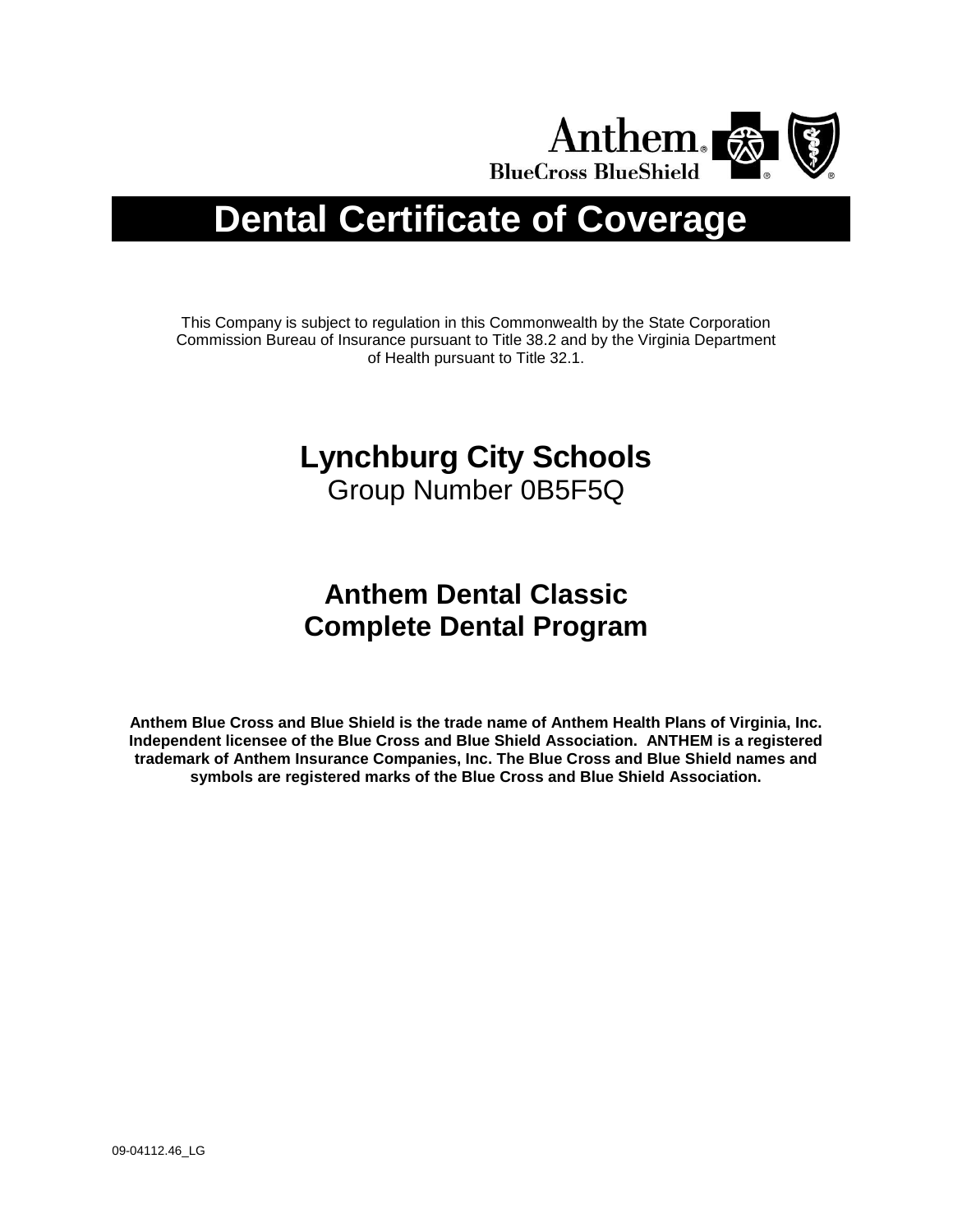# **DENTAL CERTIFICATE OF COVERAGE**

Welcome to Anthem Blue Cross and Blue Shield ("Anthem")! This Dental Certificate of Coverage (hereinafter "Certificate") has been prepared by Anthem to help explain your dental care benefits. Please refer to this Certificate whenever you require Dental Services. It describes how to access dental care, what Dental Services are covered by Us, and what portion of the dental care costs you will be required to pay.

The coverage described in this Certificate is subject in every respect to the provisions of the Group Dental Contract issued to your Group. The Group Dental Contract and this Certificate and any amendments or riders attached to the same, shall constitute the Group Dental Contract under which Covered Services are provided by Us.

This Certificate should be read in its entirety. Since many of the provisions of this Certificate are interrelated, you should read the entire Certificate to get a full understanding of your coverage.

Many words used in the Certificate have special meanings. These words appear in capitals and are defined for you. Refer to these definitions in the Definitions section for the best understanding of what is being stated. The Certificate also contains exclusions.

This Certificate supersedes and replaces any Certificate previously issued to you under the provisions of the Group Dental Contract.

**Read your Certificate Carefully.** The Certificate sets forth many of the rights and obligations between you and the Plan. Payment of benefits is subject to the provisions, limitations and exclusions of your Certificate. It is therefore important that you read your Certificate.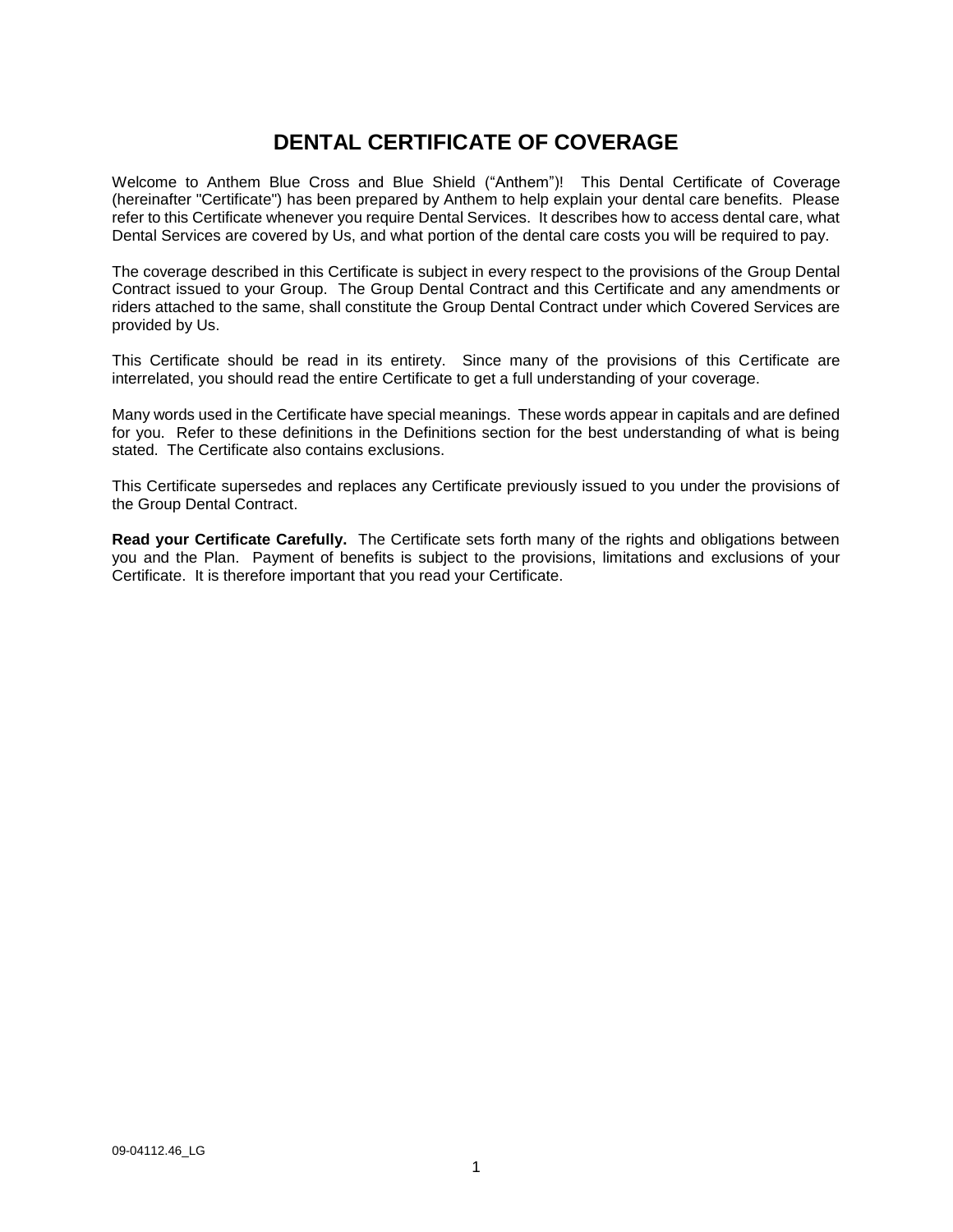# **TABLE OF CONTENTS**

#### **IMPORTANT INFORMATION REGARDING YOUR INSURANCE**

In the event you need to contact someone about this insurance for any reason please contact your Group. You may also contact the insurance company issuing this insurance at the following address and telephone number:

> Anthem Blue Cross and Blue Shield P.O. Box 1115 Minneapolis, MN 55440-1115 Toll free phone: (866) 956-8607

If you have been unable to contact or obtain satisfaction from the company or the agent, you may contact either of the following offices for assistance:

> Office of the Managed Care Ombudsman Bureau of Insurance P.O. Box 1157 Richmond, VA 23218 Toll-free Phone: 1-877-310-6560 Richmond Metro Area: 1-804-371-9032 E-Mail: [ombudsman@scc.state.va.Us](mailto:ombudsman@scc.state.va.us)

Center for Quality Health Care Services and Consumer Protection 3600 W. Broad Street, Suite 216 Richmond, VA 23230 Toll free phone: (800) 955-1819 Richmond Metro Area: (804) 367-2106 Website: www.vdh.state.va.us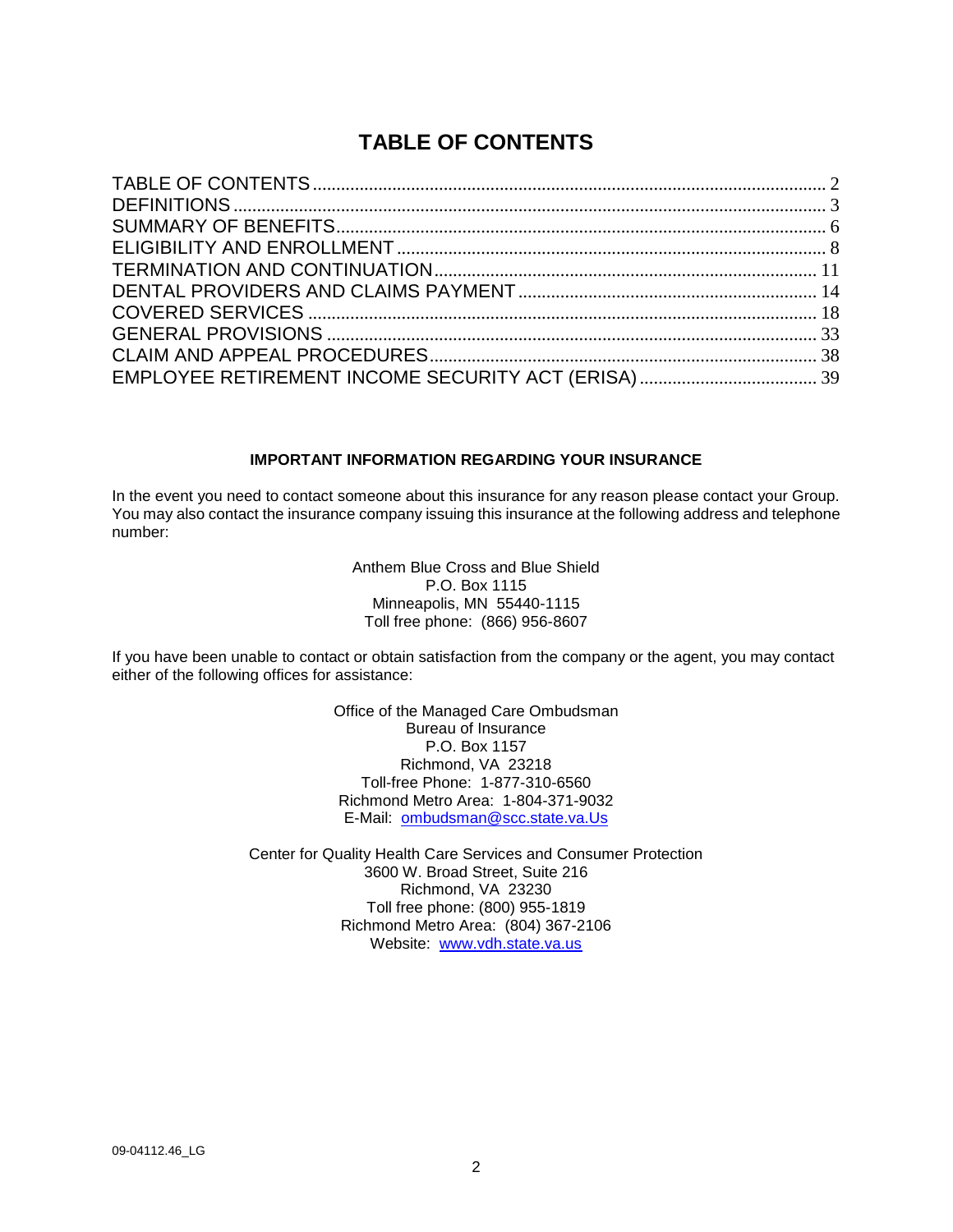# **DEFINITIONS**

This section defines terms which have special meanings. If a word or phrase has a special meaning or is a title, it will be capitalized. The word or phrase is defined in this section or at the place in the text where it is used.

**Appeal** - A formal request by you or your representative for reconsideration of an adverse decision on a grievance or claim.

**Benefit Waiting Period** - The period of continuous coverage under this Certificate that a Member must complete following his or her Effective Date before dental benefits are payable for Covered Services. No payment will be made for expenses incurred during the Benefit Waiting Period indicated in the Summary of Benefits.

**Certificate** - This summary of the terms of your benefits. It is attached to and is a part of the Group Dental Contract and it is subject to the terms of the Group Dental Contract.

**Coinsurance** - A percentage of the Maximum Allowed Amount for which you are responsible to pay. Your Coinsurance will not be reduced by refunds, rebates, or any other form of negotiated post-payment adjustments.

**Coverage Year** - The period of time that We pay benefits for Covered Services. The Coverage Year is listed in the Summary of Benefits. If your coverage ends earlier, the Coverage Year ends at the same time.

**Coverage Year Maximum** - The maximum dollar amount payable for Covered Services for each Member during each Coverage Year. If your benefit plan covers orthodontics, benefits for orthodontic services are not included in the Coverage Year Maximum, but are subject to a separate lifetime maximum. Refer to the **Summary of Benefits** for any Coverage Year Maximum or lifetime maximum amounts.

**Covered Services** - Services or treatment as described in the Certificate which are performed, prescribed, directed or authorized by a Dentist. To be considered Covered Services, services must be:

- Within the scope of the license of the Provider performing the service;
- **Rendered while coverage under this Certificate is in force;**
- Not specifically excluded or limited by the Certificate; and
- Specifically included as a benefit within the Certificate.

**Deductible** - The dollar amount of Covered Services listed in the Summary of Benefits for which you are responsible before We start to pay for Covered Services each Coverage Year.

**Dental Service**, **Dental Services**, **Dental Procedure and Dental Procedures** - The providing of dental care or treatment by a Dentist to a Member under this Certificate, provided that such care or treatment is recognized by Anthem as a generally accepted form of care or treatment according to prevailing standards of dental practice.

**Dentist** - A person who is licensed to practice dentistry by the governmental authority having jurisdiction over the licensing and practice of dentistry.

**Dependent** - A person of the Subscriber's family who is eligible for coverage under the Certificate as described in the Eligibility and Enrollment section.

**Effective Date** - The date that a Subscriber's coverage begins under this Certificate. A Dependent's coverage also begins on the Subscriber's Effective Date.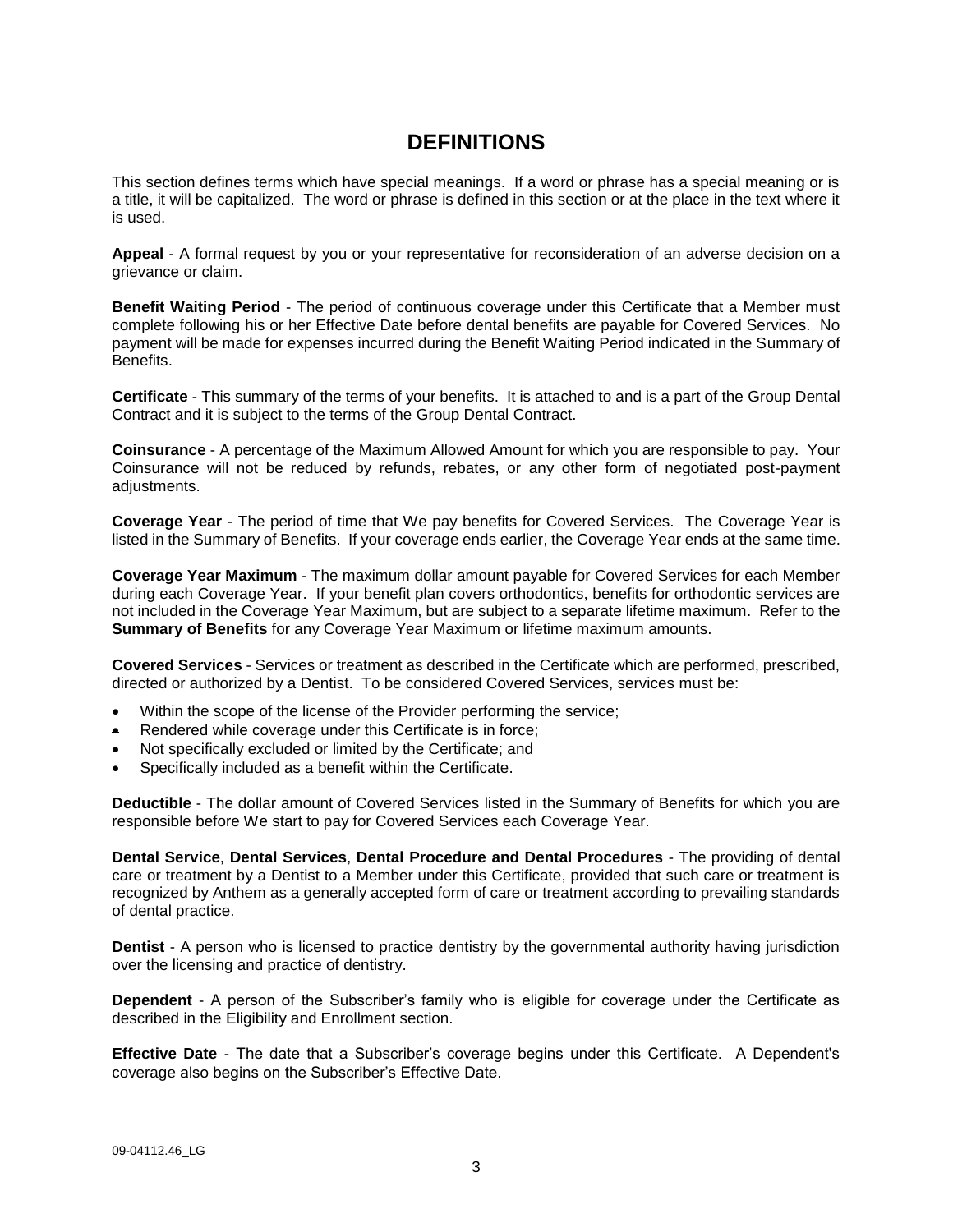**Eligible Person** - A person who meets the Group's requirements and is entitled to apply to be a Subscriber.

**Group Dental Contract (or Contract)** - The Contract between the Plan and the Group. It includes this Certificate, your application, any supplemental application or change form, and any additional legal terms added by Us to the original Contract. The final interpretation of any specific provision contained in this Certificate is governed by the Group Dental Contract.

**Group or Group Subscriber** - The employer, or other organization, that has entered into a Group Dental Contract with the Plan.

**Identification Card / ID Card** - A card issued by the Plan, showing the Member's name, membership number, and occasionally coverage information.

**Maximum Allowed Amount** - The maximum amount of reimbursement Anthem will pay for services provided by a Provider to a Member. You will be required to pay a portion of the Maximum Allowed Amount to the extent you have not met your Deductible or have a Coinsurance. There may be different levels of reimbursement for the Maximum Allowed Amount depending upon whether you elect to receive services from a Participating Dentist or a Non-Participating Dentist. The Maximum Allowed Amount will always be the lesser of the maximum amount of reimbursement established by Anthem or the Provider's billed charges.

**Member** - A Subscriber or Dependent who has satisfied the eligibility conditions, applied for coverage, been approved by the Plan and for whom Premium payment has been made. Members are sometimes called "you" and "your".

**Non-Participating Dentist** - A Dentist who has NOT signed a written provider service agreement agreeing to service the program identified in this Certificate. Anthem will reimburse Non-Participating Dentists according to the Maximum Allowed Amount for Non-Participating Dentists, also referred to in this Certificate as the Table of Allowances. The Table of Allowances may be different from the Maximum Allowed Amount reimbursed to Participating Dentists.

**Open Enrollment** - An enrollment period when any eligible Subscriber or Dependent of the Group may apply for this coverage.

**Participating Dentist** - A Dentist who has signed a written provider service agreement agreeing to service the program identified in this Certificate. The Dentist has agreed to accept Anthem's Schedule of Maximum Allowable Charges as payment in full for dental care covered under this Certificate.

**Plan (or We, Us, Our**) - Anthem Blue Cross and Blue Shield. Also referred to as "Anthem".

**Premium** - The periodic charges due which the Member or the Group must pay the Plan to maintain coverage.

**Pretreatment Estimate** - A request by a Member or Dentist to Anthem in advance of a Dental Service being provided to determine the Member's benefits, estimate the Maximum Allowed Amount, and estimate the amount of the Member's financial liability. A Pretreatment Estimate is not a guaranty of benefits or a guaranty of payment of benefits.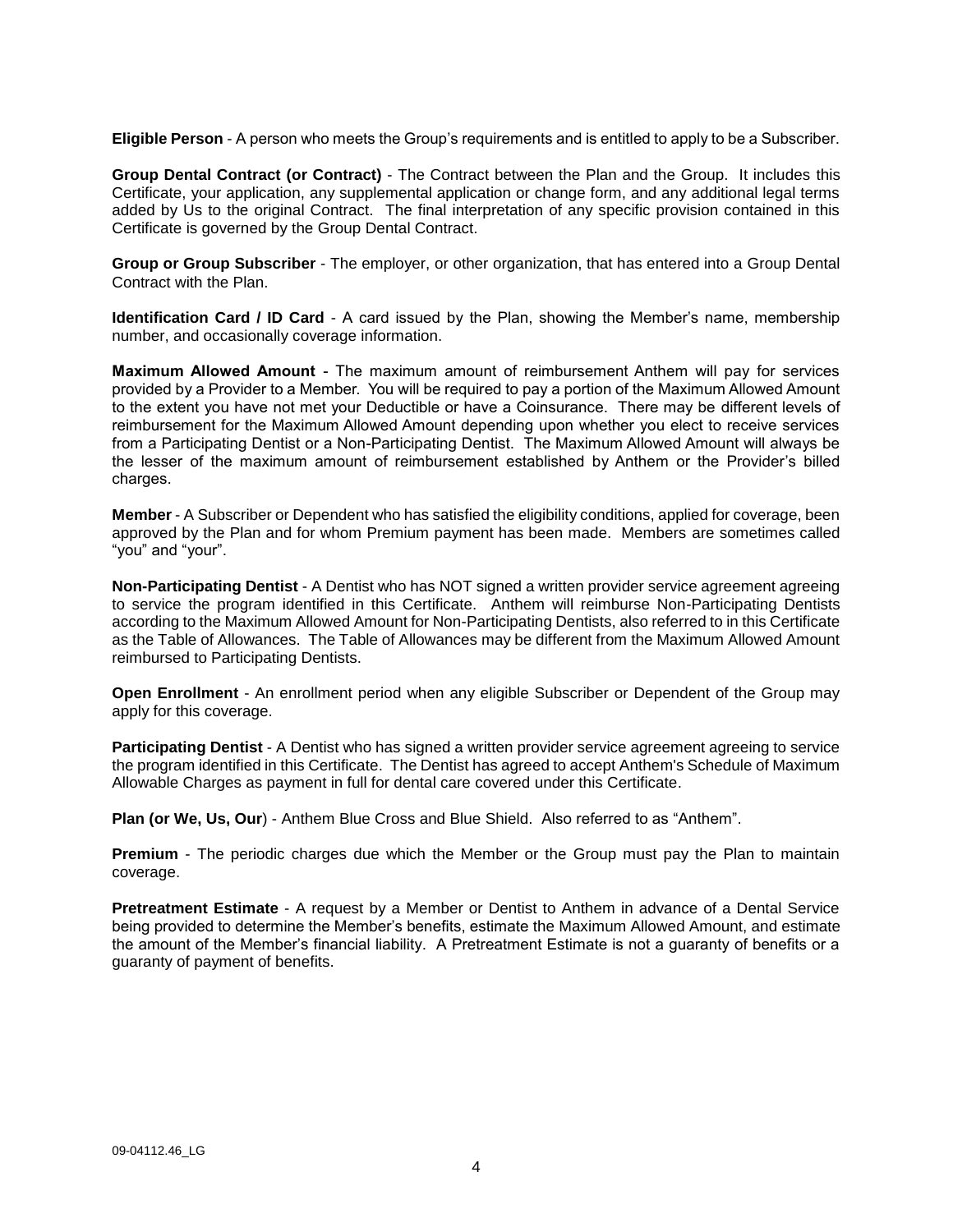**Provider** - A duly licensed person or facility that provides services within the scope of an applicable license and is a person or facility that the Plan approves. This includes any Provider rendering services that are required by applicable state law to be covered when rendered by such Provider.

**Schedule of Maximum Allowable Charges** - A schedule of Maximum Allowed Amounts established by Anthem for services rendered by Participating Dentists servicing this program.

**Subscriber** - An employee or Member of the Group who is eligible to receive benefits under the Group Dental Contract.

**Table of Allowances** - A schedule of fixed dollar Maximum Allowed Amounts established by Anthem for services rendered by Non-Participating Dentists.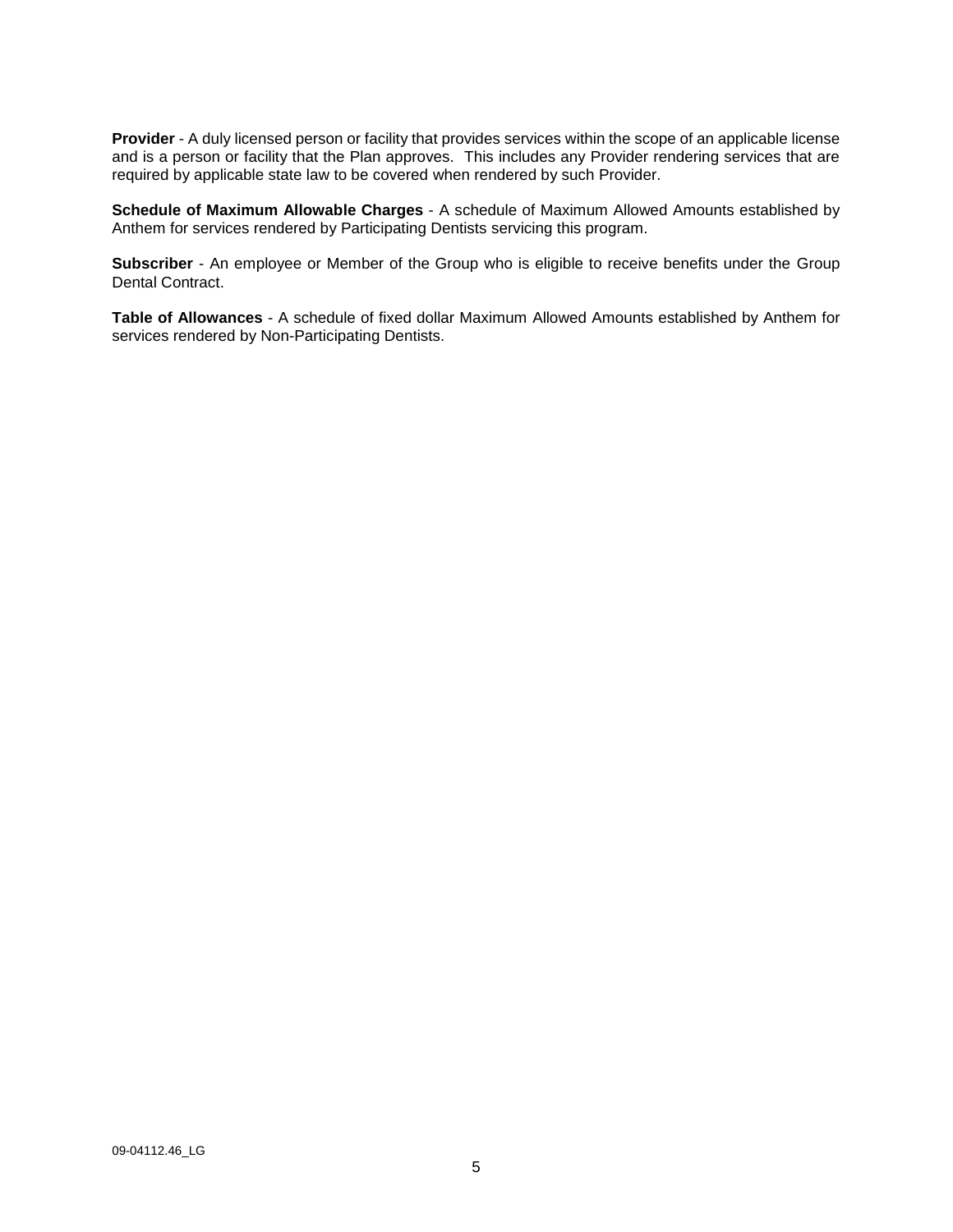# **SUMMARY OF BENEFITS**

The Summary of Benefits is a summary of the Deductibles, Coinsurance and other limits when you receive Covered Services from a Provider. Please refer to the Covered Services section of this Certificate for a more complete explanation of the specific services covered by the Plan. All Covered Services are subject to the conditions, exclusions, limitations, terms and provisions of this Certificate including any attachments or riders.

| <b>Coverage Year:</b>          | Calendar Year                                                                                                                                                       |
|--------------------------------|---------------------------------------------------------------------------------------------------------------------------------------------------------------------|
|                                |                                                                                                                                                                     |
| <b>Dependent Age Limit:</b>    | To the end of the month in which the child attains age 26.                                                                                                          |
|                                |                                                                                                                                                                     |
| <b>Benefit Waiting Period:</b> | There is a 12-month benefit waiting period for Oral Surgery, Major<br>Restorative, Prosthetic Repair and Adjustment, Prosthetic and<br><b>Orthodontic Services.</b> |

# **DENTAL COVERED SERVICES**

After you have satisfied the Deductible, We will pay benefits for Covered Services at the percentage or applicable amount up to the Maximum Allowed Amount for each completed Dental Service. The Maximum Allowed Amount payable for each Dental Procedure is determined by Anthem, and there may be different levels of reimbursement for the Maximum Allowed Amount depending upon whether you elect to receive services from a Participating or a Non-Participating Dentist.

|                                                  | Participating<br><b>Dentist</b> | <b>Non-Participating</b><br><b>Dentist</b> |
|--------------------------------------------------|---------------------------------|--------------------------------------------|
| Diagnostic and Preventive Services*              | 100%                            | 100%                                       |
| <b>Basic Restorative Services</b>                | 80%                             | 80%                                        |
| <b>Endodontic Services</b>                       | 80%                             | 80%                                        |
| <b>Periodontic Services</b>                      | 80%                             | 80%                                        |
| <b>Oral Surgery Services</b>                     | 50%                             | 50%                                        |
| <b>Major Restorative Services</b>                | 50%                             | 50%                                        |
| <b>Prosthetic Repair and Adjustment Services</b> | 80%                             | 80%                                        |
| <b>Prosthetic Services</b>                       | 50%                             | 50%                                        |
| <b>Orthodontic Services*</b>                     | 50%                             | 50%                                        |

\*Not subject to the Deductible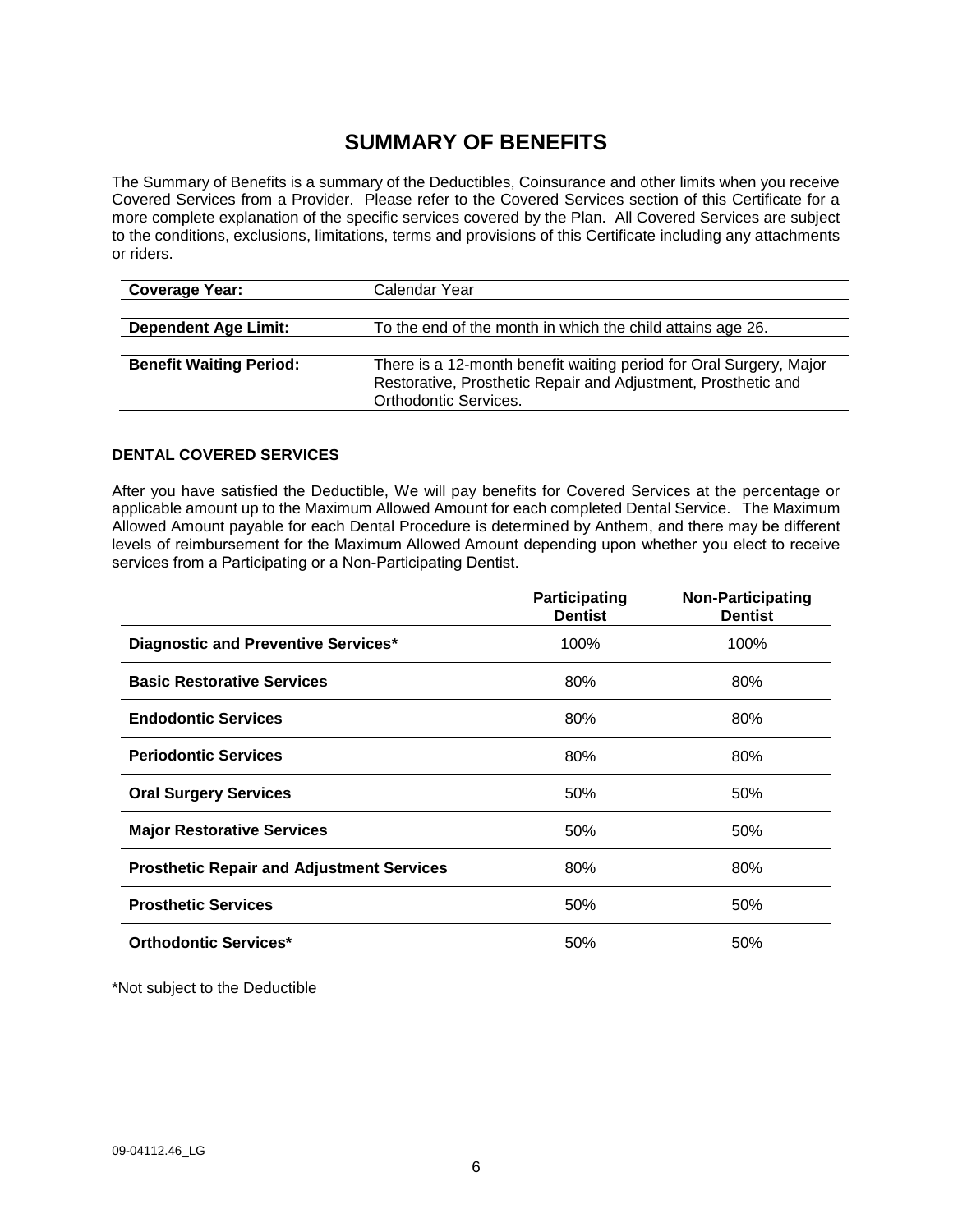#### **DENTAL BENEFIT MAXIMUMS (combined for Participating and Non-Participating Dentists)**

**Coverage Year Maximum.** Your combined benefits, excluding orthodontics, are subject to the Coverage Year Maximum. We will not pay any benefit in excess of that amount during a Coverage Year.

**Orthodontic Services Lifetime Maximum.** Your orthodontic benefits are subject to the Orthodontic Services Lifetime Maximum. We will not pay any orthodontic benefits in excess of that amount during a Member's lifetime.

> Coverage Year Maximum \$1,500.00 per Member Orthodontic Services Lifetime Maximum \$1,000.00 per Member

#### **DEDUCTIBLES (combined for Participating and Non-Participating Dentists)**

You are responsible for satisfying the Deductibles before We pay for benefits. If 3 family Members satisfy their individual Deductible, the family Deductible will be met. Only charges that are considered a Maximum Allowed Amount will apply toward satisfaction of the Deductibles. **Exception:** The Deductible does not apply to Diagnostic and Preventive or Orthodontic Services.

Per Member \$50.00

Per Family \$150.00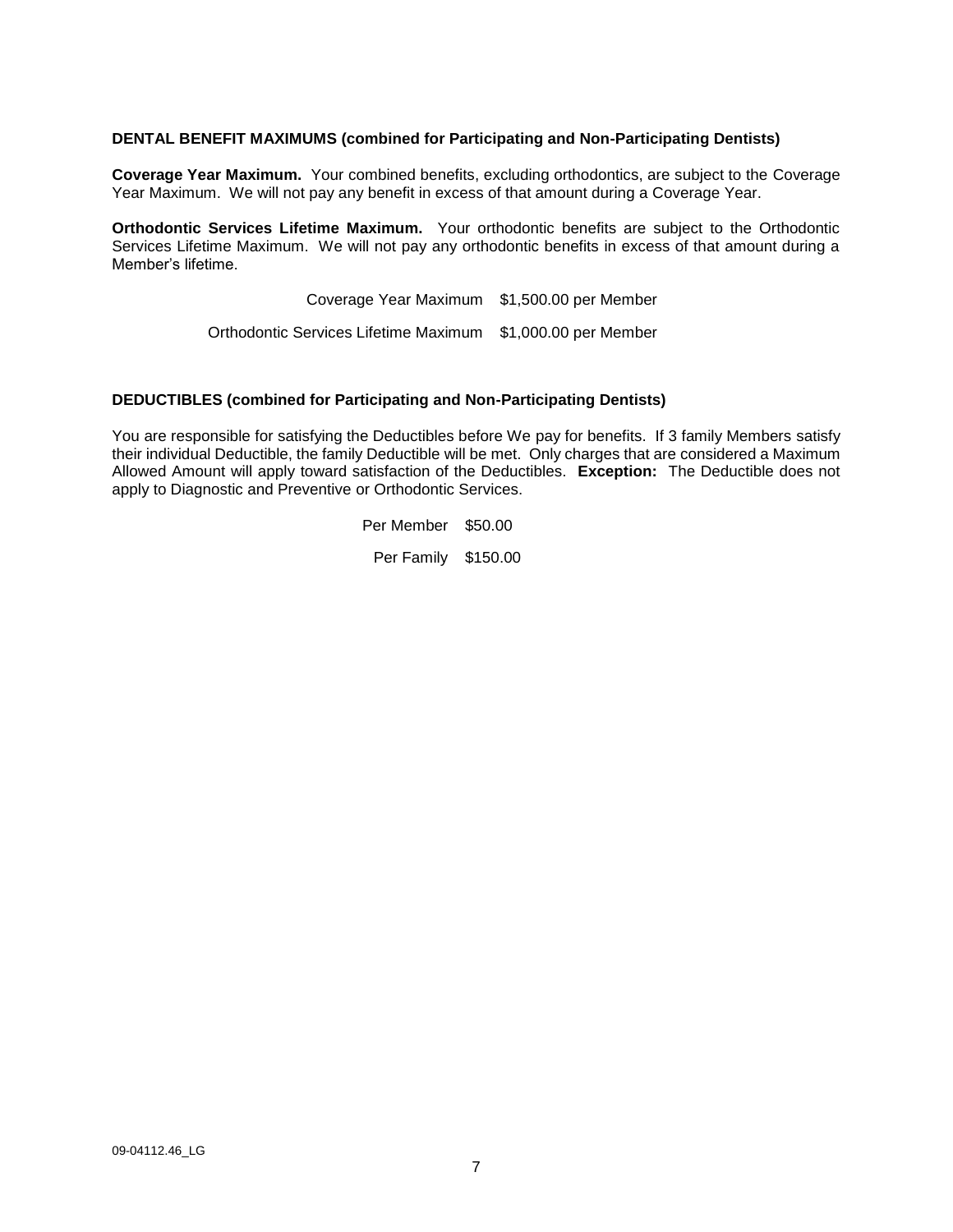# **ELIGIBILITY AND ENROLLMENT**

# **Who is eligible for coverage**

#### **You**

You are eligible for coverage after you satisfy your employer's eligibility requirements. Eligibility requirements are available from your Group administrator. Your employer will inform you of your Effective Date in accordance with these eligibility requirements.

#### **Your Eligible Dependents**

Eligible Dependents include:

- Your spouse. For information on spousal eligibility, please contact your group administrator;
- Your children age 26 or younger which includes:
	- a newborn, natural child, or a child placed with you for adoption;
	- a stepchild; or
	- any other child for whom you have legal guardianship or court-ordered custody.

The age limit for enrolling a child is age 26. Coverage for children will end on the last day of the month in which the children reach age 26. The age limit does not apply for the initial enrollment or maintaining enrollment of an unmarried child who cannot support himself or herself because of incapacity physical handicap or intellectual disability that began prior to the child reaching the age limit. Coverage may be obtained for the child who is beyond the age limit at the initial enrollment if you provide proof of handicap and dependence at the time of enrollment.

You may be asked to provide a physician's certification of the Dependent's condition.

# **When You May Enroll**

You may enroll:

**During the initial enrollment period**

If your employer has purchased a new group policy from Anthem and you were enrolled under a previous group policy of that employer on the date before this group policy is effective, your Effective Date will be the date the health plan begins. Your Group administrator can tell you what this date is.

- **Within 31 days after becoming eligible** Your effective date will be determined by your employer in accordance with its eligibility requirements.
- **During annual open enrollment periods**

Your employer will tell you the effective date if you enroll during your company's annual Open Enrollment Period.

#### **During a special enrollment period**

You may have chosen to decline coverage for yourself and/or Dependents under this dental Plan when you could have enrolled for it because of coverage under another dental Plan.

If you declined coverage under this dental Plan in writing for yourself and/or your eligible Dependents and later you or your Dependent(s) loses the other coverage, you may enroll in any benefit package under the Plan during a special enrollment period. For example, a special enrollment period of 31 days will be allowed if:

 $\triangleright$  the other health plan coverage was under a COBRA continuation and the continuation period ran out;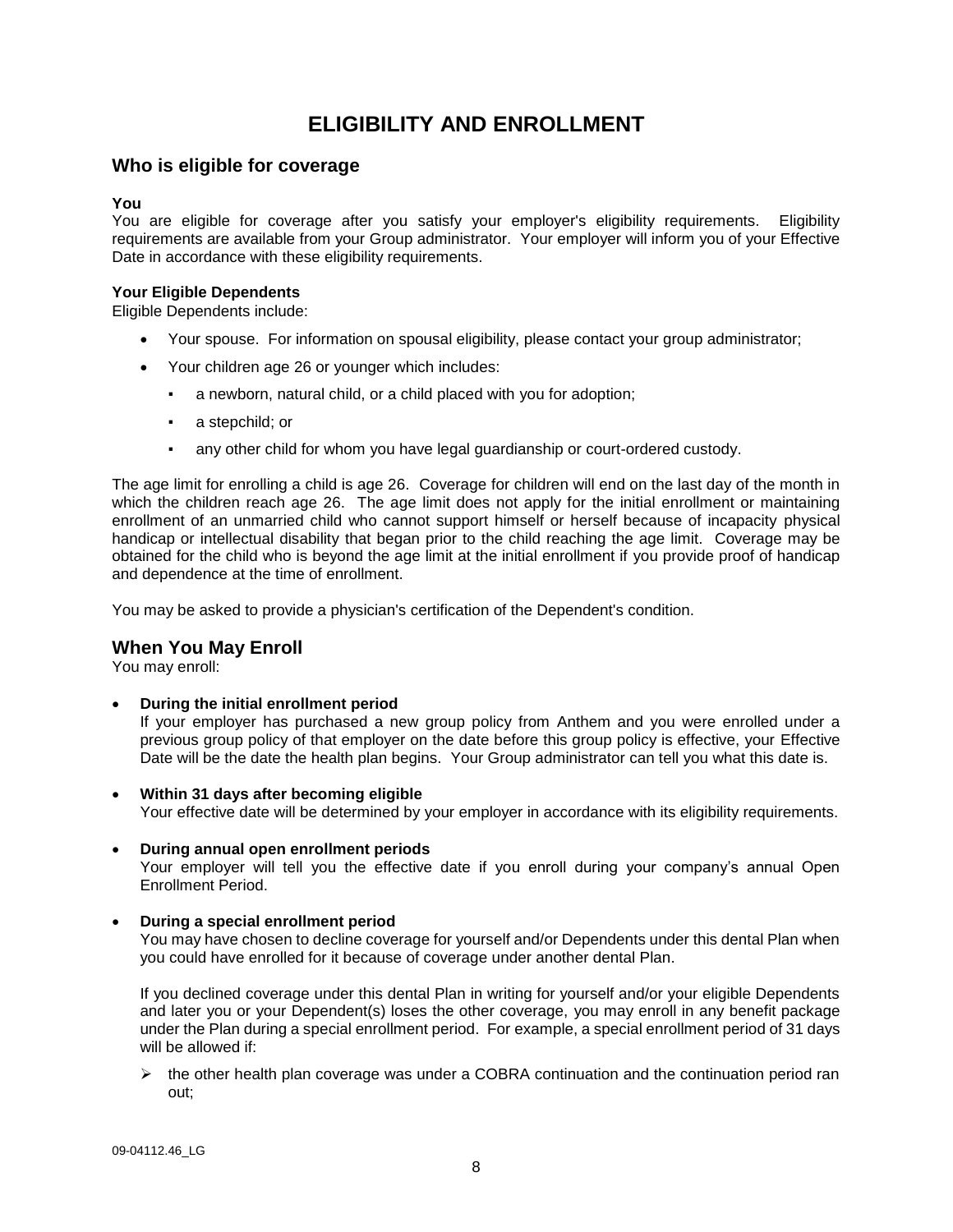- $\triangleright$  the employer who had been making contributions toward the other plan coverage stopped making them; or
- $\triangleright$  there was a loss of eligibility under the other plan coverage. Eligibility may have been lost due to:
	- o divorce;
	- o the death of your spouse;
	- o a reduction in the number of hours of employment;
	- $\circ$  termination of employment for yourself or your spouse at another company; or
	- o for a Dependent, cessation of Dependent status.

A special enrollment period of 60 days will be allowed under two additional circumstances:

- $\triangleright$  if your or your eligible Dependent's coverage under Medicaid or the Children's Health Insurance Program (SCHIP) is terminated as a result of loss of eligibility; or
- $\triangleright$  if you or your eligible Dependent become eligible for premium assistance under a state Medicaid or SCHIP plan.

Under these two circumstances, the special enrollment period must be requested within 60 days of the loss of Medicaid/SCHIP or of the eligibility determination.

#### **If Your Family Changes**

Special enrollment periods are also allowed if your family changes. The change may be due to your marriage, the birth of a child, or the placement of a child with you for adoption. Within 31 days after the change occurs, you will need to complete an application to add Dependents or a change form to delete Dependents. In all cases, contact your Group administrator immediately.

#### **Marriage**

The effective date of coverage for those added as a result of marriage will be determined by your employer in accordance with its eligibility requirements.

#### **Newborn children**

"Newborn child" means:

- a child who is born to you; or
- a child who is adopted by you or placed with you for adoption within 31 days after his or her birth.

A newborn child is covered from the moment of birth if, before the newborn child's birth, adoption or placement:

- you already have your Dependents covered and adding the newborn child to your coverage would not result in an increase in your Premium. You should submit an application within 31 days to notify us of your new Dependent.
- you already have at least one Dependent covered, but adding the newborn child would result in an increase in your Premium. You must submit an application to add the newborn child to your coverage within 31 days and you must pay the appropriate Premium. If you do not do this, the child's coverage will end after 31 days.

If you have employee-only coverage before the birth, adoption, or placement of the newborn child, you must enroll the child within 31 days. If you do, the child will be covered from his or her date of birth. If you do not enroll the newborn child within 31 days, you will not be able to add him or her until your next annual Open Enrollment Period.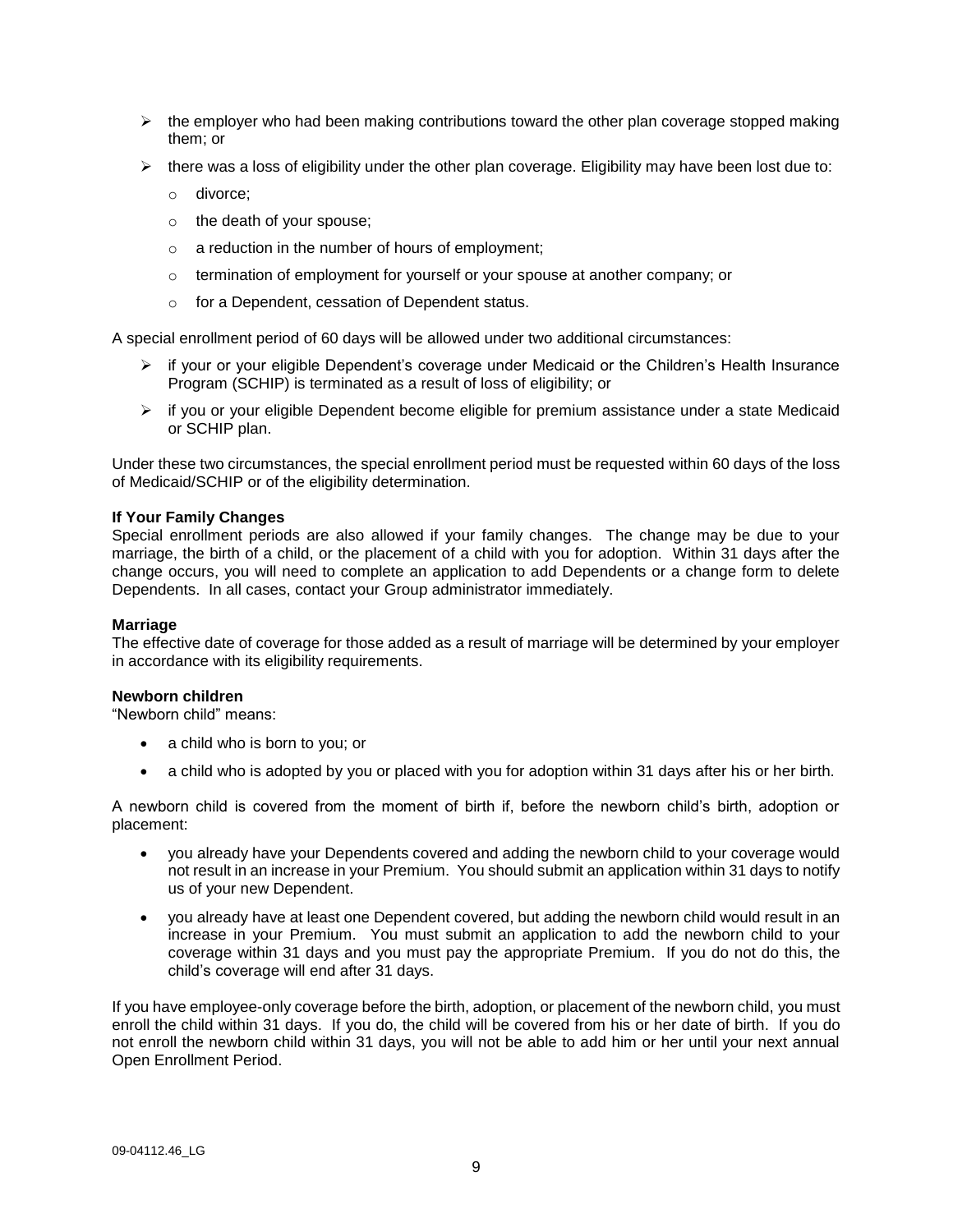#### **Other Adopted Children**

Other than a newborn child (as defined above), a child who is adopted by you or placed with you for adoption is covered from the date of adoption or placement if:

- before the adoption or placement, you already have your Dependents covered and adding the child would not result in an increase in your Premium. You should submit an application within 31 days to notify us of your new Dependent.
- adding the child would result in an increase in your Premium. You must submit an application to add the child to your coverage within 31 days after the adoption or placement for adoption. If you do not do this, the child's coverage will end after 31 days, and you will not be able to add him or her until your next annual Open Enrollment Period.

When a Dependent is no longer eligible for coverage, you can change your type of coverage by completing a change form to drop the Dependent. The Effective Date of your coverage change will be determined by your employer in accordance with its eligibility requirements.

#### **Our Service Area**

Our service area is all of Virginia except for the City of Fairfax, the Town of Vienna, and the area east of State Route 123.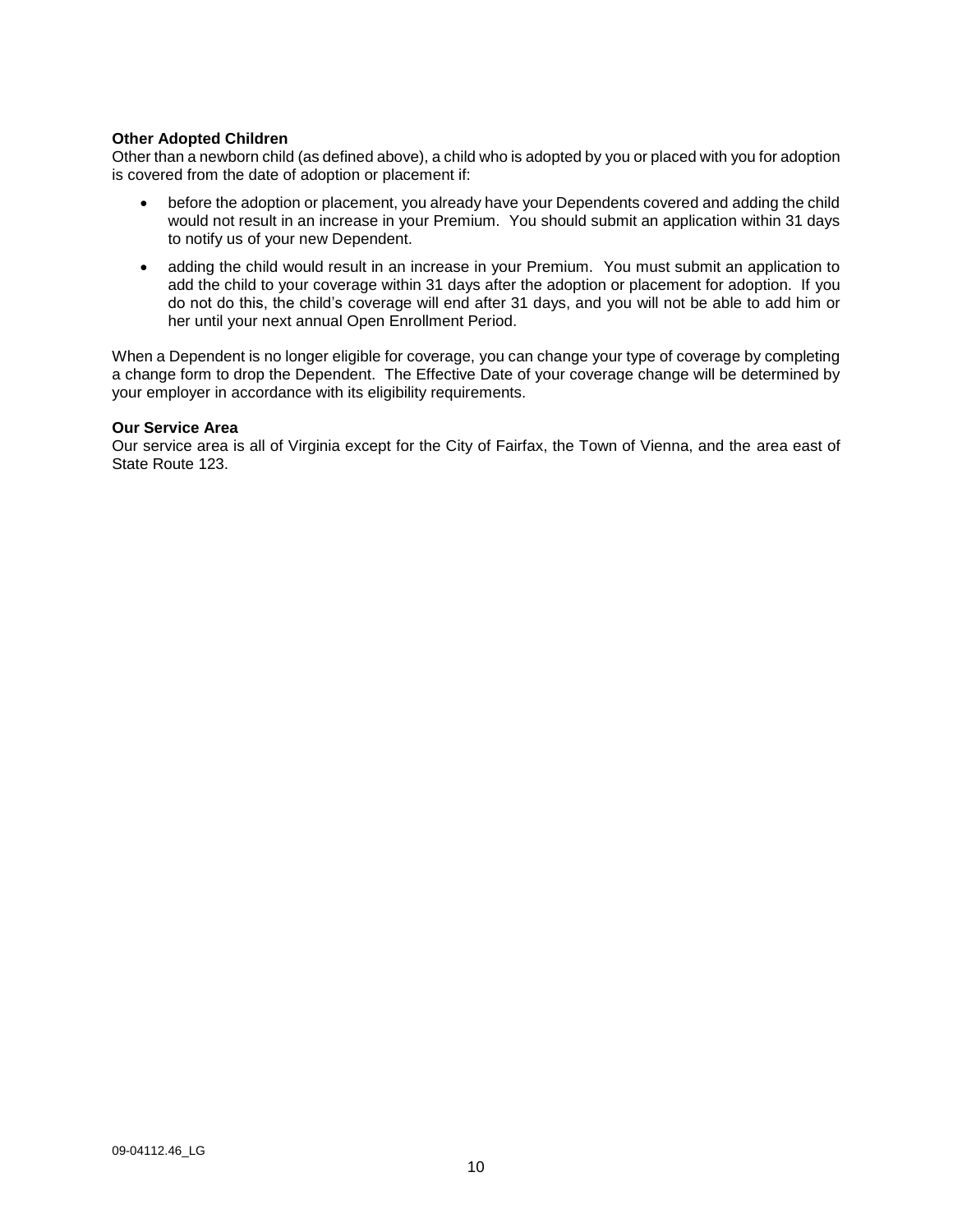# **TERMINATION AND CONTINUATION**

Except as otherwise provided, your coverage may terminate in the following situations. The information provided below is general and the actual effective date of termination may vary based on your Group's agreement with Us and your specific circumstances, such as whether Premium has been paid in full.

# **Termination of Coverage**

Your coverage and that of your eligible Dependents ceases on the earliest of the following dates:

- a) On the date determined by your employer in which (1) you cease to be eligible; (2) your Dependent is no longer eligible as a Dependent under the Certificate.
- b) On the date the Certificate is terminated.
- c) On the date the Group terminates the Certificate by failure to pay the Premiums, except as a result of inadvertent error.
- d) The date contribution for coverage under the Certificate is not made when due.

For extended eligibility, see Continuation of Coverage.

#### **Continuation of Coverage (COBRA)**

Dental benefits may be continued should any of the following events occur, provided that at the time of occurrence this Certificate remains in effect and you or your spouse or your Dependent child is a Member under this Certificate:

| <b>QUALIFYING EVENT</b>                                       | <b>WHO MAY CONTINUE</b>      | <b>MAXIMUM CONTINUATION</b><br><b>PERIOD</b>             |
|---------------------------------------------------------------|------------------------------|----------------------------------------------------------|
| Employment ends, retirement,<br>leave of absence, lay-off, or | Subscriber and<br>Dependents | Earliest of:<br>1. 18 months, or                         |
| employee becomes ineligible<br>(except gross misconduct       |                              | 2. Enrollment in other group<br>coverage or Medicare, or |
| dismissal)                                                    |                              | 3. Date coverage would<br>otherwise end.                 |
| Divorce, marriage or civil union                              | Former spouse and any        | Earliest of:                                             |
| dissolution, or legal separation                              | Dependent children who       | 1. 36 months, or                                         |
|                                                               | lose coverage                | 2. Enrollment date in other                              |
|                                                               |                              | group coverage or Medicare,                              |
|                                                               |                              | or                                                       |
|                                                               |                              | 3.<br>Date coverage would                                |
|                                                               |                              | otherwise end.                                           |
| Death of Subscriber                                           | Surviving spouse and         | Earliest of:                                             |
|                                                               | Dependent children           | 1. 36 months, or                                         |
|                                                               |                              | 2. Enrollment date in other                              |
|                                                               |                              | group coverage or Medicare,<br>or                        |
|                                                               |                              | 3.<br>Date coverage would<br>otherwise end.              |
| Dependent child loses eligibility                             | Dependent child              | Earliest of:                                             |
|                                                               |                              | 1. 36 months, or                                         |
|                                                               |                              | Enrollment date in other<br>2.                           |
|                                                               |                              | group coverage or Medicare,                              |
|                                                               |                              | or                                                       |
|                                                               |                              | 3.<br>Date coverage would                                |
|                                                               |                              | otherwise end.                                           |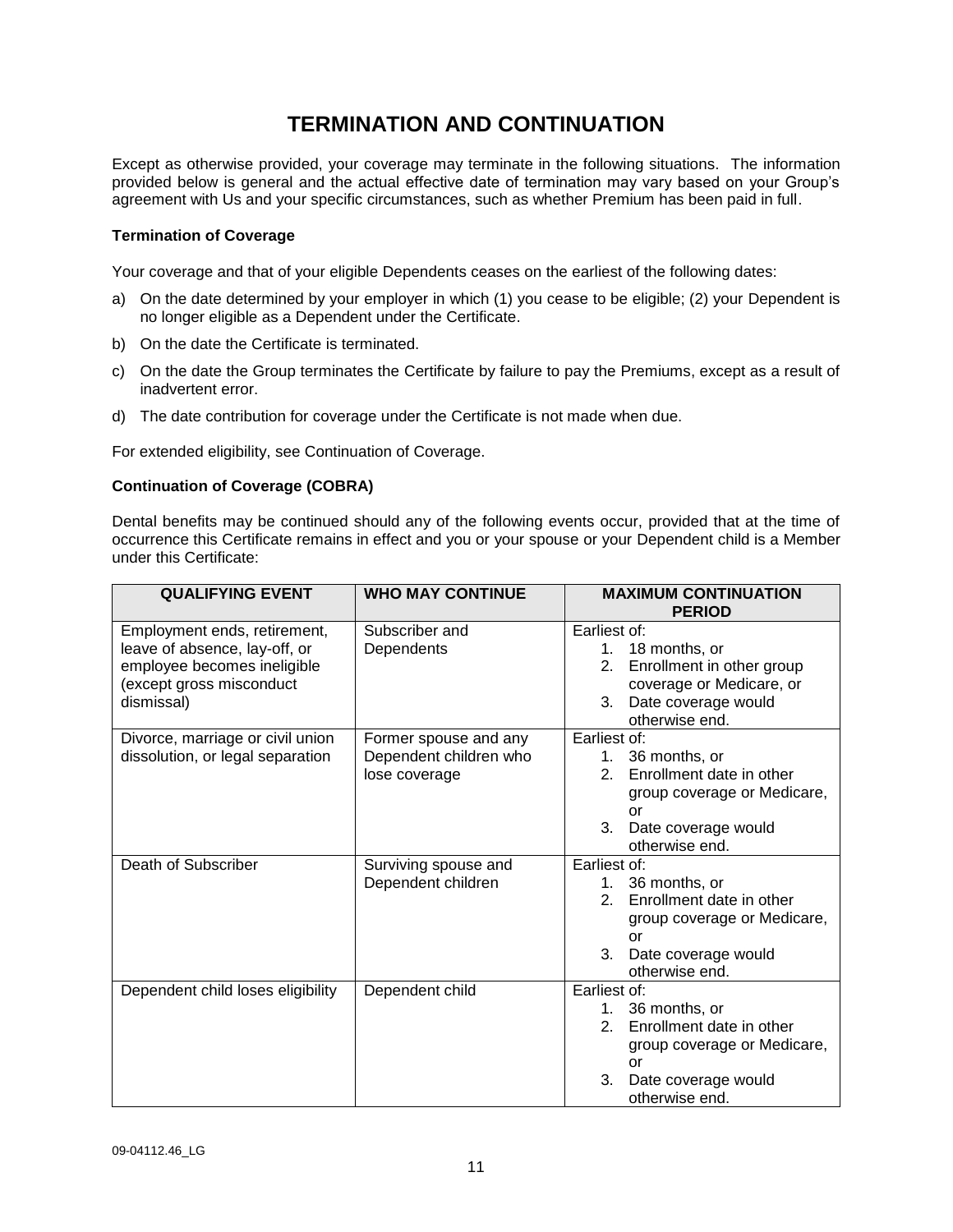| Dependents lose eligibility due    | Spouse and Dependents  | Earliest of:                               |
|------------------------------------|------------------------|--------------------------------------------|
| to Subscriber's entitlement to     |                        | 36 months, or<br>1.                        |
| Medicare                           |                        | Enrollment date in other<br>$\mathcal{P}$  |
|                                    |                        | group coverage or Medicare,                |
|                                    |                        | or                                         |
|                                    |                        | 3.<br>Date coverage would                  |
|                                    |                        | otherwise end.                             |
| Subscriber's total disability      | Subscriber and         | Earliest of:                               |
|                                    | Dependents             | 29 months, or<br>$1_{-}$                   |
|                                    |                        | 2. Date total disability ends, or          |
|                                    |                        | Enrollment date in other<br>3              |
|                                    |                        | group coverage or                          |
|                                    |                        | Medicare.                                  |
| Retirees of employer filing        | Retiree and Dependents | Earliest of:                               |
| Chapter 11 bankruptcy              |                        | 1. Enrollment date in other                |
| (includes substantial reduction in |                        | group coverage, or                         |
| coverage within 1 year of filing)  |                        | Death of retiree or<br>$\mathcal{P}$       |
|                                    |                        | Dependent electing COBRA.                  |
| Surviving Dependents of retiree    | Surviving spouse and   | Earliest of:                               |
| on lifetime continuation due to    | Dependents             | 1. 36 months following retiree's           |
| the bankruptcy of the employer     |                        | death, or                                  |
|                                    |                        | Enrollment date in other<br>2 <sup>1</sup> |
|                                    |                        | group coverage.                            |

You or your eligible Dependents have 60 days from the date you lose coverage, due to one of the events described above, to inform the Group that you wish to continue coverage.

1. Choosing Continuation

If you lose coverage, your employer must notify you of the option to continue coverage within 14 days after employment ends. If coverage for your Dependent ends because of divorce, legal separation, or any other change in Dependent status, you or your covered Dependents must notify your employer within 60 days.

You or your covered Dependents must choose to continue coverage by notifying the employer in writing. You or your covered Dependents have 60 days to choose to continue, starting with the date of the notice of continuation or the date coverage ended, whichever is later. Failure to choose continuation within the required time period will make you or your covered Dependents ineligible to choose continuation at a later date. You or your covered Dependents have 45 days from the date of choosing continuation to pay the first continuation charges. After this initial grace period, you or your covered Dependents must pay charges monthly in advance to the employer to maintain coverage in force.

Charges for continuation are the group rate plus a two percent administration fee. All charges are paid directly to your employer. If you or your covered Dependents are totally disabled, charges for continuation are the group rate plus a two percent administration fee for the first 18 months. For months 19 through 29, the employer may charge the group rate plus a 50 percent administration fee.

2. Second qualifying event

If a second qualifying event occurs during continuation, a Dependent qualified beneficiary may be entitled to election rights of their own and an extended continuation period. This rule only applies when the initial qualifying event for continuation is the employee's termination of employment, retirement, leave of absence, layoff, or reduction of hours.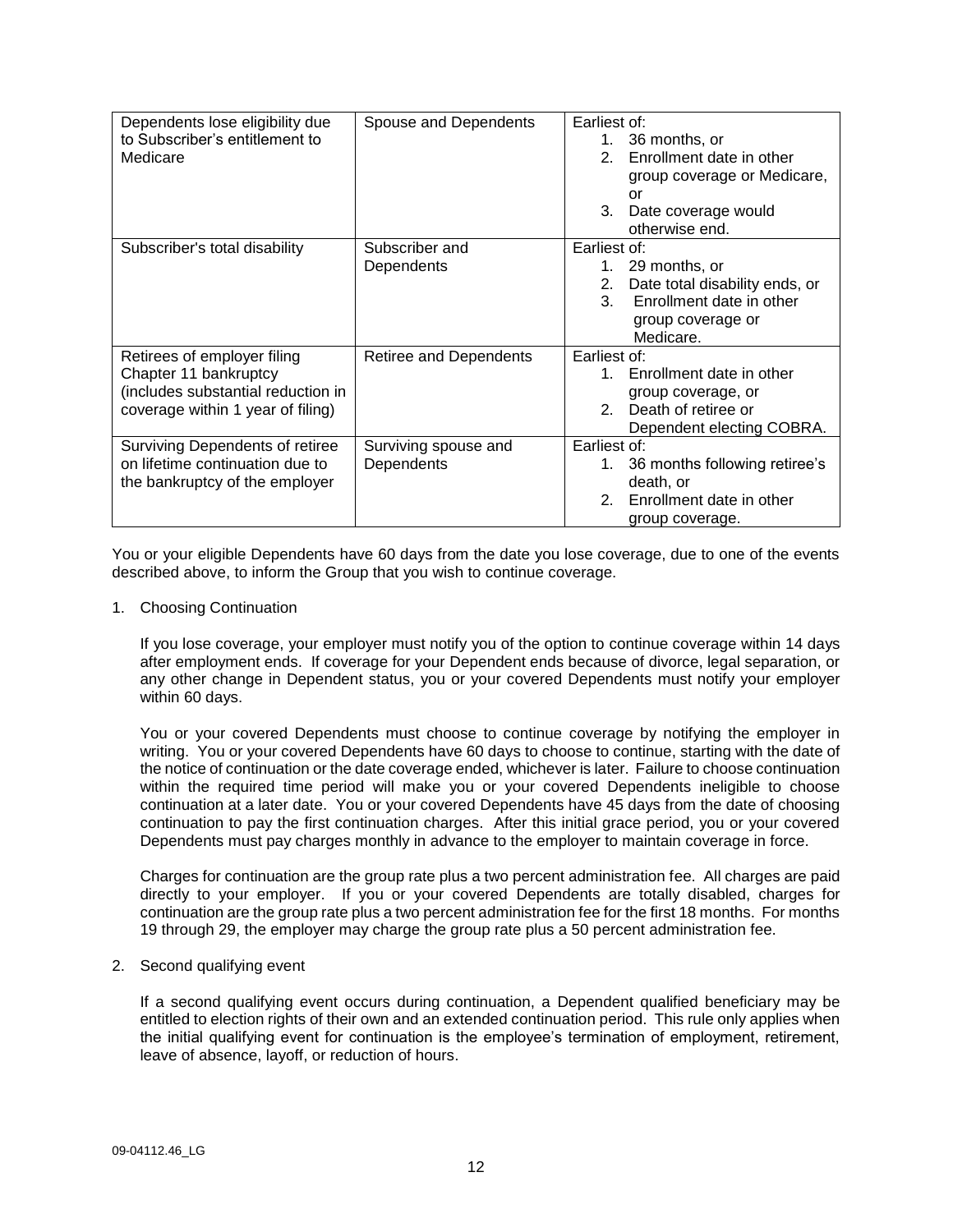When a second qualifying event occurs such as the death of the former covered employee, the Dependent must notify the employer of the second event within 60 days after it occurs in order to continue coverage. In no event will the first and second period of continuation extend beyond the earlier of the date coverage would otherwise terminate or 36 months.

A qualified beneficiary is any individual covered under the health plan the day before the qualified event as well as a child who is born or placed for adoption with the covered employee during the period of continuation coverage.

3. Terminating Continuation of Coverage - COBRA

Continuation of Coverage - COBRA for you and your eligible Dependents, if selected, shall terminate on the last day of the month in which any of the following events first occur:

- a) The expiration of the specified period of time for which Continuation of Coverage COBRA can be maintained; as mandated by applicable State or Federal law;
- b) This Certificate is terminated by the Group Subscriber;
- c) The Group Subscriber's or Member's failure to make the payment for the Member's Continuation of Coverage

Questions regarding Continuation of Coverage - COBRA should be directed to your employer. Your employer will explain the regulations, qualifications and procedures required when you continue coverage.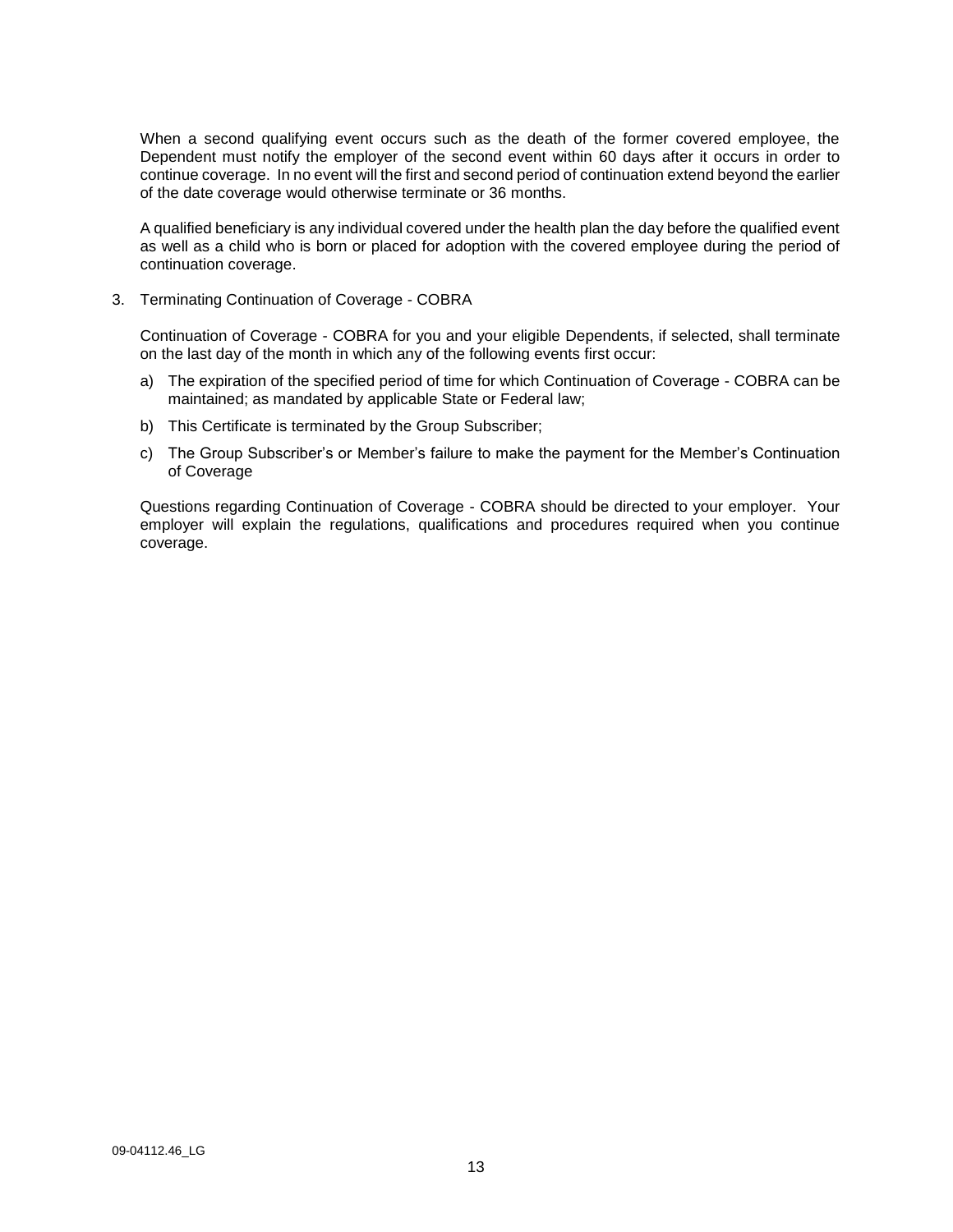# **DENTAL PROVIDERS AND CLAIMS PAYMENT**

You do not have to select a particular Dentist to receive dental benefits. You have the freedom to choose the Dentist you want for your dental care. However, your Dentist choice can make a difference in the benefits you receive and the amount you pay. You may have additional out-of-pocket costs if your Dentist is a Non-Participating Dentist. There may be differences in the payment amount compared with a Participating Dentist if your Dentist is a Non-Participating Dentist.

#### **PAYMENTS ARE MADE BY ANTHEM ONLY WHEN THE COVERED DENTAL PROCEDURES HAVE BEEN COMPLETED. THE PLAN MAY REQUIRE ADDITIONAL INFORMATION FROM YOU OR YOUR PROVIDER BEFORE A CLAIM CAN BE CONSIDERED COMPLETE AND READY FOR PROCESSING. IN ORDER TO PROPERLY PROCESS A CLAIM, THE PLAN MAY BE REQUIRED TO ADD AN ADMINISTRATIVE POLICY LINE TO THE CLAIM. DUPLICATE CLAIMS PREVIOUSLY PROCESSED WILL BE DENIED.**

This section describes how We determine the amount of reimbursement for Covered Services. Reimbursement for Dental Services rendered by Participating and Non-Participating Dentists is based on the Maximum Allowed Amount for the type of service performed. There may be different levels of reimbursement for the Maximum Allowed Amount depending upon whether you elect to receive services from a Participating or a Non-Participating Dentist.

The Maximum Allowed Amount is the maximum amount of reimbursement Anthem will pay for Dental Services provided by a Dentist to a Member and which meet Our definition of a Covered Service. For Participating Dentists, the Maximum Allowed Amount will be reimbursed according to the Schedule of Maximum Allowable Charges. For Non-Participating Dentists, the Maximum Allowed Amount will be reimbursed according to the Table of Allowances.

You will be required to pay a portion of the Maximum Allowed Amount to the extent you have not met your Deductible or have a Coinsurance. In addition, when you receive Covered Services from a Non-Participating Dentist, you may be responsible for paying any difference between the Maximum Allowed Amount and the Dentist's actual charges. This amount may be significant.

When you receive Covered Services from a Dentist, We will apply processing rules to the claim submitted for those Covered Services. These rules evaluate the claim information and, among other things, determine the accuracy and appropriateness of the Dental Procedure. Applying these rules may affect Our determination of the Maximum Allowed Amount. For example, your Dentist may have submitted the claim using several procedure codes when there is a single procedure code that includes all or a combination of the procedures that were performed. When this occurs, Our payment will be based on a single Maximum Allowed Amount for the single procedure code rather than a separate Maximum Allowed Amount for each billed procedure amount.

Likewise, when multiple procedures are performed on the same day by the same dental Provider or other dental Providers, We may reduce the Maximum Allowed Amount for those additional procedures, because reimbursement at 100% of the Maximum Allowed Amount for those procedures would represent a duplicate payment for a Dental Procedure that may be considered incidental or inclusive.

# **PROVIDER NETWORK STATUS**

The Maximum Allowed Amount may vary depending upon whether the Provider is a Participating Dentist or a Non-Participating Dentist. There may be different levels of reimbursement for the Maximum Allowed Amount depending upon whether you elect to receive services from a Participating Dentist or a Non-Participating Dentist.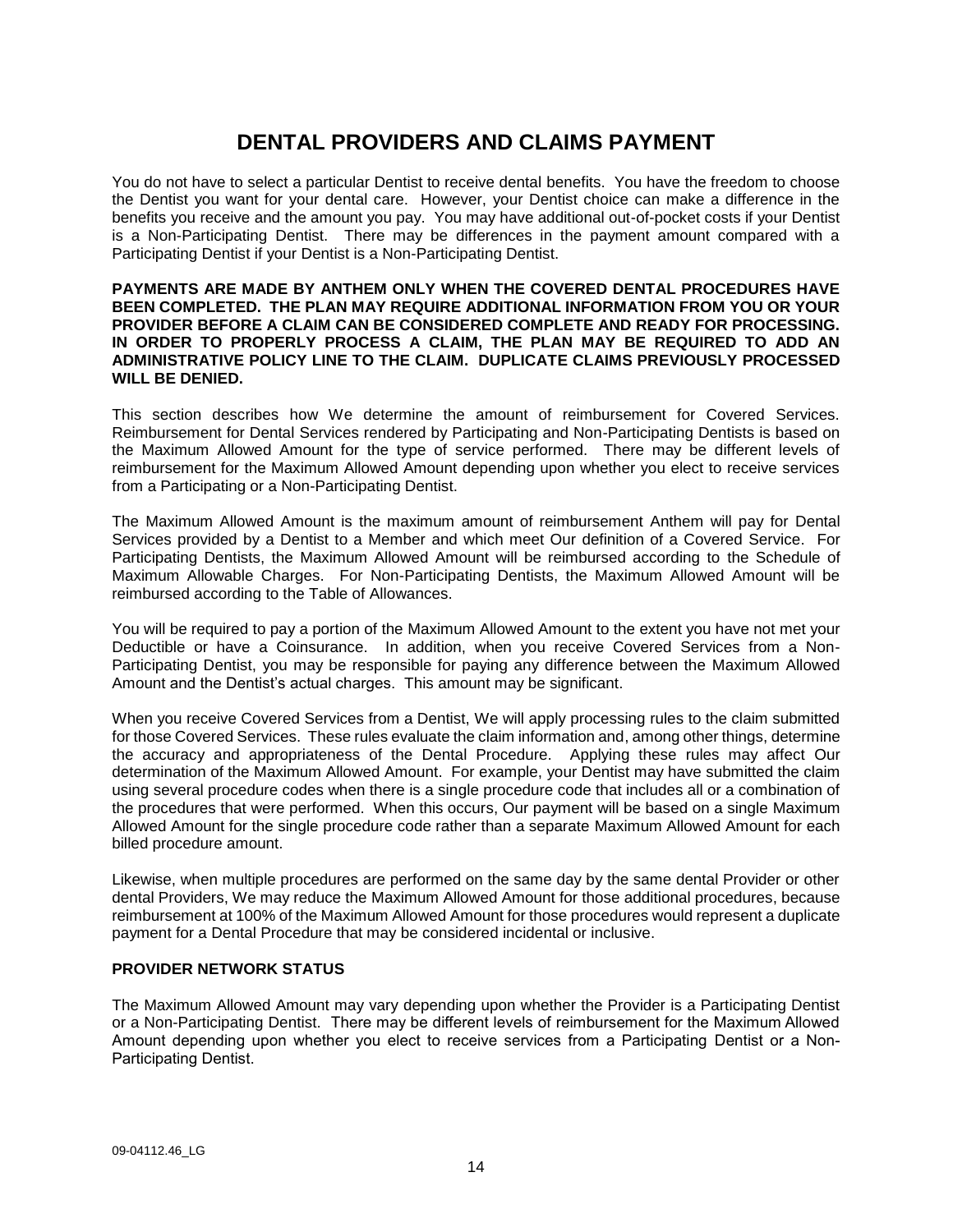### **Participating Dentists**

A Participating Dentist is a Dentist who has signed a written provider service agreement agreeing to service the program identified in this Certificate. For Covered Services performed by a Participating Dentist, the Maximum Allowed Amount is based upon the lesser of the Dentist's actual charges or the Schedule of Maximum Allowable Charges. Because Participating Dentists have agreed to accept the Maximum Allowed Amount as payment in full for services, they should not send you a bill or collect for amounts above the agreed upon Maximum Allowed Amount. However, you may receive a bill or be asked to pay a portion of the Maximum Allowed Amount to the extent you have exhausted your coverage for the service, have not met your Deductible, have a Coinsurance, have received non-covered services, or have exceeded the dental benefit maximum as outlined in the Summary of Benefits. Please call Our Customer Service Department at (866) 956-8607 for help in finding a Participating Dentist or visit Our website at [www.anthem.com.](http://www.anthem.com/)

# **Non-Participating Dentists**

Dentists who have NOT signed a written provider service agreement agreeing to service the program identified in this Certificate are considered Non-Participating Dentists. For Covered Services you receive from a Non-Participating Dentist, the Maximum Allowed Amount will be the lesser of the Dentist's actual charges or an amount based on Our Non-Participating Dentist fee schedule, referred to as the Table of Allowances, which We have established in Our discretion, and which We reserve the right to modify from time to time after considering one or more of the following: reimbursement amounts accepted by similar providers contracted with Us, and other industry cost, reimbursement and utilization data. The Table of Allowances may be different from the Maximum Allowed Amount reimbursed to Participating Dentists.

Unlike Participating Dentists, Non-Participating Dentists may send you a bill and collect for the amount of the Dentist's charge that exceeds Our Maximum Allowed Amount. You are responsible for paying the difference between the Maximum Allowed Amount and the amount the Non-Participating Dentist charges. This amount may be significant. Choosing a Participating Dentist will likely result in lower out of pocket costs to you. Please call Customer Service Department at (866) 956-8607 for help in finding a Participating Dentist or visit Our website at www.anthem.com.

Customer Service is also available to assist you in determining the Maximum Allowed Amount for a particular service from a Non-Participating Dentist. In order for Us to assist you, you will need to obtain the specific procedure code(s) from your Dentist for the services the Dentist will render. You will also need to know the Dentist's charges to calculate your out of pocket responsibility. Although Customer Service can assist you with this pre-service information, the Maximum Allowed Amount for your claim will be based on the actual claim submitted.

# **MEMBER COST SHARE**

For certain Covered Services and depending on your dental program, you may be required to pay a part of the Maximum Allowed Amount (for example, Deductible and/or Coinsurance). Your Deductible and Coinsurance cost share amount and out-of-pocket limits may vary depending on whether you received services from a Participating or Non-Participating Dentist. Specifically, you may pay higher cost sharing amounts or incur benefit limits when using Non-Participating Dentists. Please see the Summary of Benefits in this Certificate for your cost share responsibilities and limitations, or call Customer Service to learn how this Certificate's benefits or cost share amounts may vary by the type of Dentist you use.

#### **Payment of Benefits**

You authorize Us to make payments directly to Participating Dentists for Covered Services. We also reserve the right to make payments directly to you. Payments may also be made to, and notice regarding the receipt and/or adjudication of claims, an Alternate Recipient, or that person's custodial parent or designated representative. Any payments made by Us will discharge Our obligation to pay for Covered Services.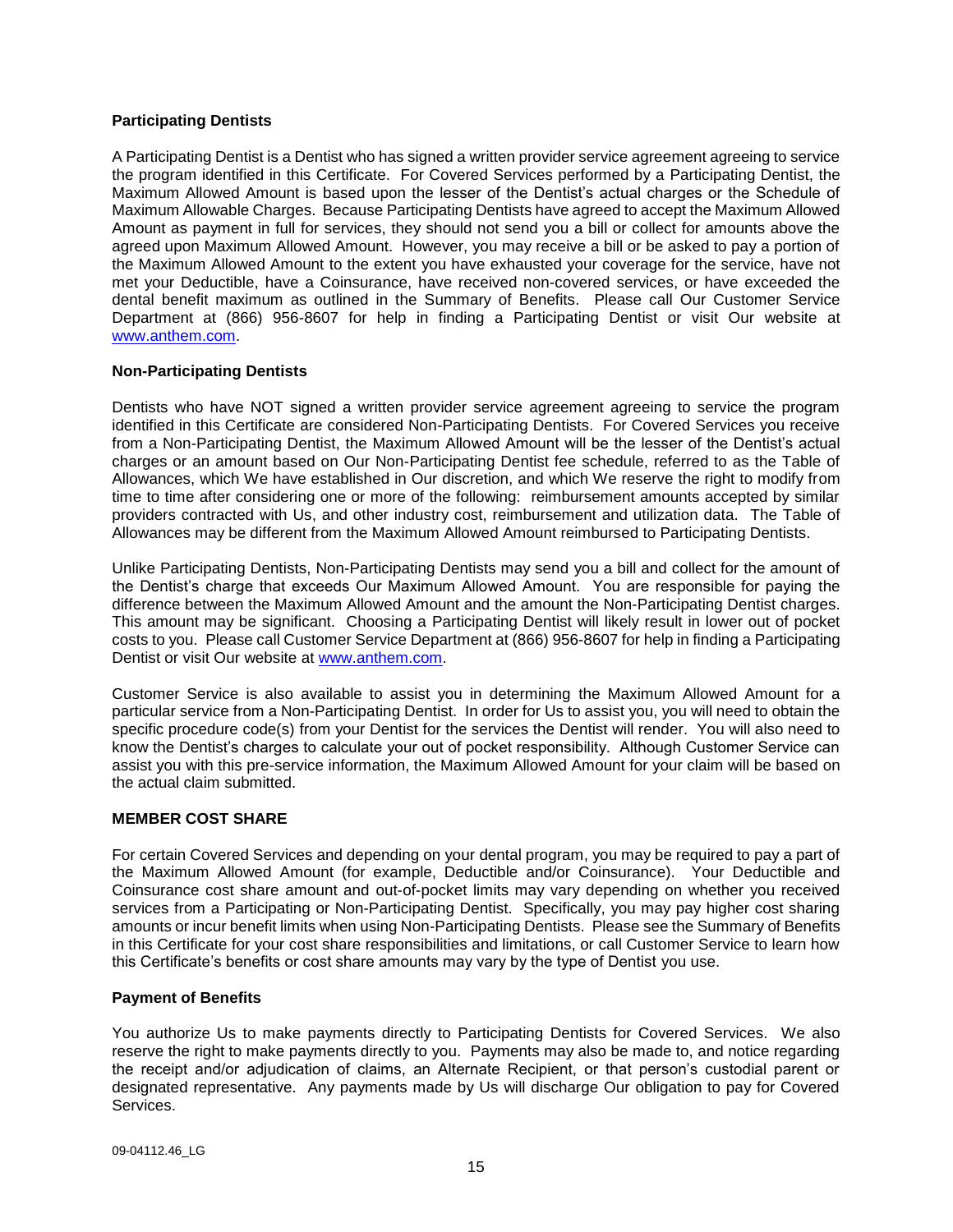Once a Provider gives a Covered Service, We will not honor a request for Us to withhold payment of the claims submitted.

THE MEMBER IS RESPONSIBLE FOR ALL TREATMENT CHARGES MADE BY A NON-PARTICIPATING DENTIST. WHEN SERVICES ARE OBTAINED FROM A NON-PARTICIPATING DENTIST, ANY BENEFITS PAYABLE UNDER THE GROUP CONTRACT ARE PAID DIRECTLY TO THE MEMBER UNLESS YOU ASSIGN THE PAYMENT DIRECTLY TO THE PROVIDER OF THE DENTAL SERVICE BY INDICATING SO ON THE CLAIM FORM.

### **Notice of Claim**

We are not liable under the Certificate, unless We receive written notice that Covered Services have been given to you. An expense is considered incurred on the date the service or supply was given.

The notice must be given to Us within 12 months of receiving the Covered Services, and must have the data We need to determine benefits. Failure to give Us notice within 12 months will not reduce any benefit if you show that the notice was given as soon as reasonably possible. No notice can be submitted later than one year after the usual 12 month filing period ends. If the notice submitted does not include sufficient data We need to process the claim, then the necessary data must be submitted to Us within the time frames specified in this provision or no benefits will be payable except as otherwise required by law.

Any benefits due under this Certificate shall be due once We have received proper, written proof of loss, together with such reasonably necessary additional information We may require to determine Our obligation. In the event We do not pay a claim within 30 days of receipt of proof of loss, We will pay interest at the rate required by law on the benefits due under the terms of the Certificate.

Claims should be submitted to:

Anthem Blue Cross and Blue Shield PO Box 1115 Minneapolis, MN 55440-1115 (866) 956-8607

# **Proof of Claim**

Written proof of claim satisfactory to Us must be submitted to Us within 12 months after the date of the event for which claim is made. If proof of claim is not sent within the time required, the claim will not be reduced or denied if it was not possible to send proof within this time. However, the proof must be sent as soon as reasonably possible. In any case, the proof required must be sent to Us no later than one year following the 12 month period specified, unless you were legally incapacitated.

# **Claim Forms**

Many Providers will file a claim form for you. If the forms are not available, either send a written request for claim forms to Us or contact customer service and ask for claim forms to be sent to you. The form will be sent to you within 15 days. If you do not receive the forms, written notice of services rendered may be submitted to Us without the claim form. The same information that would be given on the claim form must be included in the written notice of claim. This includes:

- Name of patient
- Patient's relationship with the Subscriber
- Identification number
- Date, type and place of service
- Your signature and the Provider's signature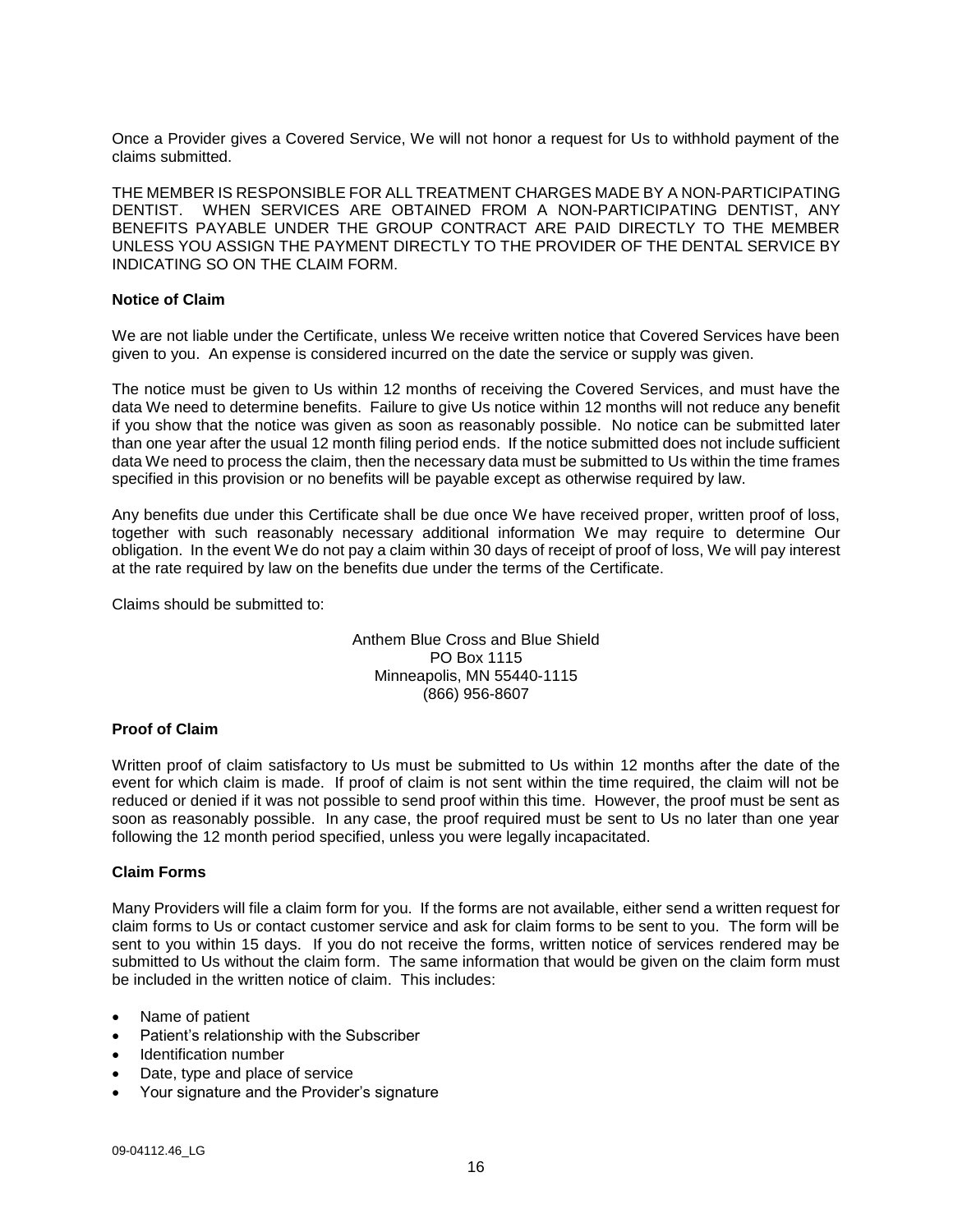#### **Member's Cooperation**

Each Member shall complete and submit to the Plan such authorizations, consents, releases, assignments and other documents as may be requested by the Plan in order to obtain or assure reimbursement under Medicare, Worker's Compensation or any other governmental program. Any Member who fails to cooperate will be responsible for any charge for services.

#### **Explanation of Benefits**

After you receive dental care, you will often receive an Explanation of Benefits (EOB). The EOB is a summary of the coverage you receive. The EOB is not a bill, but a statement from Us to help you understand the coverage you are receiving. The EOB shows:

- total amounts charged for services/supplies received;
- the amount of the charges satisfied by your coverage;
- the amount for which you are responsible (if any);
- general information about your Appeals rights and for ERISA plans, information regarding the right to bring an action after the Appeals process.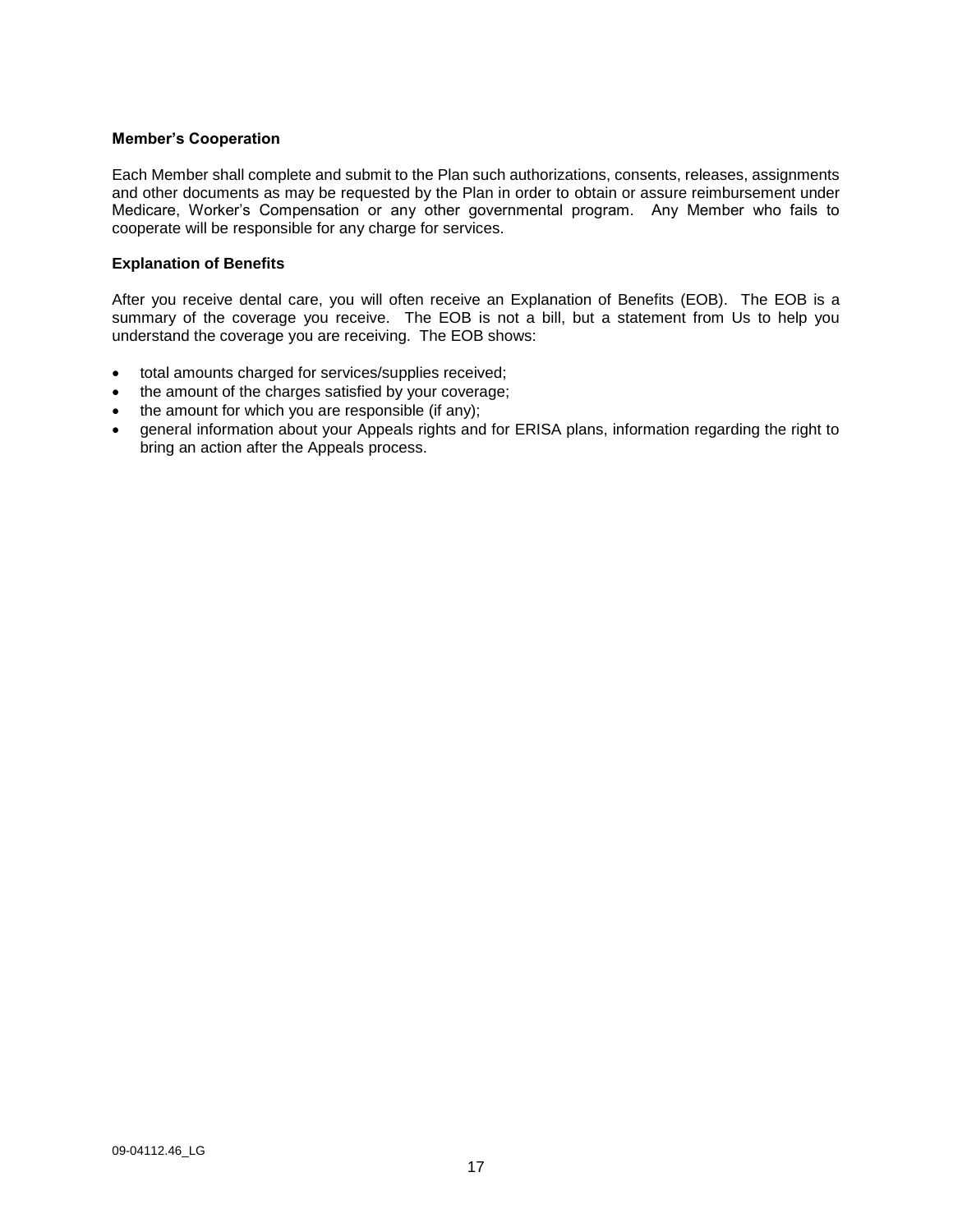# **COVERED SERVICES**

### **Pretreatment Estimate**

(Estimate of Benefits)

IT IS RECOMMENDED, BUT NOT REQUIRED, THAT A PRETREATMENT ESTIMATE BE SUBMITTED TO ANTHEM PRIOR TO TREATMENT IF YOUR DENTAL TREATMENT INVOLVES MAJOR RESTORATIVE, PERIODONTICS, PROSTHETICS OR ORTHODONTIC CARE (SEE DESCRIPTION OF COVERAGES), TO ESTIMATE THE MAXIMUM ALLOWED AMOUNT. THE PRETREATMENT ESTIMATE IS A VALUABLE TOOL FOR BOTH THE DENTIST AND YOU. SUBMITTING A PRETREATMENT ESTIMATE ALLOWS THE DENTIST AND YOU TO KNOW WHAT BENEFITS ARE AVAILABLE TO YOU BEFORE BEGINNING TREATMENT. THE PRETREATMENT ESTIMATE WILL OUTLINE YOUR RESPONSIBILITY TO THE DENTIST WITH REGARD TO COINSURANCE, DEDUCTIBLES AND NON-COVERED SERVICES. THIS WILL ALLOW THE DENTIST AND YOU TO MAKE ANY NECESSARY FINANCIAL ARRANGEMENTS BEFORE TREATMENT BEGINS. THIS PROCESS DOES NOT PRIOR AUTHORIZE THE TREATMENT NOR DETERMINE ITS DENTAL OR MEDICAL NECESSITY. THE ESTIMATED MAXIMUM ALLOWED AMOUNT IS BASED ON YOUR CURRENT ELIGIBILITY AND CONTRACT BENEFITS IN EFFECT AT THE TIME OF THE COMPLETED SERVICE. SUBMISSION OF OTHER CLAIMS OR CHANGES IN ELIGIBILITY OR THE CONTRACT MAY ALTER FINAL PAYMENT. THIS IS NOT A GUARANTEE OF BENEFITS.

After the examination, your Dentist will establish the dental treatment to be performed. If the dental treatment necessary involves major restorative, periodontics, prosthetics or orthodontic care, you should submit a claim form to Anthem outlining the proposed treatment. Anthem will determine if the proposed treatment is covered and estimate the Maximum Allowed Amount, including your responsibility for Coinsurance, Deductibles and non-covered services.

A statement will be sent to you and your Dentist estimating the amount of the Maximum Allowed Amount, including the amount that you will owe. These estimates will be subject to your continuing eligibility and the Group Contract remaining in effect. If claims for other completed Dental Services are received and processed prior to the completion date of the proposed treatment, this may reduce Anthem's estimated Maximum Allowed Amount for the proposed treatment and increase your obligation to the Dentist.

TO AVOID ANY MISUNDERSTANDING OF THE MAXIMUM ALLOWED AMOUNT OR THE AMOUNT THAT YOU WILL OWE, ASK YOUR DENTIST ABOUT HIS OR HER PARTICIPATION STATUS AND IF HE OR SHE HAS AGREED TO SERVICE THIS DENTAL PROGRAM PRIOR TO RECEIVING DENTAL CARE.

You will be responsible for payment of any Deductibles and Coinsurance amounts and any dental treatment that is not considered a Covered Service under your Certificate.

The Plan covers the following Dental Procedures when they are performed by a licensed Dentist and when necessary and customary as determined by the standards of generally accepted dental practice. The benefits under this Certificate shall be provided whether the Dental Procedures are performed by a duly licensed physician or a duly licensed Dentist, if otherwise covered under this Certificate, provided that such Dental Procedures can be lawfully performed within the scope of a duly licensed Dentist.

As a condition precedent to the approval of claim payments, the Plan shall be entitled to request and receive, to such extent as may be lawful, from any attending or examining Dentist, or from hospitals in which a Dentist's care is provided, such information and records relating to a Member as may be required to pay claims. Also, the Plan may require that a Member be examined by a dental consultant retained by Anthem in or near the Member's place of residence. Anthem and the Plan shall hold such information and records confidential.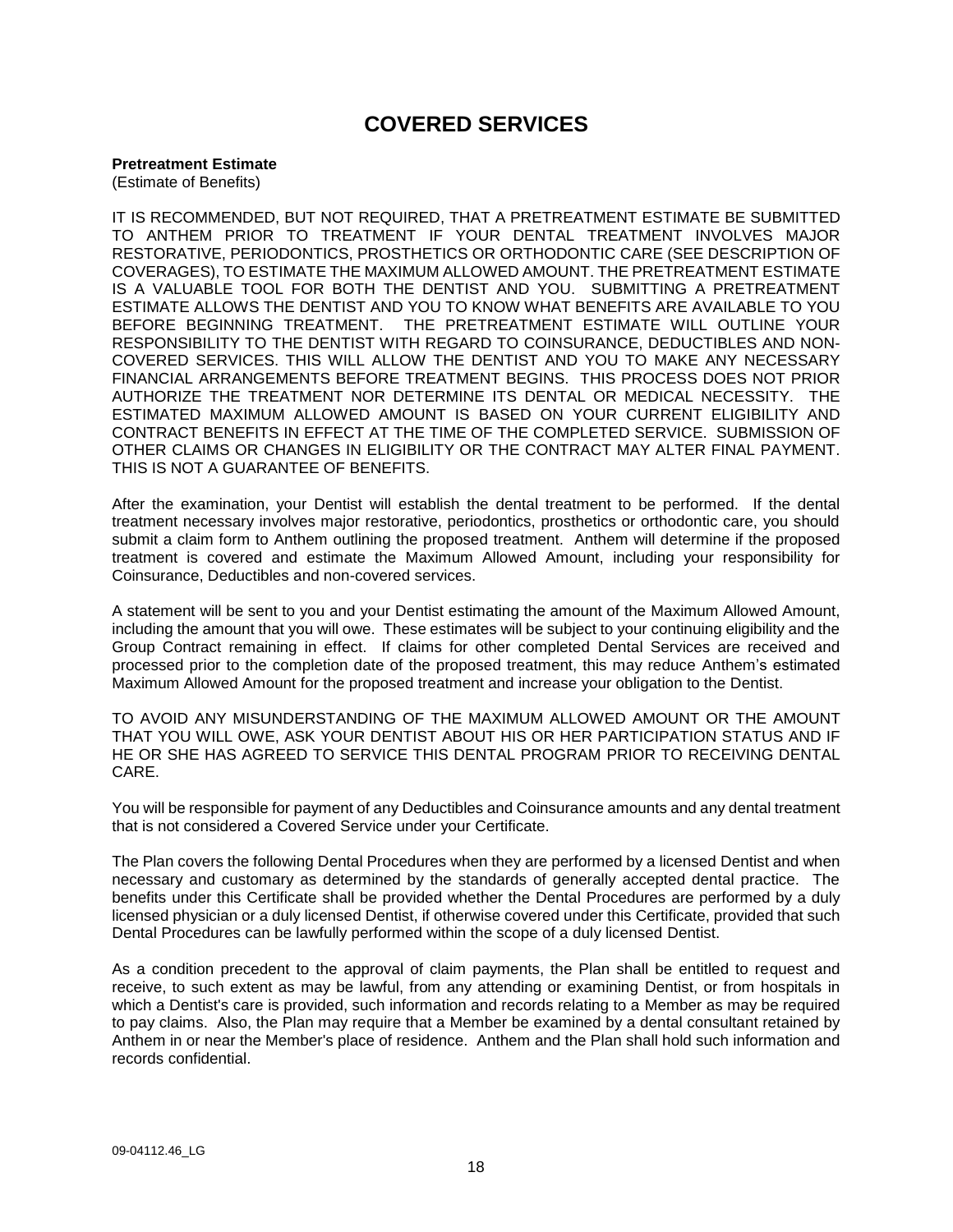**Anthem does not determine whether a service submitted for payment or benefit under this Certificate is a Dental Procedure that is dentally necessary to treat a specific condition or restore dentition for an individual. The Plan evaluates Dental Procedures submitted to determine if the procedure is a covered benefit. Your coverage includes a preset schedule of Dental Services that are eligible for benefit by Anthem. Other Dental Services may be recommended or prescribed by your Dentist which are dentally necessary, offer you an enhanced cosmetic appearance, or are more frequent than covered by Anthem. While these services may be prescribed by your Dentist and are dentally necessary for you, they may not be a Dental Service that is benefited by Anthem or they may be a service where Anthem provides a payment allowance for a service that is considered to be optional treatment. If Anthem gives you a payment allowance for optional treatment that is covered, you may apply this Anthem payment to the service prescribed by your Dentist which you elected to receive. Services that are not covered by Anthem or exceed the frequency of plan benefits do not imply that the service is or is not dentally necessary to treat your specific dental condition. You are responsible for Dental Services that are not covered or benefited by Anthem. Determination of services necessary to meet your individual dental needs is between you and your Dentist.**

**ONLY those services listed below are covered. Deductibles and Dental Benefit Maximums are listed under the Summary of Benefits. Covered Services are subject to the limitations within the Benefits, Exclusions and Limitations sections described below. For estimates of Covered Services, please see the "Pretreatment Estimate" section of this Certificate.**

# **PREVENTIVE CARE (Diagnostic & Preventive Services)**

**Emergency Treatment** - Emergency (palliative) treatment for the temporary relief of pain or infection.

#### **Restorations**

- **Amalgam (silver) Restorations** Treatment to restore decayed or fractured permanent or primary teeth.
- **Composite (white) Resin Restorations**
	- **Anterior (front) Teeth** Treatment to restore decayed or fractured permanent or primary anterior (front) teeth.
	- **Posterior (back) Teeth** Treatment to restore decayed or fractured permanent or primary posterior (back) teeth.

LIMITATION: Coverage for amalgam or composite restorations shall be limited to only 1 service per tooth surface per 24-month period.

**Space Maintainers** - Covered 1 time per lifetime on eligible dependent children through the age of 16 for extracted primary posterior (back) teeth.

LIMITATION: Repair or replacement of lost/broken appliances are not a covered benefit. **Basic Tooth Extractions**

- Removal of coronal remnants (retained pieces of the crown portion of the tooth) on primary teeth
- Extraction of erupted tooth or exposed root

**Sealants or Preventive Resin Restorations** - Any combination of these procedures is covered 1 time per 24-month period for permanent first and second molars of eligible dependent children through the age of 15.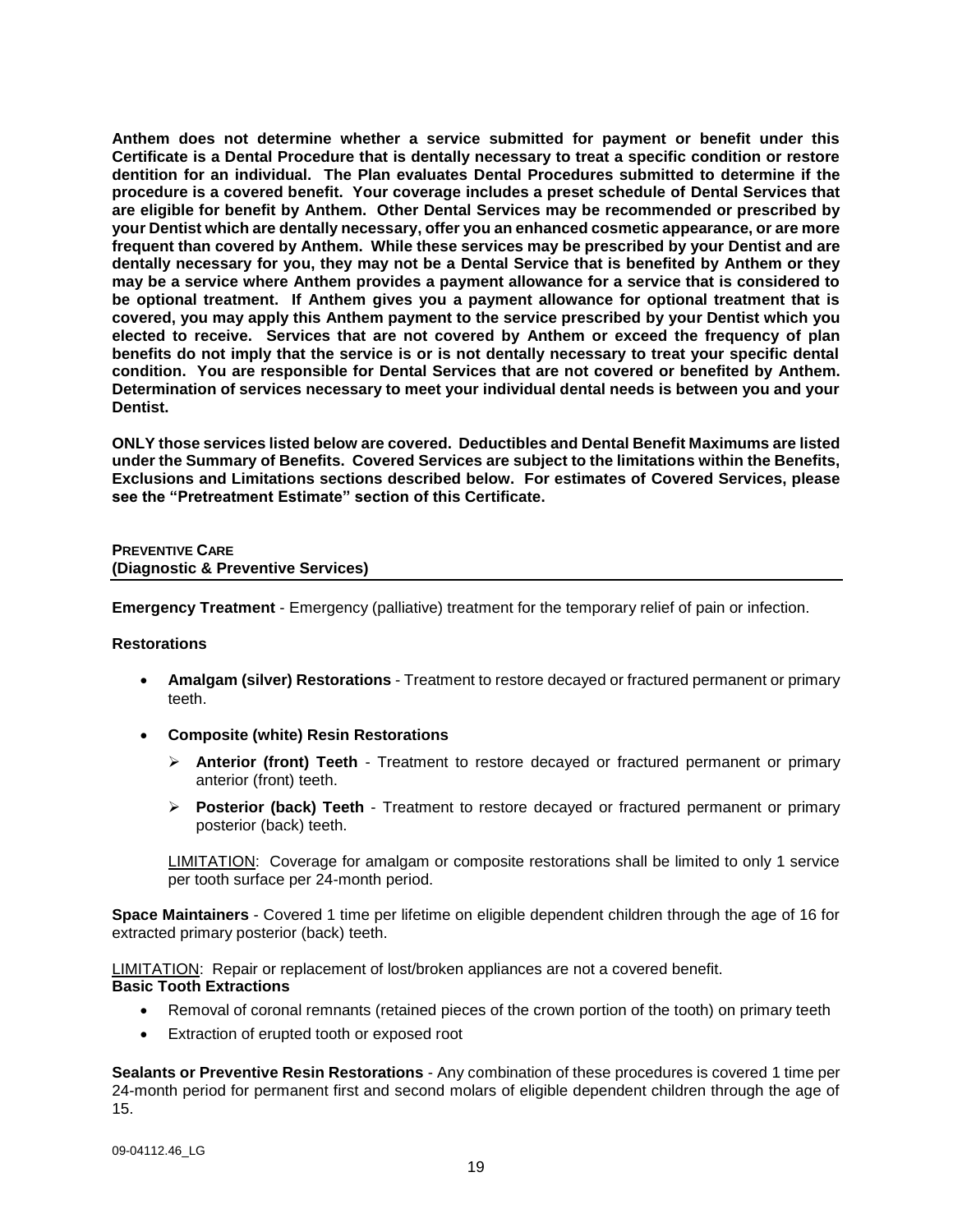**Restorative cast post and core build-up, including pins and posts** - See benefit coverage description under Complex or Major Restorative Services.

#### EXCLUSIONS - Coverage is NOT provided for:

- 1. Case presentation and office visits.
- 2. Athletic mouthguard, enamel microabraision, and odontoplasty.
- 3. Services or supplies that have the primary purpose of improving the appearance of the teeth. This includes but is not limited to whitening agents, tooth bonding and veneers.
- 4. Placement or removal of sedative filling, base or liner used under a restoration.
- 5. Pulp vitality tests.
- 6. Brush Biopsy.
- 7. Amalgam or composite restorations placed for preventive or cosmetic purposes.
- 8. Diagnostic and adjunctive diagnostic casts.

#### **BASIC ENDODONTIC SERVICES (NERVE OR PULP TREATMENT)**

#### **Endodontic Therapy on Primary Teeth**

- **Pulpal Therapy**
- **Therapeutic Pulpotomy**

#### **Endodontic Therapy on Permanent Teeth**

**Root Canal Therapy**

LIMITATION: All of the above procedures are covered 1 time per tooth per lifetime.

#### EXCLUSIONS - Coverage is NOT provided for:

- 1. Retreatment of endodontic services that have been previously benefited under this Certificate.
- 2. Removal of pulpal debridement, pulp cap, post, pin(s), resorbable or non-resorbable filling material(s) and the procedures used to prepare and place material(s) in the canals (root).
- 3. Root canal obstruction, internal root repair of perforation defects, incomplete endodontic treatment and bleaching of discolored teeth.
- 4. Intentional reimplantation.
- 5. Apicoectomy.
- 6. Root Amputation.
- 7. Apexification.
- 8. Retrograde filling.
- 9. Hemisection.

#### **PERIODONTICS (GUM & BONE TREATMENT)**

**Periodontal Maintenance** - A procedure that includes removal of bacteria from the gum pocket areas, scaling and polishing of the teeth, periodontal evaluation and gum pocket measurements for patients who have completed periodontal treatment.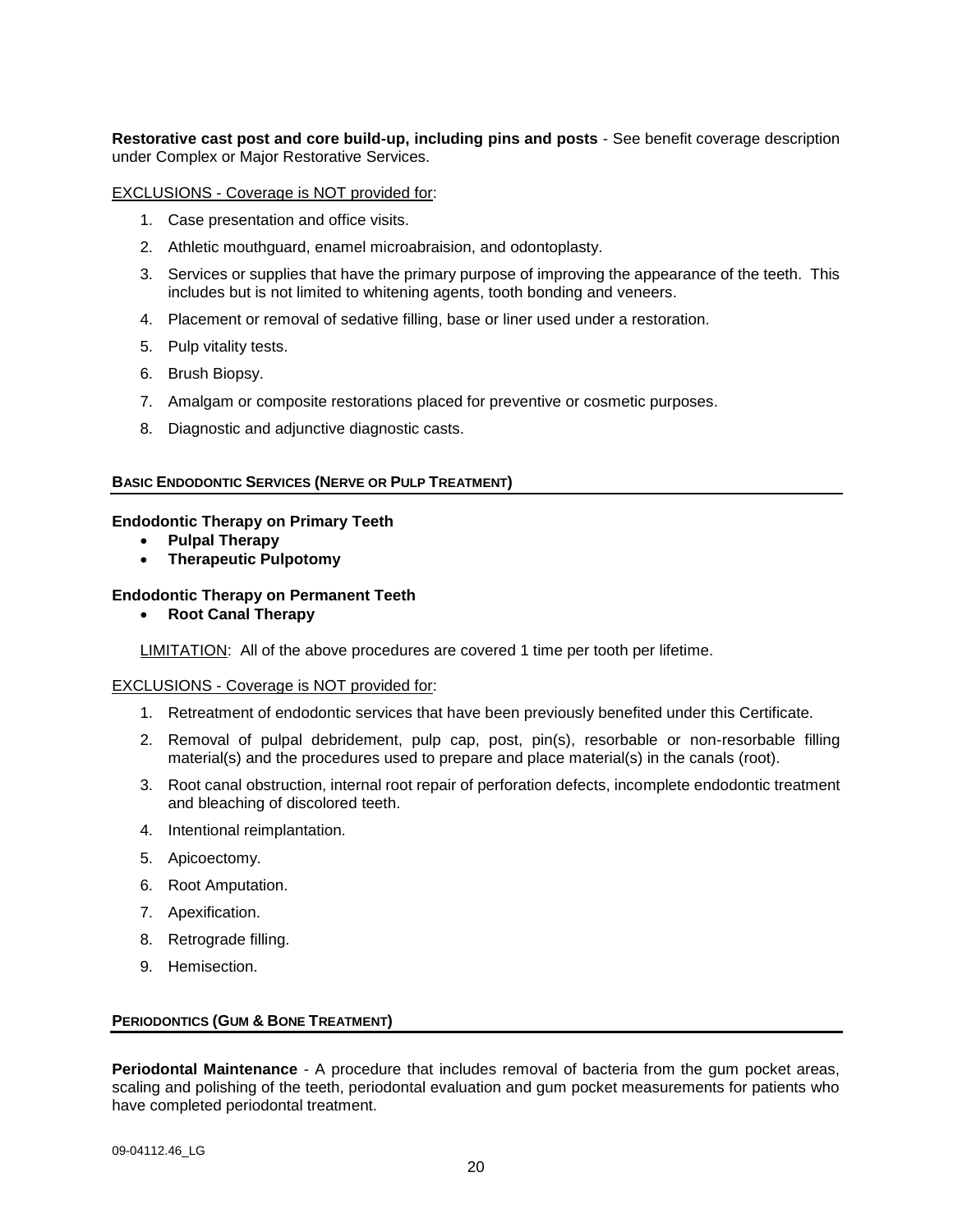LIMITATION: Any combination of this procedure and dental cleanings (see Diagnostic and Preventive section) is covered 2 times per calendar year.

**Basic Non Surgical Periodontal Care** - Treatment of diseases of the gingival (gums) and bone supporting the teeth.

- **Periodontal scaling & root planing** Covered 1 time per 36 months if the tooth has a pocket depth of 4 millimeters or greater.
- **Full mouth debridement** Covered 1 time per lifetime.

#### EXCLUSIONS - Coverage is NOT provided for:

- 1. Procedures designed to enable prosthetic or restorative services to be performed such as crown lengthening.
- 2. Bacteriologic tests for determination of periodontal disease or pathologic agents.
- 3. The controlled release of therapeutic agents or biologic modifiers used to aid in soft tissue and osseous tissue regeneration.
- 4. Provisional splinting, temporary procedures or interim stabilization of teeth.
- 5. Analgesia, analgesic agents, anxiolysis, inhalation of nitrous oxide or therapeutic drug injections, drugs, or medicaments for non-surgical and surgical periodontal care, regardless of the method of administration.

#### ORAL SURGERY (TOOTH, TISSUE, OR BONE REMOVAL) - 12-MONTH WAITING PERIOD APPLIES

#### **Complex Surgical Extractions**

- Surgical removal of erupted tooth
- Surgical removal of impacted tooth
- Surgical removal of residual tooth roots

LIMITATION: Surgical removal of  $3<sup>rd</sup>$  molars are only covered if the removal is associated with symptoms or oral pathology.

#### **Other Complex Surgical Procedures**

- Alveoloplasty
- Vestibuloplasty
- Removal of exostosis per site
- Surgical reduction of osseous tuberosity

LIMITATION: The Other Complex Surgical Procedures listed above are covered only when required to prepare for dentures.

**Surgical Reduction of Fibrous Tuberosity** - Covered 1 time per 6-month period.

**Intravenous Conscious Sedation, IV Sedation and General Anesthesia** - Covered when performed in conjunction with complex surgical service.

LIMITATION: Intravenous conscious sedation, IV sedation and general anesthesia will not be covered when performed with non-surgical dental care.

#### **Temporomandibular Joint Disorder (TMJ)**

Dental treatment that is considered surgical and nonsurgical treatment of temporomandibular joint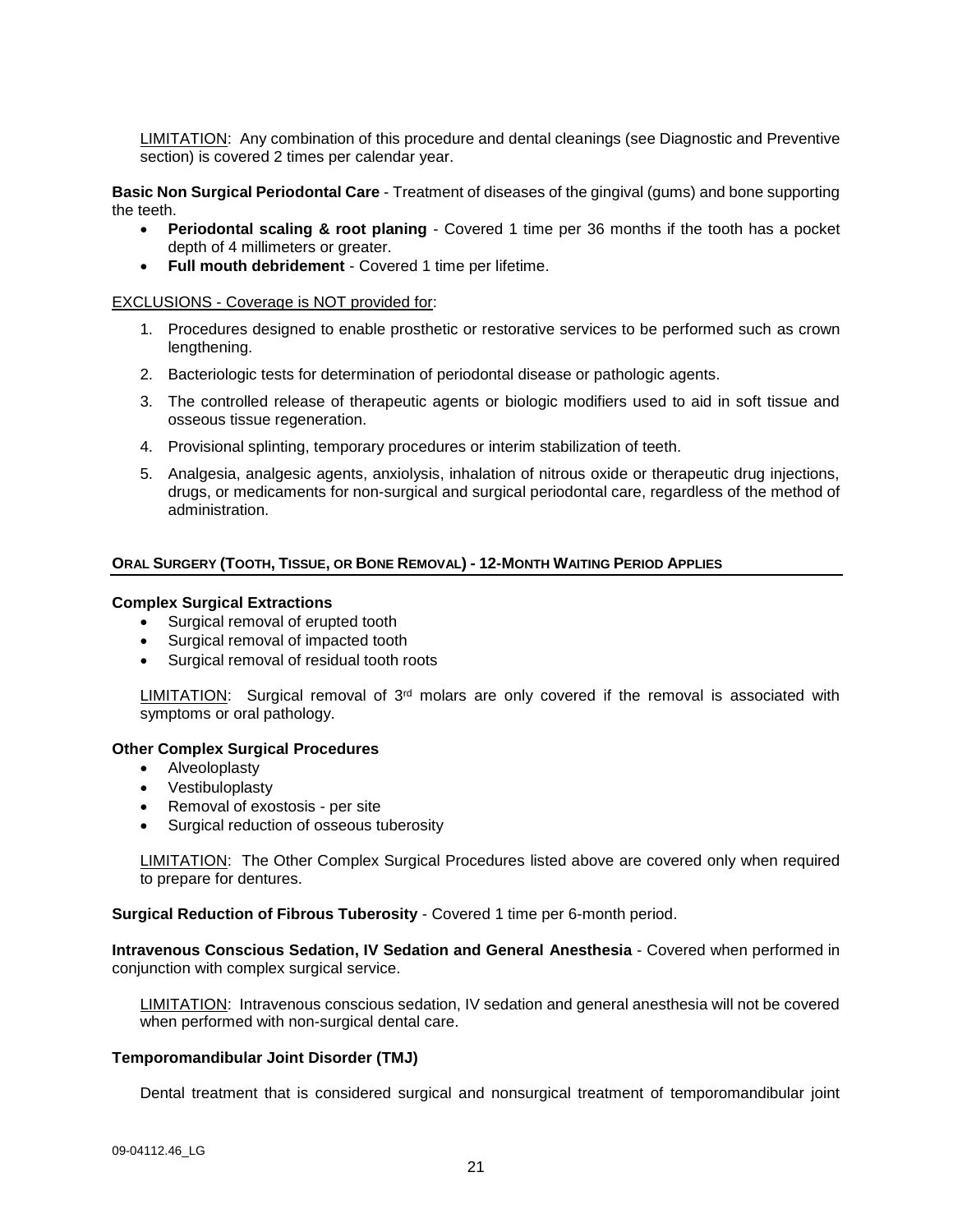disorder (TMJ) and craniomandibular disorder, including splints, is subject to the coordination of benefits. A Pre-treatment Estimate of Benefits is recommended. NOTE: If you or your dependents currently have medical insurance coverage, the claim must be first submitted to that medical insurance program. Any remaining costs after consideration under your medical insurance may be submitted to the Plan for further benefit (see Coordination of Benefits). You must submit a copy of the medical Explanation of Benefits (EOB) along with your claim to the Plan.

If you or your dependents are not eligible for TMJ benefits under another insurance program, either medical or dental, dental services for TMJ will be covered under this plan within the noted plan limitations, maximums, deductibles and payment percentages of treatment costs.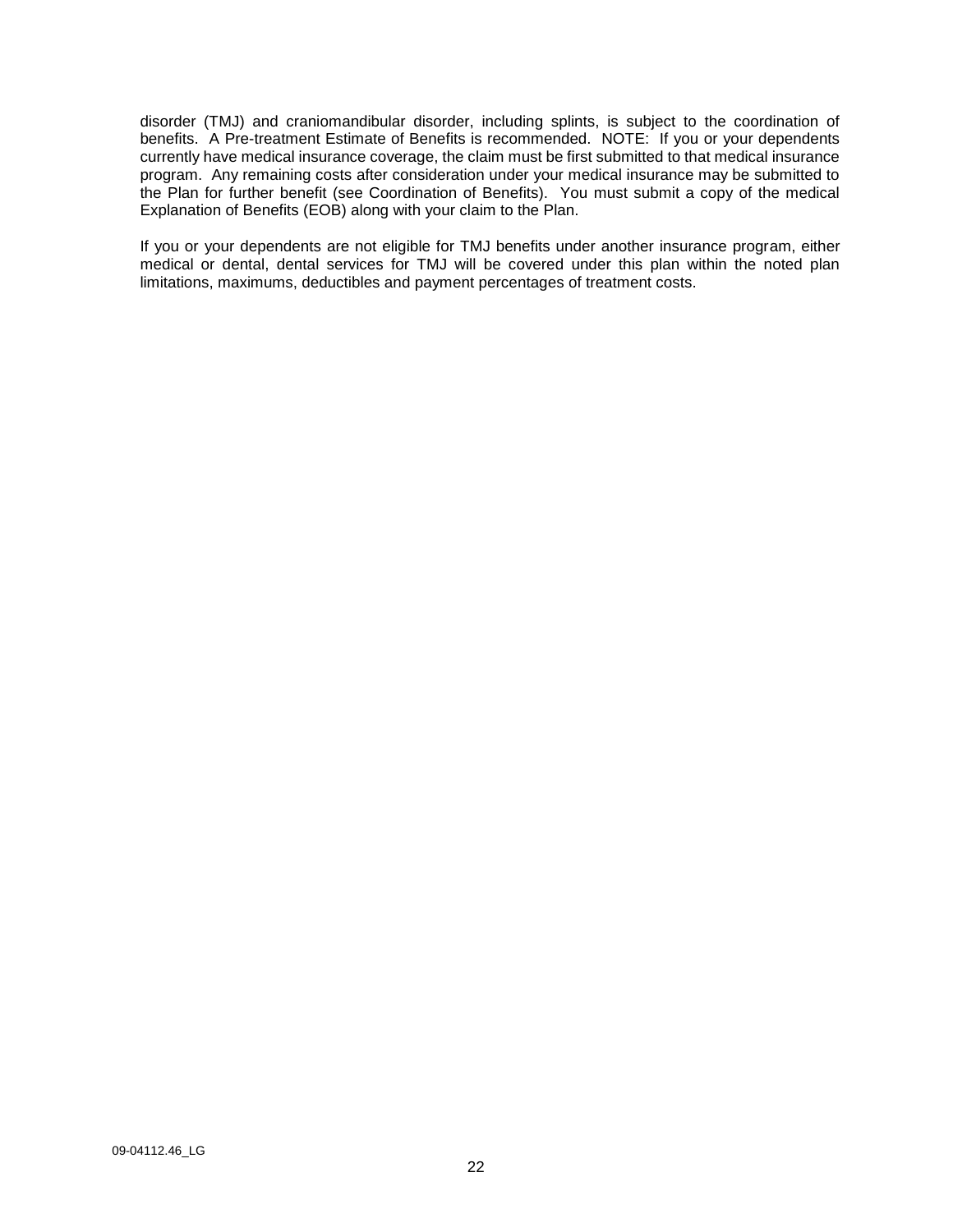#### LIMITATIONS

- 1. Reconstructive Surgery benefits shall be provided for reconstructive surgery when such dental procedures are incidental to or follows surgery resulting from injury, illness or other diseases of the involved part, or when such dental procedure is performed on a covered dependent child because of congenital disease or anomaly which has resulted in a functional defect as determined by the attending physician, however that such procedures are dental reconstructive surgical procedures.
- 2. Inpatient or outpatient dental expenses arising from dental treatment up to age 18, including orthodontic and oral surgery treatment, involved in the management of birth defects known as cleft lip and cleft palate.

**For programs without orthodontic coverage:** Dental orthodontic treatment not related to the management of the congenital condition of cleft lip and cleft palate is not covered under this dental benefit plan.

**For programs with orthodontic coverage:** If coverage for the treatment of cleft lip or cleft palate is available under any other policy or contract of insurance, this plan shall be primary and the other policy or contract shall be secondary.

#### EXCLUSIONS - Coverage is NOT provided for:

- 1. Intravenous conscious sedation, IV sedation and general anesthesia when performed with nonsurgical dental care.
- 2. Analgesia, analgesic agents, anxiolysis nitrous oxide, therapeutic drug injections, medicines, or drugs for non-surgical or surgical dental care, regardless of the method of administration.
- 3. Services or supplies that are medical in nature, including dental oral surgery services performed in a hospital.
- 4. Any material grafted onto bone or soft tissue, including procedures necessary for guided tissue regeneration.
- 5. Surgical exposure of impacted or unerupted tooth for orthodontic reasons.
- 6. Any oral surgery except for simple and surgical extractions.
- 7. Surgical repositioning of teeth.
- 8. Inpatient or outpatient hospital expenses.
- 9. Cytology sample collection Collection of oral cytology sample via scraping of the oral mucosa.

#### COMPLEX OR MAJOR RESTORATIVE SERVICES (CROWNS, INLAYS AND ONLAYS) - 12-MONTH WAITING PERIOD **APPLIES -** Services performed to restore lost tooth structure as a result of decay or fracture

**Gold foil restorations** - Receive an amalgam (silver filling) benefit equal to the same number of surfaces and allowances. The patient must pay the difference in cost between the Maximum Allowed Amount for the Covered Services and optional treatment, plus any Deductible and/or Coinsurance for the covered benefit. Covered 1 time per 24-month period.

**Inlays** - Benefit shall equal an amalgam (silver) restoration for the same number of surfaces.

LIMITATION: If an inlay is performed to restore a posterior (back) tooth with a metal, porcelain, or any composite (white) based resin material, the patient must pay the difference in cost between the Maximum Allowed Amount for the Covered Service and optional treatment, plus any Deductible and/or Coinsurance for the Covered Service.

**Pre-fabricated or Stainless Steel Crown** - Covered 1 time per 60-month period for eligible dependent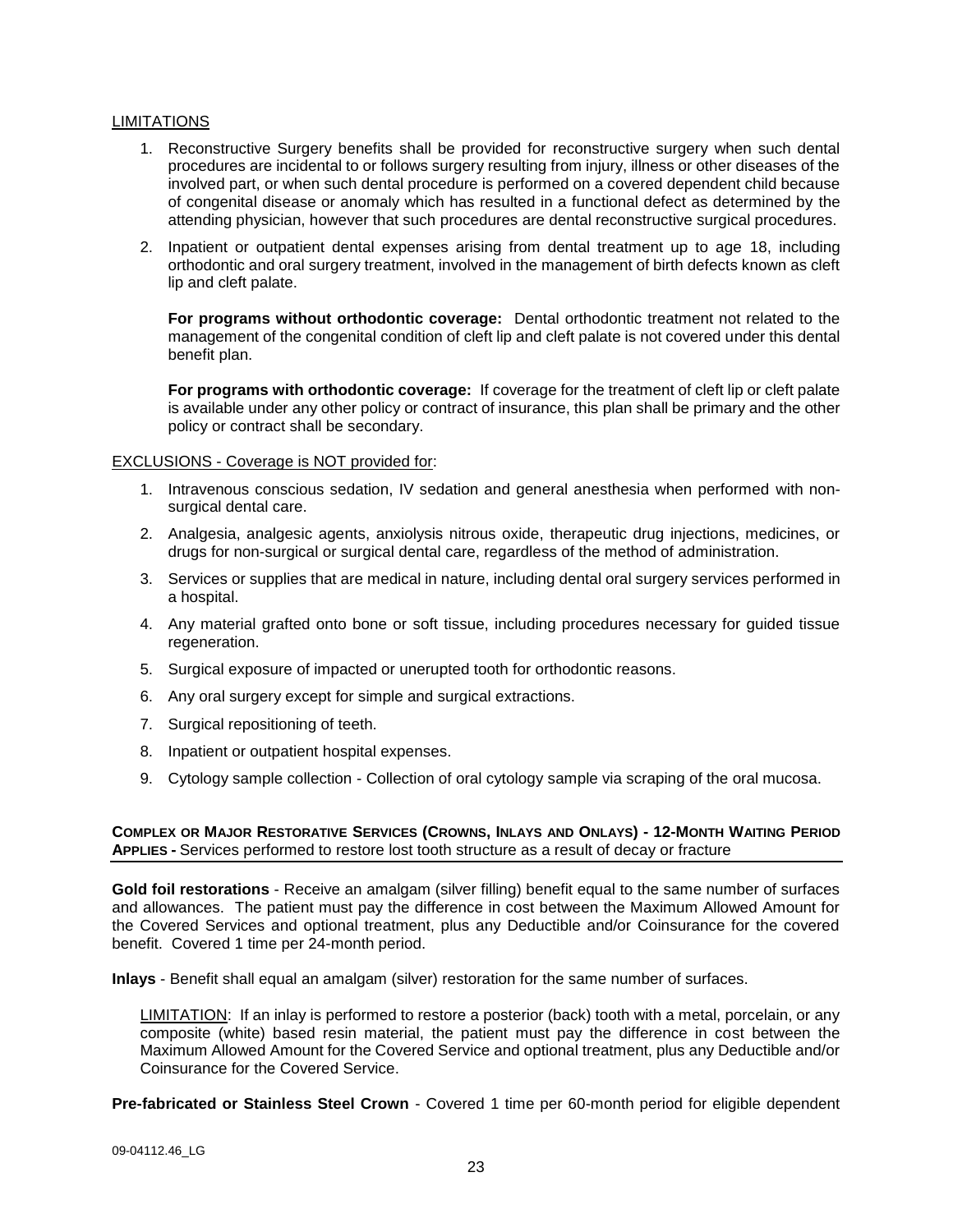children through the age of 18.

**Onlays and/or Permanent Crowns** - Covered 1 time per 5 year period per tooth for Members age 12 and older if the tooth has extensive loss of natural tooth structure due to decay or tooth fracture such that a restoration cannot be used to restore the tooth.

LIMITATION: Porcelain/ceramic substrate onlays/crowns - Benefits will be limited to the Maximum Allowed Amount for a porcelain to noble metal crown. The patient must pay the difference in cost between the allowed fee for the Covered Service and optional treatment, plus any Deductible and/or Coinsurance for the covered benefit.

**Implant Crowns** - See Prosthetic Services.

**Recement Inlay, Onlay and Crowns** - Covered 6 months after initial placement.

**Crown Repair** - Covered 1 time per 12-month period per tooth when the submitted narrative from the treating dentist supports the procedure.

**Restorative cast post and core build-up, including 1 post per tooth and 1 pin per surface** - Covered 1 time per 5 year period when necessary to retain an indirectly fabricated restoration due to extensive loss of actual tooth structure due to caries or fracture.

**Complex Surgical Periodontal Care** - Surgical treatment of diseases of the gingival (gums) and bone supporting the teeth. The following services are considered complex surgical periodontal services under this plan.

- **Gingivectomy/gingivoplasty;**
- **Gingival flap;**
- **Apically positioned flap;**
- **Osseous surgery;**
- **Bone replacement graft;**
- **Pedicle soft tissue graft;**
- **Free soft tissue graft;**
- **Subepithelial connective tissue graft;**
- **Soft tissue allograft;**
- **Combined connective tissue and double pedicle graft;**
- **Distal/proximal wedge - LIMITATION: Covered on natural teeth only.**

LIMITATION: Only 1 complex surgical periodontal service is a benefit covered 36-month period per single tooth or multiple teeth in the same quadrant and only if the pocket depth of the tooth is 5 millimeters or greater.

#### EXCLUSIONS - Coverage is NOT provided for:

- 1. Procedures designed to enable prosthetic or restorative services to be performed such as a crown lengthening.
- 2. Procedures designed to alter, restore or maintain occlusion, including but not limited to: increasing vertical dimension, replacing or stabilizing tooth structure lost by attrition, realignment of teeth, periodontal splinting and gnathologic recordings.
- 3. Services or supplies that have the primary purpose of improving the appearance of your teeth. This includes but is not limited to tooth whitening agents or tooth bonding and veneer covering of the teeth.
- 4. Placement or removal of sedative filling, base or liner used under a restoration.
- 5. Canal prep & fitting of preformed dowel & post.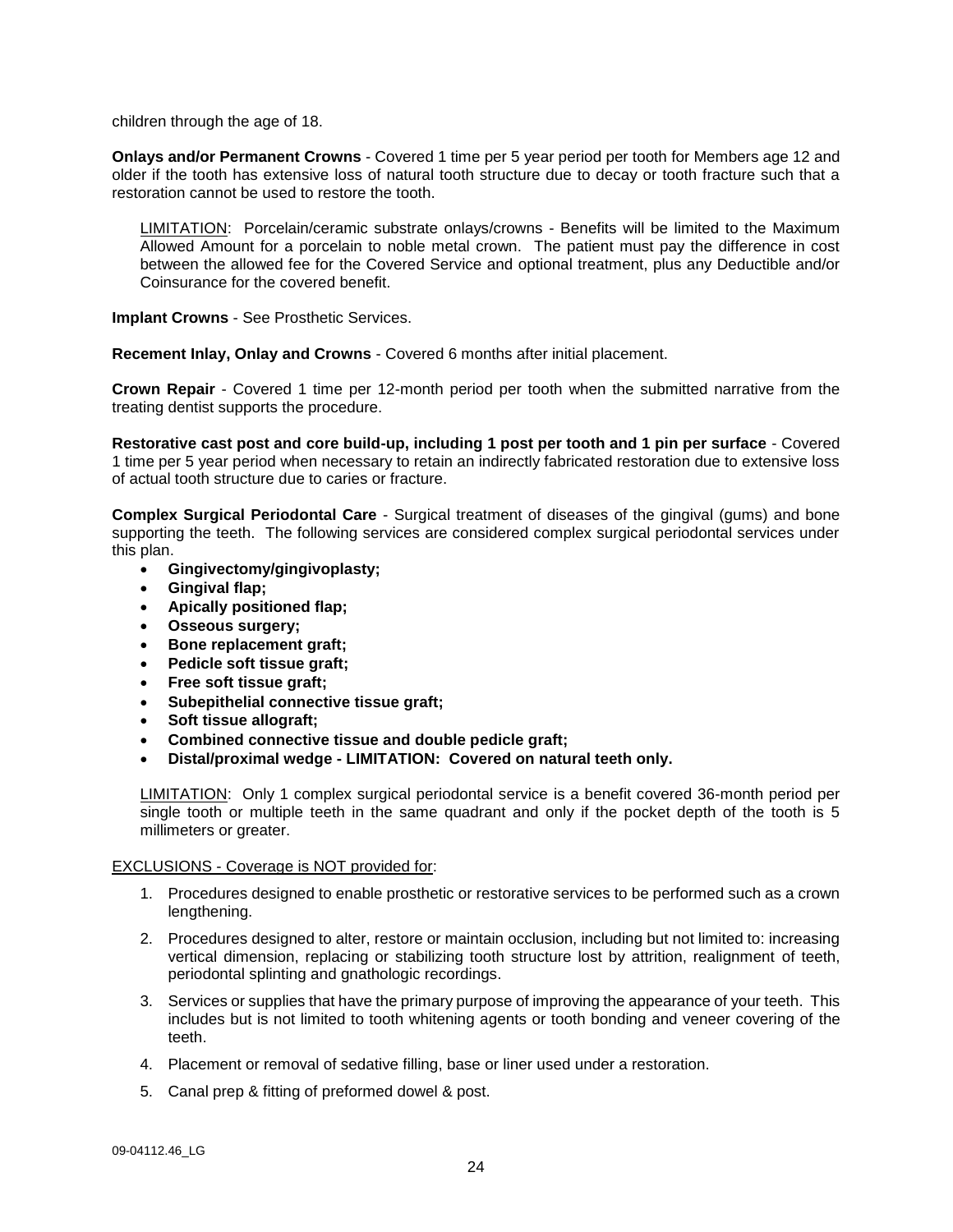- 6. Temporary, provisional or interim crown.
- 7. Occlusal procedures.
- 8. Onlays or permanent crowns when the tooth does not have decay, fracture or has been endodontically treated.

#### **PROSTHETIC REPAIR AND ADJUSTMENT SERVICES - 12-MONTH WAITING PERIOD APPLIES**

**Tissue Conditioning** - Covered 1 time per 24-month period.

#### **Reline and Rebase** - Covered 1 per 24-month period:

- $\triangleright$  when the prosthetic appliance (denture, partial or bridge) is the permanent prosthetic appliance; and
- $\triangleright$  only after 6 months following initial placement of the prosthetic appliance (denture, partial or bridge).

#### **Repairs, Replacement of Broken Artificial Teeth, Replacement of Broken Clasp(s)** - Covered 1 per 6 month period:

- $\triangleright$  when the prosthetic appliance (denture, partial or bridge) is the permanent prosthetic appliance;
- $\triangleright$  only after 6 months following initial placement of the prosthetic appliance (denture, partial or bridge); and
- $\triangleright$  when the submitted narrative from the treating dentist supports the procedure.

#### **Denture Adjustments** - Covered 2 times per 12-month period:

- $\triangleright$  when the denture is the permanent prosthetic appliance; and
- $\triangleright$  only after 6 months following initial placement of the denture.

#### **Partial and Bridge Adjustments** - Covered 2 times per 24-month period:

- $\triangleright$  when the partial or bridge is the permanent prosthetic appliance; and
- $\triangleright$  only after 6 months following initial placement of the partial or bridge.

#### EXCLUSIONS - Coverage is NOT provided for:

- 1. The replacement of an existing partial denture with a bridge.
- 2. Interim removable or fixed prosthetic appliances (dentures, partials or bridges).
- 3. Pediatric removable or fixed prosthetic appliances (dentures, partials or bridges).
- 4. Additional, elective or enhanced prosthodontic procedures including but not limited to connector bar(s), stress breakers, and precision attachments.
- 5. Procedures designed to enable prosthetic or restorative services to be performed such as a crown lengthening.
- 6. Procedures designed to alter, restore or maintain occlusion, including but not limited to: increasing vertical dimension, replacing or stabilizing tooth structure lost by attrition, realignment of teeth, periodontal splinting and gnathologic recordings.
- 7. Services or supplies that have the primary purpose of improving the appearance of your teeth.
- 8. Placement or removal of sedative filling, base or liner used under a restoration.
- 9. Coverage shall be limited to the least expensive professionally acceptable treatment.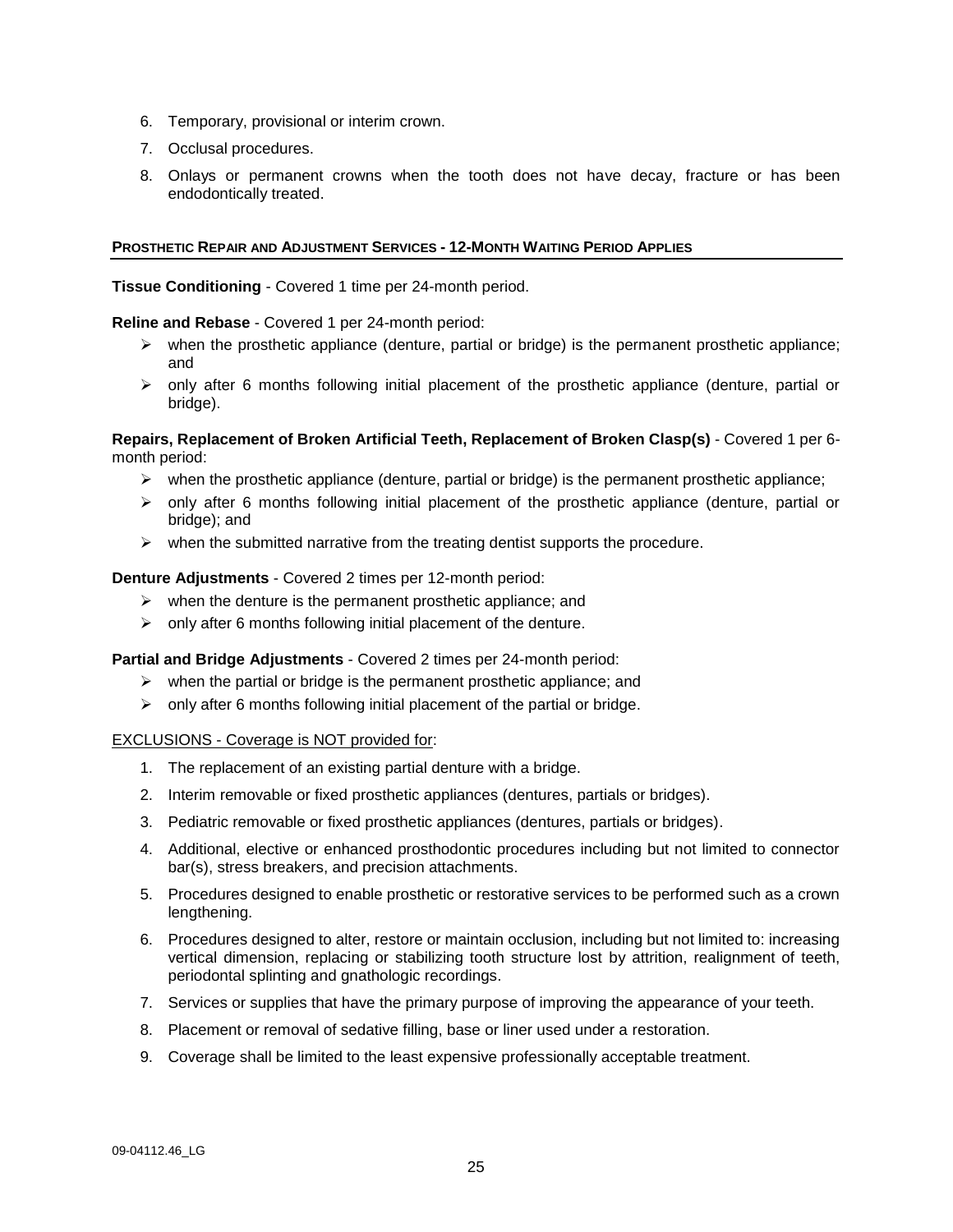# PROSTHETIC SERVICES (DENTURES, PARTIALS, AND BRIDGES) - 12-MONTH WAITING PERIOD APPLIES

**Removable Prosthetic Services (Dentures and Partials)** - Covered 1 time per 5 year period:

- $\triangleright$  for Members age 16 or older;
- $\triangleright$  for the replacement of extracted (removed) permanent teeth;
- $\triangleright$  if 5 years have elapsed since the last benefited removable prosthetic appliance (denture or partial) and the existing denture or partial needs replacement because it cannot be repaired or adjusted.

#### **Fixed Prosthetic Services (Bridge)** - Covered 1 time per 5 year period:

- $\triangleright$  for Members age 16 or older;
- $\triangleright$  for the replacement of extracted (removed) permanent teeth;
- $\triangleright$  if no more than 3 teeth are missing in the same arch;
- $\triangleright$  a natural, healthy, sound tooth is present to serve as the anterior and posterior retainer;
- $\triangleright$  no other missing teeth in the same arch that have not been replaced with a removable partial denture;
- $\triangleright$  if none of the individual units of the bridge has been benefited previously as a crown or cast restoration in the last 5 years;
- $\triangleright$  if 5 years have elapsed since the last benefited removable prosthetic appliance (bridge) and the existing bridge needs replacement because it cannot be repaired or adjusted.

LIMITATION: If there are multiple missing teeth, a removable partial denture may be the benefit since it would be the least costly, commonly performed course of treatment. Please refer to the Optional Treatment Plans section. The optional benefit is subject to all contract limitations on the benefited service.

#### **Recement Fixed Prosthetic** - Covered 1 time per 12-month period.

**Single Tooth Implant Body, Abutment and Crown** - Covered 1 time per 5-year period for Members age 16 and over. Coverage includes only the single surgical placement of the implant body, implant abutment and implant/abutment supported crown.

LIMITATION: Some adjunctive implant services may not be covered. It is recommended that a Pretreatment Estimate be requested to estimate the amount of payment prior to beginning treatment.

#### EXCLUSIONS - Coverage is NOT provided for:

- 1. The replacement of an existing partial denture with a bridge.
- 2. Initial installation of full or partial dentures, implants or fixed bridgework to replace a tooth (teeth) which was extracted prior to becoming a Member under this plan. EXCEPTION: This exclusion shall not apply for any person who has been continuously covered under this plan for more than 24 months.
- 3. Coverage for congenitally missing teeth. EXCEPTION: This exclusion shall not apply for any person who has been continuously covered under this dental benefit plan for more than 24 months.
- 4. Interim removable or fixed prosthetic appliances (dentures, partials or bridges).
- 5. Pediatric removable or fixed prosthetic appliances (dentures, partials or bridges).
- 6. Additional, elective or enhanced prosthodontic procedures including but not limited to connector bar(s), stress breakers, and precision attachments.
- 7. Procedures designed to enable prosthetic or restorative services to be performed such as a crown lengthening.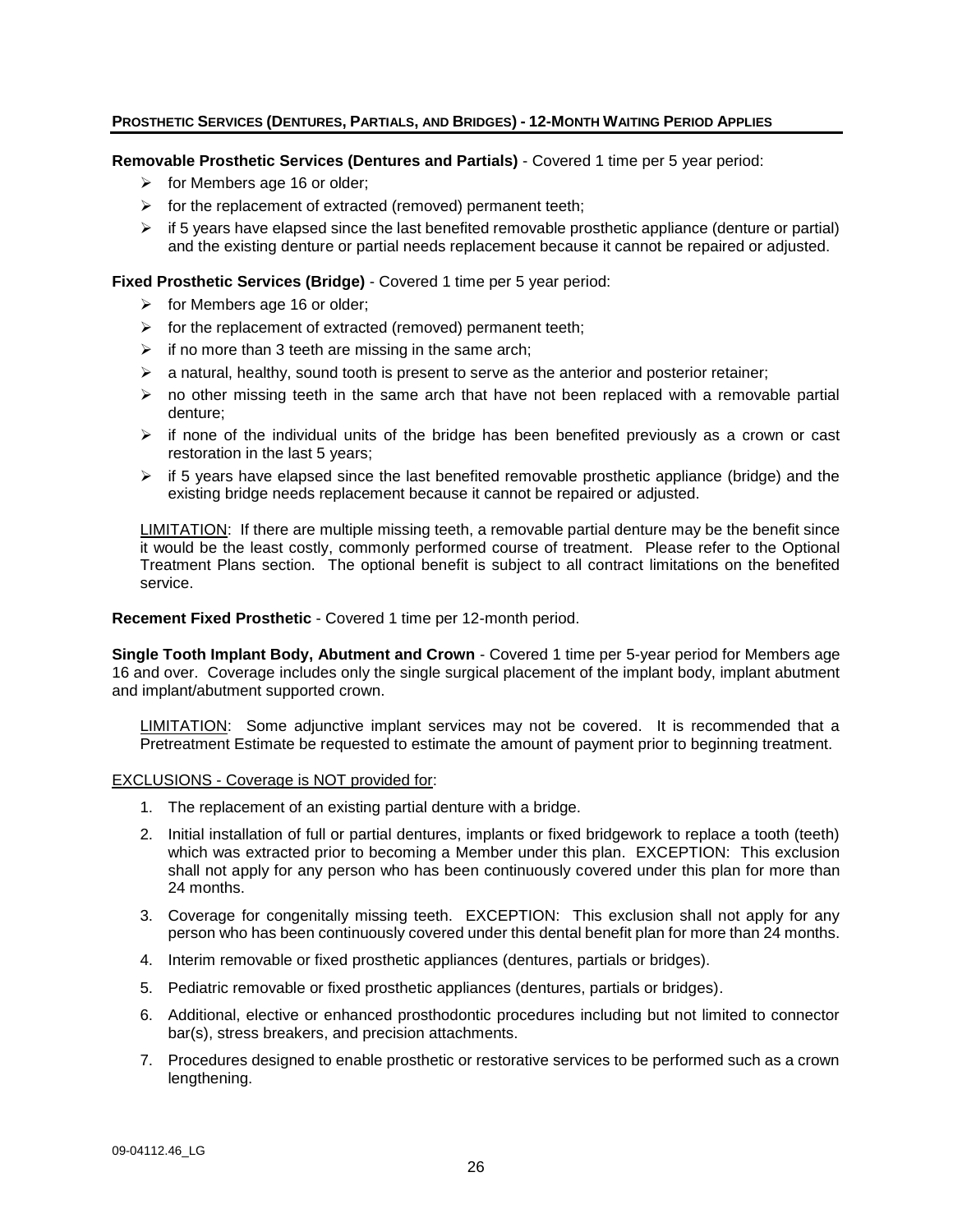- 8. Procedures designed to alter, restore or maintain occlusion, including but not limited to: increasing vertical dimension, replacing or stabilizing tooth structure lost by attrition, realignment of teeth, periodontal splinting and gnathologic recordings.
- 9. Services or supplies that have the primary purpose of improving the appearance of your teeth.
- 10. Placement or removal of sedative filling, base or liner used under a restoration.
- 11. Any material grafted onto bone or soft tissue, including procedures necessary for guided tissue regeneration.
- 12. Coverage shall be limited to the least expensive professionally acceptable treatment.

#### **ORTHODONTICS - 12-MONTH WAITING PERIOD APPLIES**

TREATMENT NECESSARY FOR THE PREVENTION AND CORRECTION OF MALOCCLUSION OF TEETH AND ASSOCIATED DENTAL AND FACIAL DISHARMONIES.

**Limited Treatment** - Treatments which are not full treatment cases and are usually done for minor tooth movement.

**Interceptive Treatment** - A limited (phase I) treatment phase used to prevent or assist in the severity of future treatment.

**Comprehensive (complete) Treatment** - Full treatment includes all records, appliances and visits.

**Removable Appliance Therapy** - An appliance that is removable and not cemented or bonded to the teeth.

**Fixed Appliance Therapy** - A component that is cemented or bonded to the teeth.

#### **Other Complex Surgical Procedures**

- **Surgical exposure of impacted or unerupted tooth for orthodontic reasons**
- **Surgical repositioning of teeth**

LIMITATION: Treatment in progress (appliances placed prior to eligibility under this plan) will be benefited on a pro-rated basis.

LIMITATION: Covered eligible dependent children from the age of 8 through the age of 18.

EXCLUSIONS - Coverage is NOT provided for:

- 1. Monthly treatment visits that are inclusive of treatment cost;
- 2. Repair or replacement of lost/broken/stolen appliances;
- 3. Orthodontic retention/retainer as a separate service;
- 4. Retreatment and/or services for any treatment due to relapse;
- 5. Inpatient or outpatient hospital expenses; and
- 6. Provisional splinting, temporary procedures or interim stabilization of teeth.

**Orthodontic Payments:** Because orthodontic treatment normally occurs over a long period of time, benefit payments are made over the course of treatment. The Member must have continuous eligibility under the plan in order to receive ongoing orthodontic benefit payments.

Benefit payments are made in equal amounts: (1) when treatment begins (appliances are installed), and (2) at six month intervals thereafter, until treatment is completed or until the lifetime maximum benefits are exhausted (see Benefit Maximums in the Summary of Benefits).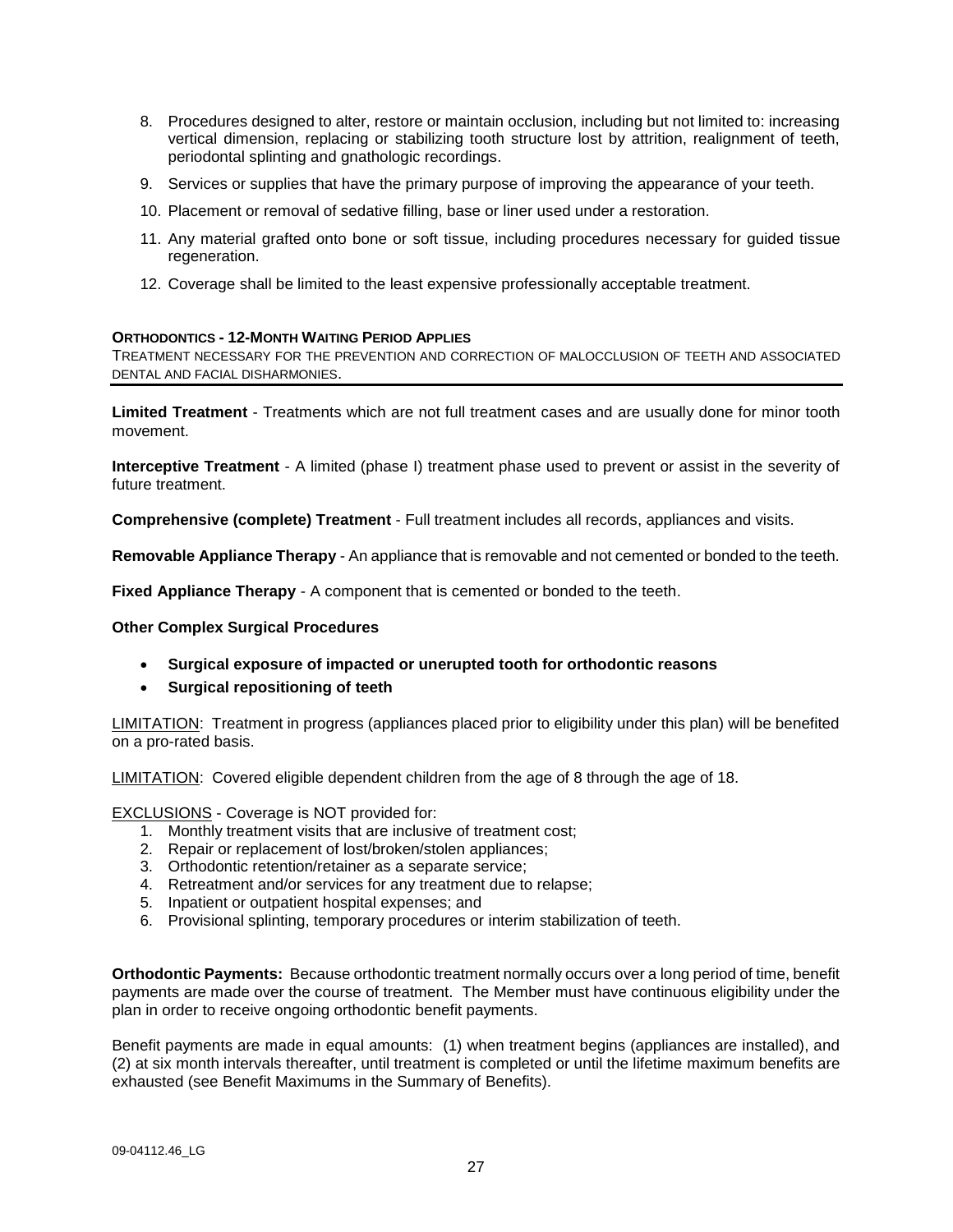Before treatment begins, the treating dentist should submit a Pre-treatment Estimate. An Estimate of Benefits form will be sent to you and your dentist indicating the estimated Maximum Allowed Amount, including any amount you may owe. This form serves as a claim form when treatment begins.

When treatment begins, the dentist should submit the Estimate of Benefit form with the date of placement and his/her signature. After benefit and eligibility verification by the Plan, a benefit payment will be issued. A new/revised Estimate of Benefits form will also be issued to you and your dentist. This again will serve as the claim form to be submitted 6 months from the date of appliance placement.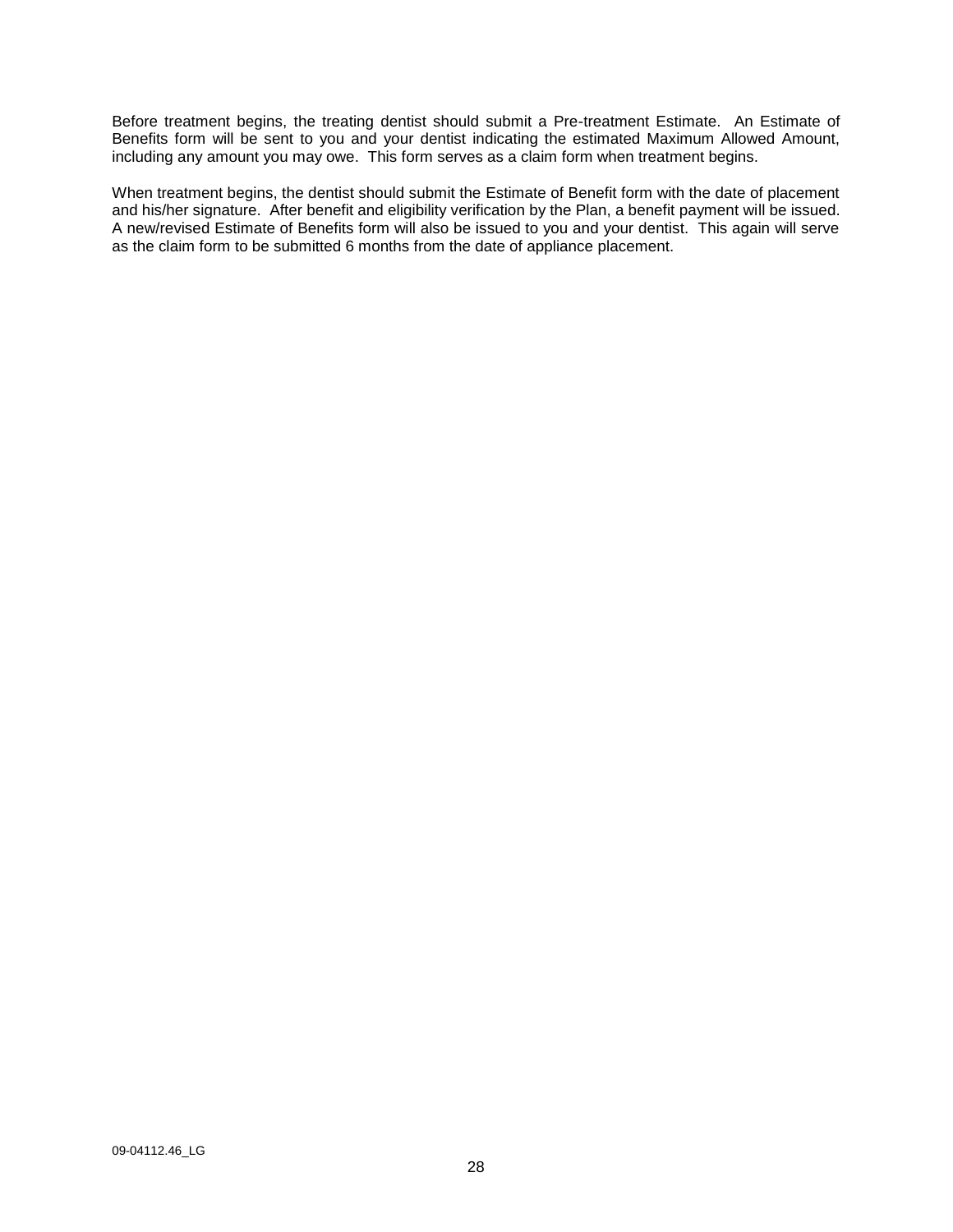### **Enhanced benefit for Members who are enrolled in the Anthem Care Management program**

Enhanced dental benefits are available for any member enrolled in the Anthem Care Management program who is in active management with an Anthem Care Manager for the following conditions cancer with chemotherapy, head and neck cancer with chemotherapy and/or radiation, solid organ transplant, bone marrow transplant, cardiac conditions (e.g. valve conditions). The enhanced benefits include a maximum of three of the following procedures:

- Prophylaxis; or
- Periodontal Maintenance

Please note enrollment alone does not qualify you for the benefit. You must be in active management of your case with an Anthem Care Manager.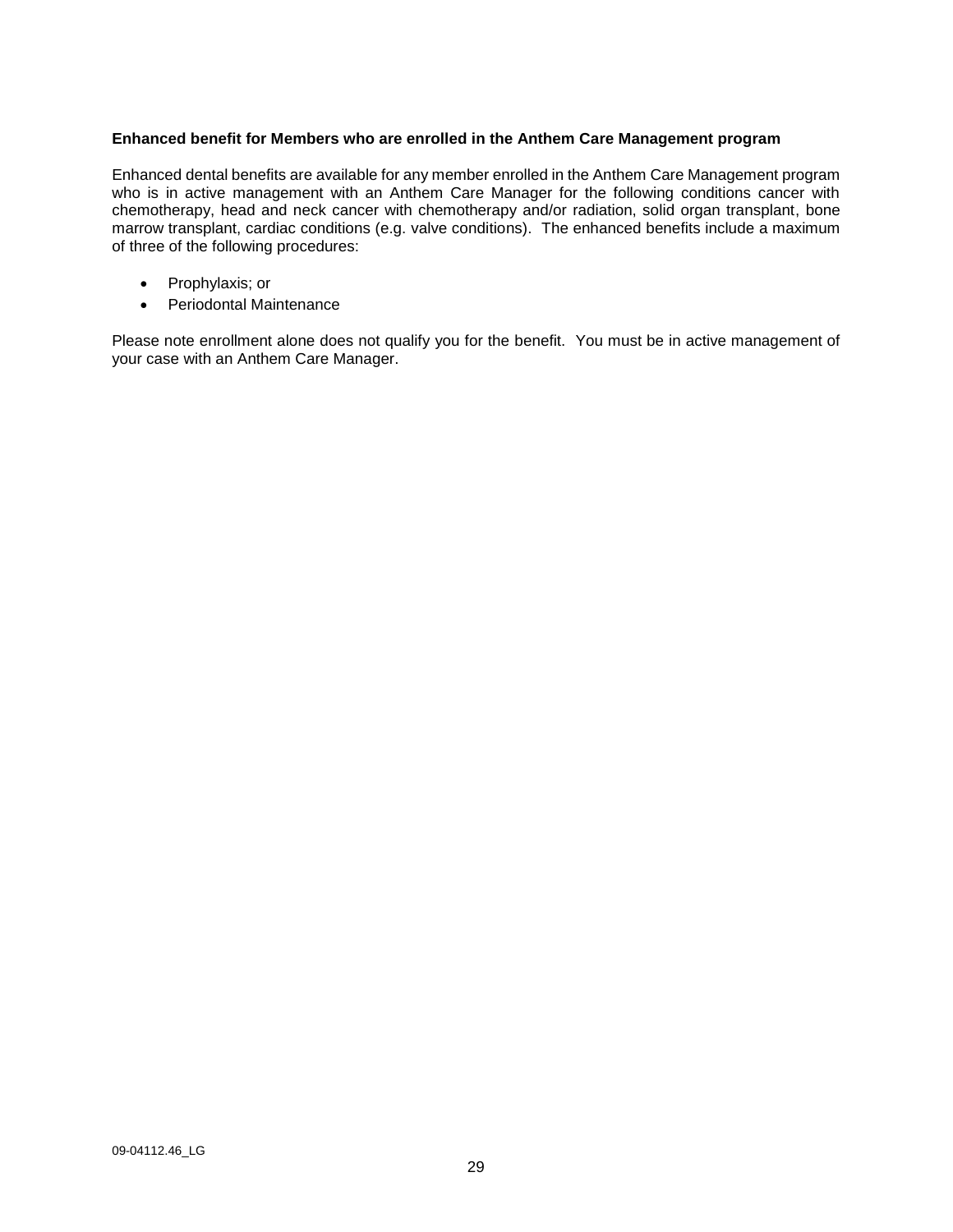# **EXCLUSIONS**

This section indicates items which are excluded and are not considered Covered Services. This information is provided as an aid to identify certain common items which may be misconstrued as Covered Services. This list of exclusions is in no way a limitation upon, or a complete listing of, such items considered to be Non-Covered Services. We are the final authority for determining if services or treatments are Covered Services.

Coverage is NOT provided for:

- a) Dental services which a Member would be entitled to receive for a nominal charge or without charge if this Plan were not in force under any Worker's Compensation Law, Federal Medicare program, or Federal Veteran's Administration program. However, if a Member receives a bill or direct charge for dental services under any governmental program, then this exclusion shall not apply. Benefits under this Plan will not be reduced or denied because dental services are rendered to a subscriber or dependent who is eligible for or receiving Medical Assistance.
- b) Dental services or health care services not specifically covered under the Group Dental Plan Contract (including any hospital charges, prescription drug charges and dental services or supplies that are medical in nature).
- c) New, experimental or investigational dental techniques or services may be denied until there is, to the satisfaction of the Plan, an established scientific basis for recommendation.
- d) Dental services performed for cosmetic purposes.
- e) Dental services completed prior to the date the Member became eligible for coverage.
- f) Services of anesthesiologists.
- g) Anesthesia Services, except by a Dentist or by an employee of the Dentist when the service is performed in his or her office and by a dentist or an employee of the dentist who is certified in their profession to provide anesthesia services.
- h) Analgesia, analgesic agents, anxiolysis nitrous oxide, therapeutic drug injections, medicines, or drugs for non-surgical or surgical dental care. NOTE: Intravenous conscious sedation is eligible as a separate benefit when performed in conjunction with complex surgical services.
- i) Dental services performed other than by a licensed dentist, licensed physician, his or her employees.
- j) Dental services, appliances or restorations that are necessary to alter, restore or maintain occlusion, including but not limited to: increasing vertical dimension, replacing or stabilizing tooth structure lost by attrition, realignment of teeth, periodontal splinting and gnathologic recordings.
- k) Any material grafted onto bone or soft tissue, including procedures necessary for guided tissue regeneration.
- l) Services or supplies that have the primary purpose of improving the appearance of your teeth. This includes but is not limited to tooth whitening agents or tooth bonding and veneer covering of the teeth.
- m) Orthodontic treatment services, unless specified in this Certificate as a covered dental service benefit.
- n) Case presentations, office visits and consultations.
- o) Incomplete, interim or temporary services.
- p) Initial installation of full or partial dentures, implants or fixed bridgework to replace a tooth (teeth) which was extracted prior to becoming a Member under this plan. EXCEPTION: This exclusion shall not apply for any person who has been continuously covered under this plan for more than 24 months.
- q) Corrections of congenital conditions during the first 24 months of continuous coverage under this plan.
- r) Athletic mouth guards, enamel microabraision and odontoplasty.

09-04112.46\_LG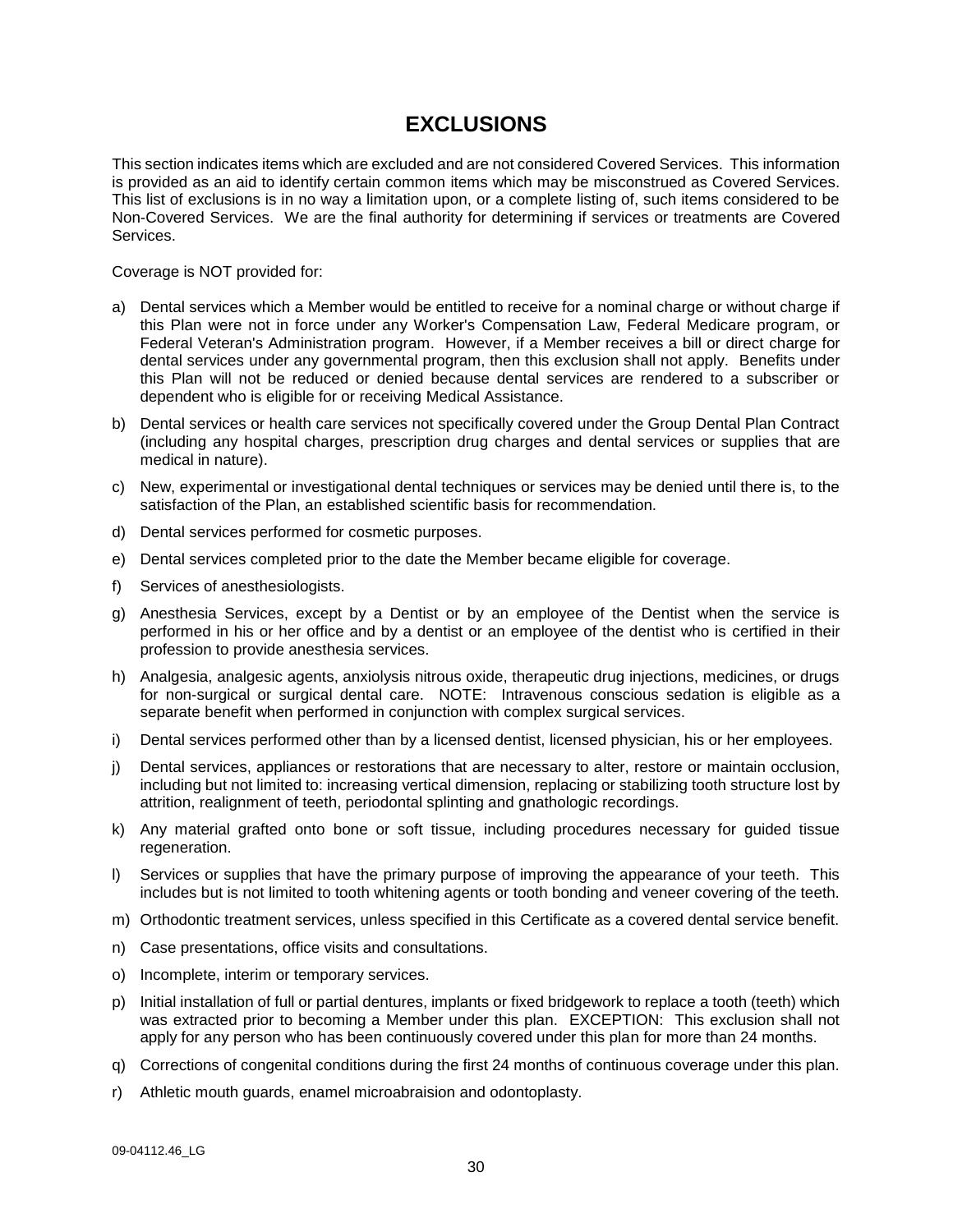- s) Retreatment or additional treatment necessary to correct or relieve the results of treatment previously benefited under the plan.
- t) Procedures designed to enable prosthetic or restorative services to be performed such as a crown lengthening.
- u) Bacteriologic tests.
- v) Cytology sample collection.
- w) Separate services billed when they are an inherent component of a Dental Service.
- x) Pediatric removable or fixed prosthetic appliances (dentures, partials or bridges).
- y) Interim or temporary removable or fixed prosthetic appliances (dentures, partials or bridges).
- z) Services for the replacement of an existing partial denture with a bridge.
- aa) Additional, elective or enhanced prosthodontic procedures including but not limited to, connector bar(s), stress breakers and precision attachments.
- bb) Provisional splinting, temporary procedures or interim stabilization.
- cc) Placement or removal of sedative filling, base or liner used under a restoration.
- dd) Services or supplies that are medical in nature, including dental oral surgery services performed in a hospital.
- ee) Oral hygiene instruction.
- ff) Occlusal procedures.
- gg) Any charges which exceed the Maximum Allowed Amount.
- hh) Pulp vitality tests.
- ii) Adjunctive diagnostic tests and diagnostic casts.
- ji) Incomplete root canals.
- kk) Cone beam images.
- ll) Anatomical crown exposure.
- mm)Temporary anchorage devices.
- nn) Sinus augmentation.
- oo) Brush Biopsy.
- pp) Amalgam or composite restorations, inlays, onlays and/or crowns placed for preventive or cosmetic purposes.

#### **Limitations**

- a) Optional Treatment Plans: in all cases in which there are alternative treatment plans carrying different costs, the decision as to which course of treatment to be followed shall be solely that of the Member and the dentist; however, the benefits payable hereunder will be made only for the applicable percentage of the least costly, commonly performed course of treatment, with the balance of the treatment cost remaining the payment responsibility of the Member.
- b) Reconstructive Surgery: benefits shall be provided for reconstructive surgery when such dental procedure is incidental to or follows surgery resulting from injury, sickness or other diseases of the involved part, or when such dental procedure is performed on a covered dependent child because of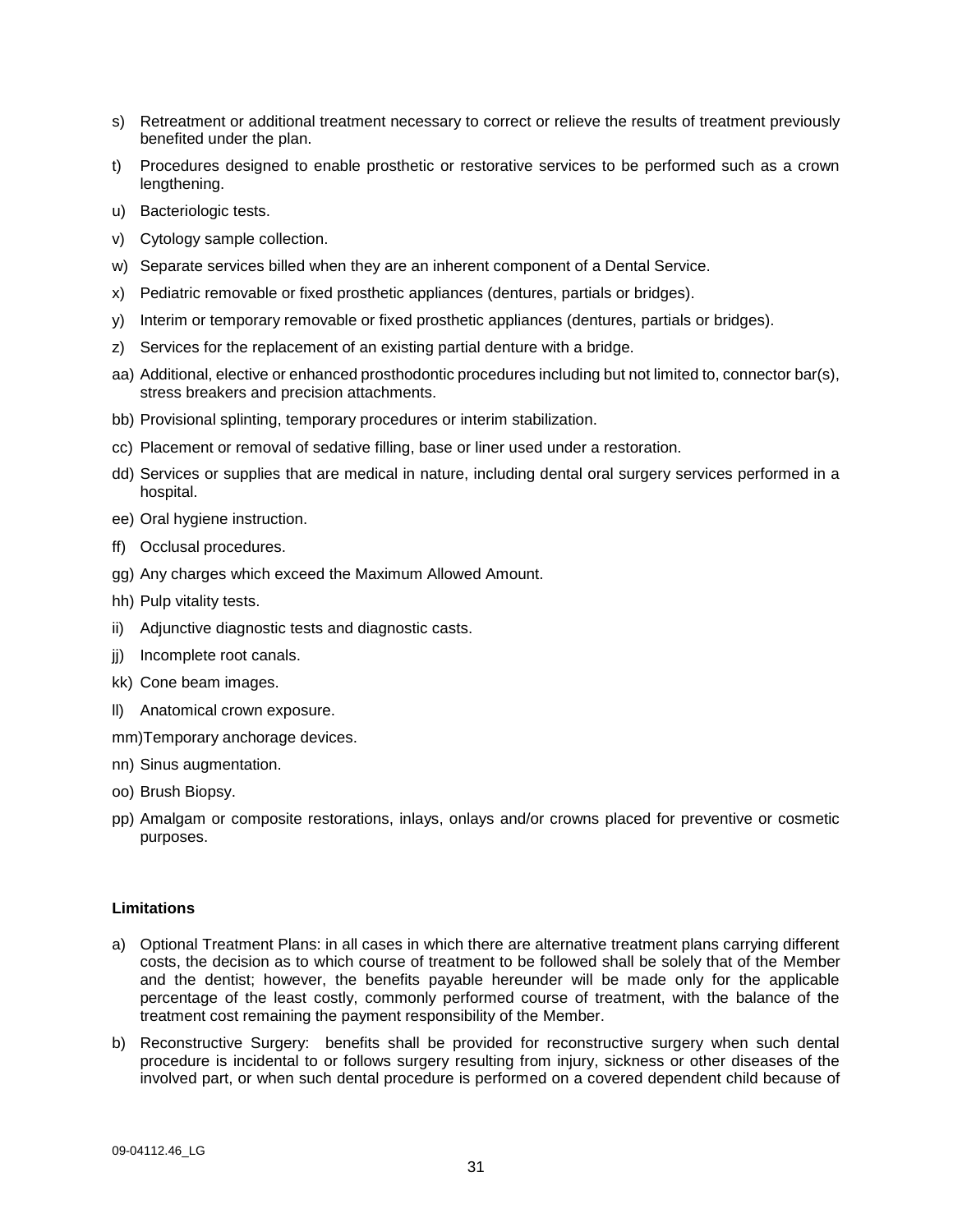congenital disease or anomaly which has resulted in a functional defect as determined by the attending physician, however that such services are dental reconstructive surgical services.

- c) Benefits for inpatient or outpatient expenses arising from dental services up to age 18, including orthodontic and oral surgery services, involved in the management of birth defects known as cleft lip and cleft palate. For programs without orthodontic coverage: Dental orthodontic services not related to the management of the congenital condition of cleft lip and cleft palate is not covered under this dental benefit program. For programs with orthodontic coverage: If coverage for the treatment of cleft lip or cleft palate is available under any other policy or contract of insurance, this plan shall be primary and the other policy or contract shall be secondary.
- d) Some procedures are an integral part of another completed service covered by the Certificate. If the Dentist bills these procedures separately from the covered service, the Plan will disallow coverage for the separately billed procedures. You will then be responsible for any charge for the separately billed procedures and must pay your Dentist directly.

# **Optional Treatment Plans**

In all cases in which there are alternative treatment plans carrying different costs, the decision as to which course of treatment to be followed shall be solely that of the Member and the Dentist; however, the benefits payable hereunder will be made only for the applicable percentage of the least costly, commonly performed course of treatment, with the balance of the treatment cost remaining the payment responsibility of the Member.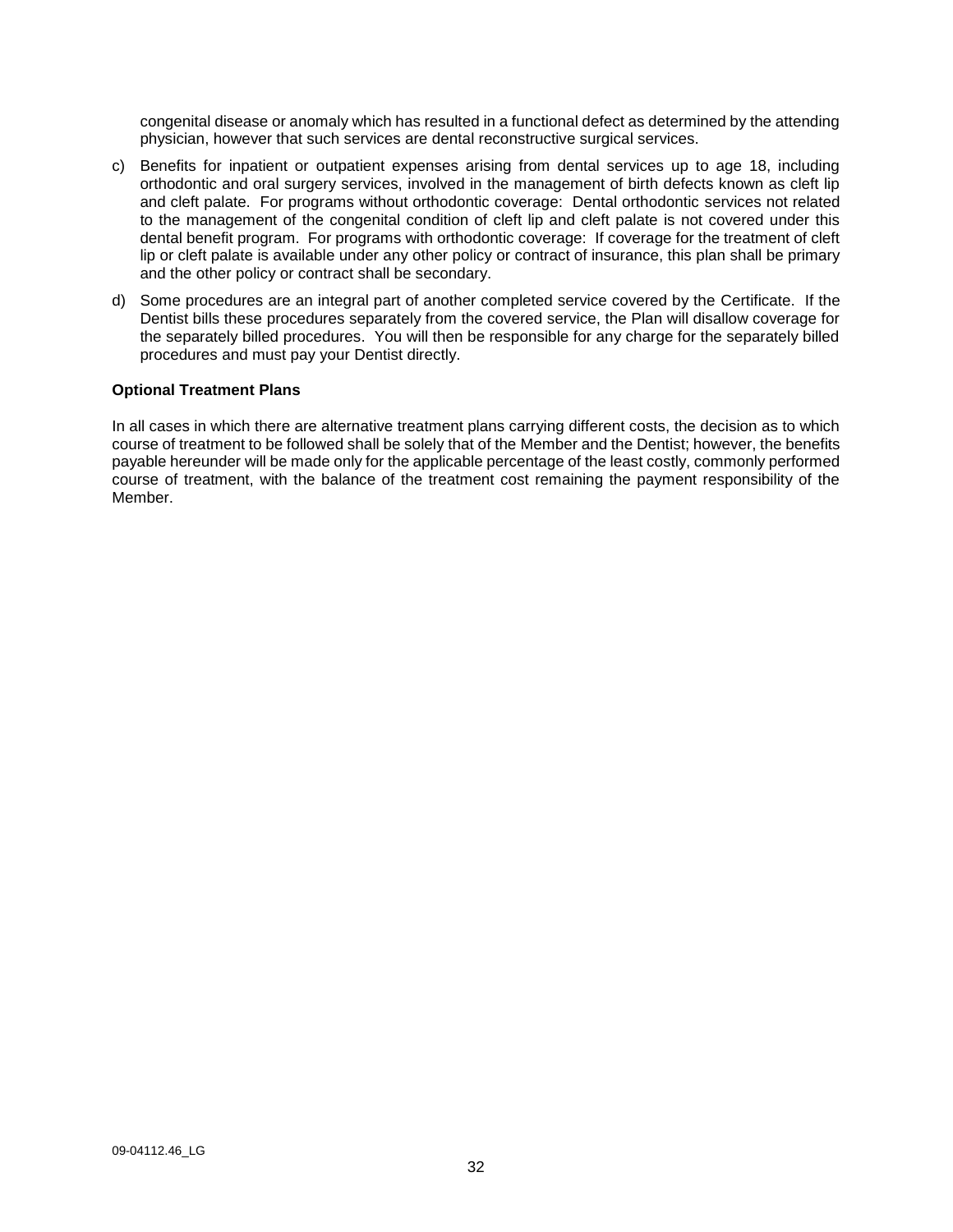# **GENERAL PROVISIONS**

# **IMPORTANT INFORMATION REGARDING YOUR INSURANCE**

In the event you need to contact someone about this insurance for any reasons please contact your agent. If no agent was involved in the sale of this insurance or if you have any additional questions you may contact Anthem at the following address and telephone number: P.O. Box 1115, Minneapolis, MN 55440-1115 and (866) 956-8607.

### **Form or Content of Certificate**

No agent or employee of the Plan is authorized to change the form or content of this Certificate. Such changes can be made only through an endorsement authorized and signed by an officer of the Plan.

# **Relationship of Parties (Plan - Participating Dentists)**

The relationship between the Plan and Participating Dentists is an independent contractor relationship. Participating Dentists are not agents or employees of the Plan, nor is the Plan, or any employee of the Plan, an employee or agent of Participating Dentists.

The Plan shall not be responsible for any claim or demand on account of damages arising out of, or in any manner connected with, any injuries suffered by a Member while receiving care from any Participating Dentist or in any Participating Dentist's facilities.

Your Participating Dentist's agreement for providing Covered Services may include financial incentives or risk sharing relationships related to provision of services or referrals to other Providers, including Participating Dentists and Non-Participating Dentists. If you have questions regarding such incentives or risk sharing relationships, please contact your Provider or the Plan.

#### **Not Liable for Provider Acts or Omissions**

The Plan is not responsible for the actual care you receive from any person. This Certificate does not give anyone any claim, right, or cause of action against the Plan based on what a Provider of dental care, services or supplies, does or does not do.

### **Identification Card**

Your Identification Card identifies the dental program in which you are enrolled. When you receive care from a Participating or Non-Participating Dentist, you must show your Identification Card. Possession of an Identification Card confers no right to services or other benefits under this Certificate. To be entitled to such services or benefits you must be a Member on whose behalf all applicable Premiums under this Certificate have been paid. If you receive services or other benefits to which you are not then entitled under the provisions of this Certificate you will be responsible for the actual cost of such services or benefits.

#### **Circumstances Beyond the Control of the Plan**

In the event of circumstances not within the control of the Plan, including but not limited to, a major disaster, epidemic, the complete or partial destruction of facilities, riot, civil insurrection, labor disputes not within the control of the Plan, disability of a significant part of a Participating Dentist's personnel or similar causes, or the rendering of dental care services provided under this Certificate is delayed or rendered impractical, the Plan shall make a good-faith effort to arrange for an alternative method of providing coverage. In such event, the Plan and Participating Dentists shall render dental care services provided under this Certificate insofar as practical, and according to their best judgment; but the Plan and Participating Dentists shall incur no liability or obligation for delay, or failure to provide or arrange for services if such failure or delay is caused by such an event.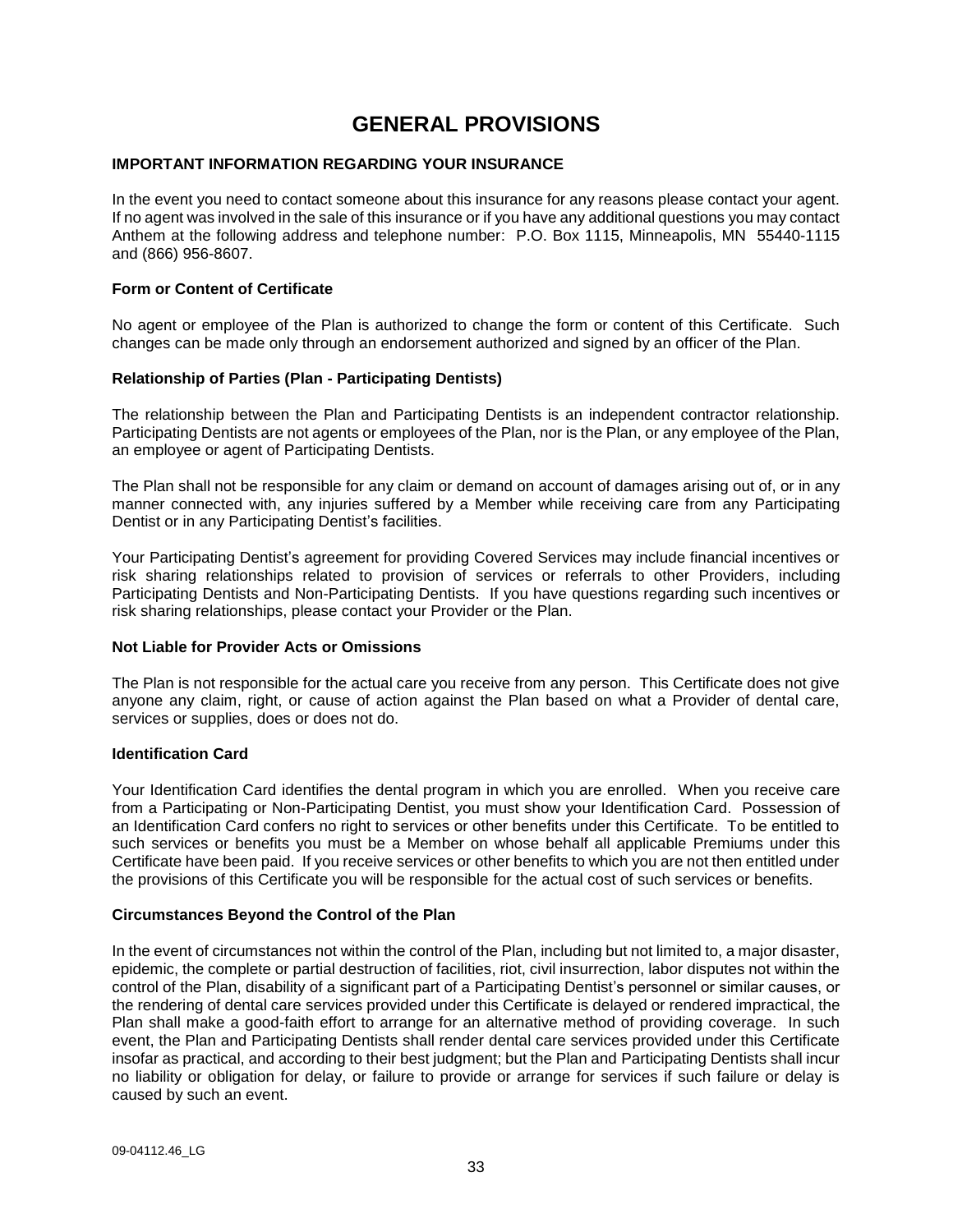# **Employer Premiums**

Your employer is responsible for paying a monthly Premium by the first day of the month for which coverage is purchased. We will allow employers a 31 day grace period to pay monthly premiums, except for the first month's Premium. During this grace period, coverage will continue unless We receive a written notice of termination from your employer. We will notify your employer at least 15 days prior to terminating the Group Contract for non-payment of a monthly Premium. Anthem is not responsible for costs you incur during any period (other than the grace period discussed above) when your employer fails to pay full Premiums.

# **Coordination of Benefits**

Special COB rules apply when you or members of your family have additional dental care coverage through other group dental plans, including:

- group insurance plans, including other Anthem plans;
- labor management trustee plans, union welfare plans, employer welfare plans, employer organization plans, or employee benefit organization plans; and
- coverage under any tax-supported or government program to the extent permitted by law.

All benefits provided under this agreement are subject to this provision. However, benefits will not be increased by this COB provision. This provision applies if the total payment under this agreement absent this provision and under any other contract is greater than the value of covered services.

Primary coverage and secondary coverage. When a member is also enrolled in another group dental plan, one coverage will pay benefits first (be primary) and the other will pay second (be secondary). The primary coverage will pay benefits first. The decision of which coverage will be primary or secondary is made using benefit determination rules.

When we provide secondary coverage, we first calculate the amount that would have been payable had we been primary. Then we coordinate benefits so that the combination of the primary plan's payment and our payment does not exceed the amount we would have paid had it been primary.

Definition of "other contract". Other contract means any arrangement providing dental care benefits or services through:

- group or blanket insurance coverage;
- group Anthem, health maintenance organization, and other prepayment coverage;
- coverage under labor management trusteed plans, union welfare plans, employer organization plans, or employee benefit organization plans; and
- coverage under any tax supported or government program to the extent permitted by law.

If there is more than one other contract*,* this provision will apply separately to each. If another contract has a coordination of benefits provision that applies to only part of its services, the terms of this paragraph will be applied separately to that part and to any other part.

Anthem will not determine the existence of any other contract*,* or the amount of benefits payable under any other contract except this agreement. The payment of benefits under this agreement shall be affected by the benefits payable under other contracts only when Anthem is given information about other contracts*.*

If the rules of this agreement and the other contract both provide that this agreement is primary, then this agreement is primary. When Anthem determines that this agreement is secondary under the rules described below, benefits will be coordinated so that our payment plus the other contract's payment will not exceed Anthem *maximum allowed amount* for *covered services*.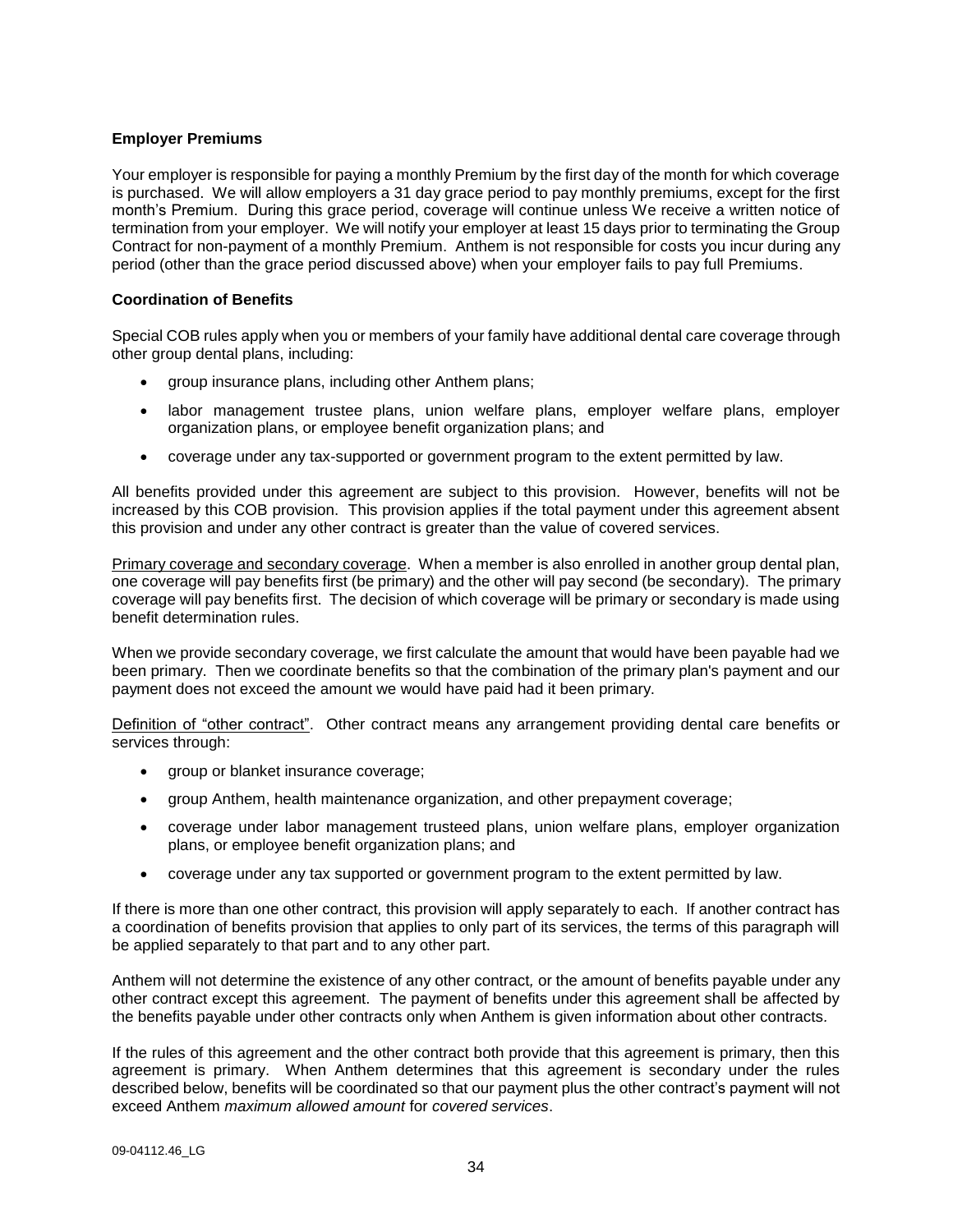### Order of Benefit Determination Rules

- 1. Pediatric Dental Coordination of Benefits (COB). If pediatric dental Essential Health Benefits are included as part of the medical plan, the medical plan will be the primary coverage and any standalone dental plan will be secondary.
- 2. If you have two dental plans, the plan which includes pediatric dental Essential Health Benefits will be the primary coverage.
- 3. If neither of the above applies, the Order of Benefit Determination Rules below will determine coordination of benefits.
- 4. If you are covered under one plan as a primary insured and another plan as a dependent, the plan under which you are the primary insured will be the primary coverage.
- 5. As required by law, if you or a dependent also has coverage under Medicare, this plan will always be primary.
- 6. For children who are covered under both parents' contracts, the following will apply:
	- a. The contract of the parent whose birthday occurs earlier in the calendar year will be primary.
	- b. When parents are separated or divorced, the following special rules will apply:
		- i. If the parent with custody has not remarried, that parent's contract will be primary.
		- ii. If the parent with custody has remarried, that parent's contract will be primary and the stepparent's contract will be secondary. The benefits of the contract of the parent without custody will be determined last.
		- iii. The rules listed above may be changed by a court decree:
			- A court decree that orders one of the parents to be responsible for health care expenses will cause that parent's contract to be primary, but only if the entity providing the benefits in this case is notified of the court decree before applying benefits.
			- If the court decree does not state that one of the parents is responsible for health care expenses and both parents have joint custody, the contract of the parent whose birthday occurs earlier in the calendar year will be primary.
- 7. If the other contract includes the gender rule, then that rule will be used instead of the rules listed above. The gender rule states that the father's contract will be primary for the children.
- 8. If there are situations not covered above, then the contract that has been in effect the longest period of time (without interruption) will be primary. There is an exception to this rule. The contract that covers a working employee (or his dependent) will be primary. The contract of a laid-off employee, a retired employee, or a person on continuation of coverage options under federal or state law will be secondary.
- 9. If another contract has different rules from those listed above other than the gender rule, that contract will be primary.

If payments should have been made under this agreement under the rules of this provision, but they have been made under any other contract*,* Anthem may pay an entity (provider, other carrier, etc.) that has paid any amounts it determines will meet the intent of this provision. These amounts shall be deemed to be benefits paid under this agreement. Upon this payment, Anthem will no longer be liable under this agreement.

#### **Relationship of Parties (Group-Member-Plan)**

Neither the Group nor any Member is the agent or representative of the Plan.

The Group is fiduciary agent of the Member. The Plan's notice to the Group will constitute effective notice to the Member. It is the Group's duty to notify the Plan of eligibility data in a timely manner. The Plan is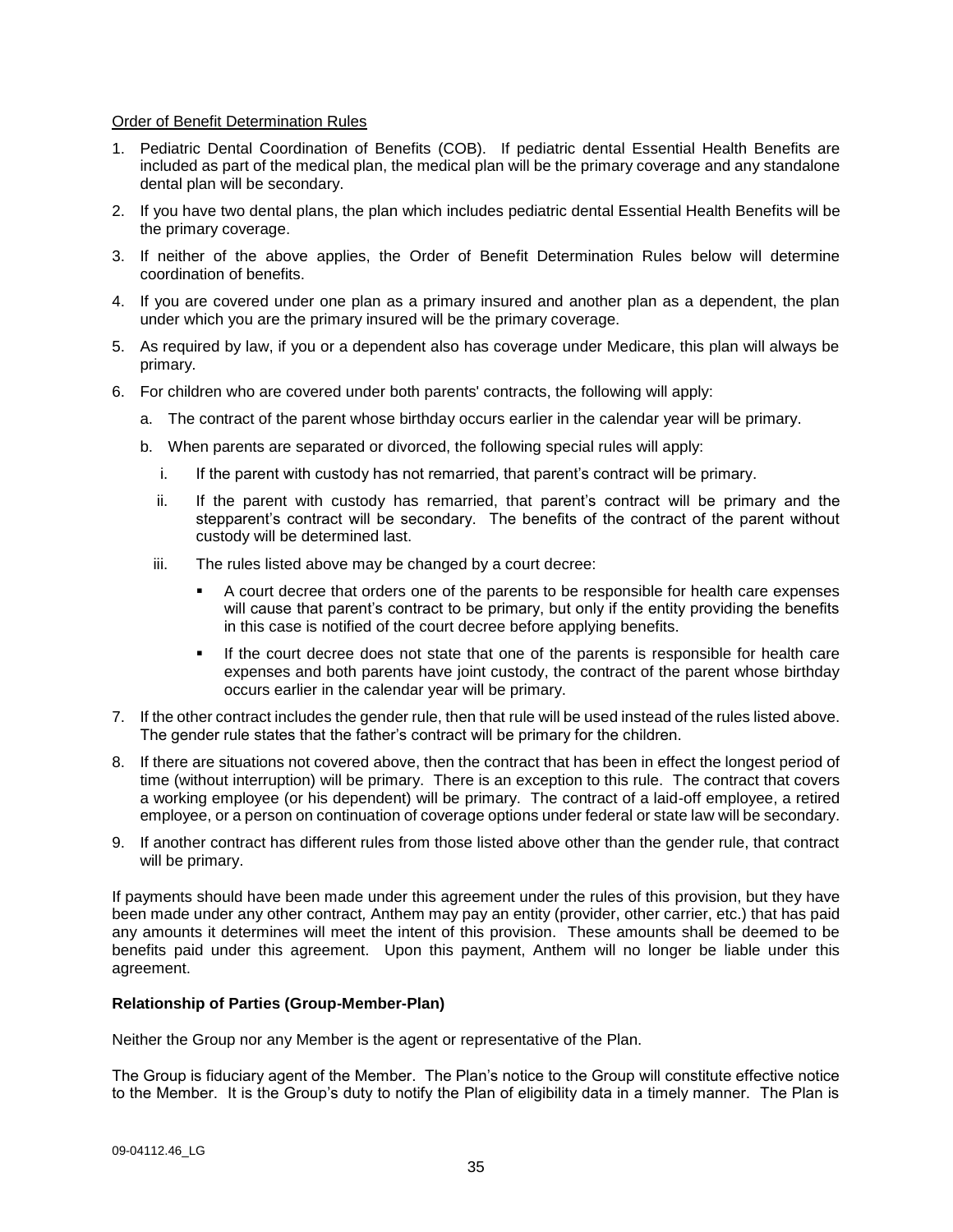not responsible for payment of Covered Services of Members if the Group fails to provide the Plan with timely notification of Member enrollments or terminations.

### **Conformity with Law**

Any provision of this Certificate which is in conflict with the laws of the state in which the Group Dental Contract is issued, or with federal law, is hereby automatically amended to conform with the minimum requirements of such laws.

# **Modifications**

This Certificate allows the Group to make the Plan coverage available to eligible Members. However, this Certificate shall be subject to amendment, modification, and termination in accordance with any of its provisions, the Group Dental Contract, or by mutual agreement between the Plan and the Group without the permission or involvement of any Member. Changes will not be effective until 30 days after We provide written notice to the Group about the change. By accepting the Plan benefits, all Members who are legally capable of entering into a contract, and the legal representatives of all Members that are incapable of entering into a contract, agree to all terms, conditions, and provisions in this Certificate.

# **Physical Examination and Autopsy**

We shall have the right to: (1) examine any Member for whom a claim is made when and as often as may be reasonably required during the pendency of a claim; and (2) perform an autopsy on any Member where it is not otherwise prohibited by law.

# **Legal Action**

You may not take legal action against Us to receive benefits:

- Earlier than 60 days after We receive the claim; or
- Later than three years after the date the claim is required to be furnished to Us or the date of service.

You must exhaust the Plan's Claim and Appeal Procedures before filing a lawsuit or other legal action of any kind against Us.

#### **Punitive Damages**

In the event that you or your representative sue Us or any of Our directors, officers or employees acting in his or her capacity as a director, officer or employee for a determination of what coverage, if any, exists under this Certificate, your damages will be limited to the amount of your claim for benefits.

The damages may not exceed the amount of any claim not properly paid as of the date the lawsuit is filed. This Certificate does not provide coverage for punitive damages, or damages for emotional distress or mental anguish. However, this provision is not intended, and will not be construed, to affect in any manner, any recovery by you or your representative of any non contractual damages to which you or your representative may otherwise be entitled.

#### **Reservation of Discretionary Authority**

### **The following provision only applies where the interpretation of this Certificate is governed by the Employee Retirement Income Security Act (ERISA), 29 U.S.C. 1001 et seq.**

The Plan, or anyone acting on Our behalf, shall determine the administration of benefits and eligibility for participation in such a manner that has a rational relationship to the terms set forth herein. However, We, or anyone acting on Our behalf, has complete discretion to determine the administration of your benefits. Our determination shall be final and conclusive and may include, without limitation, determination of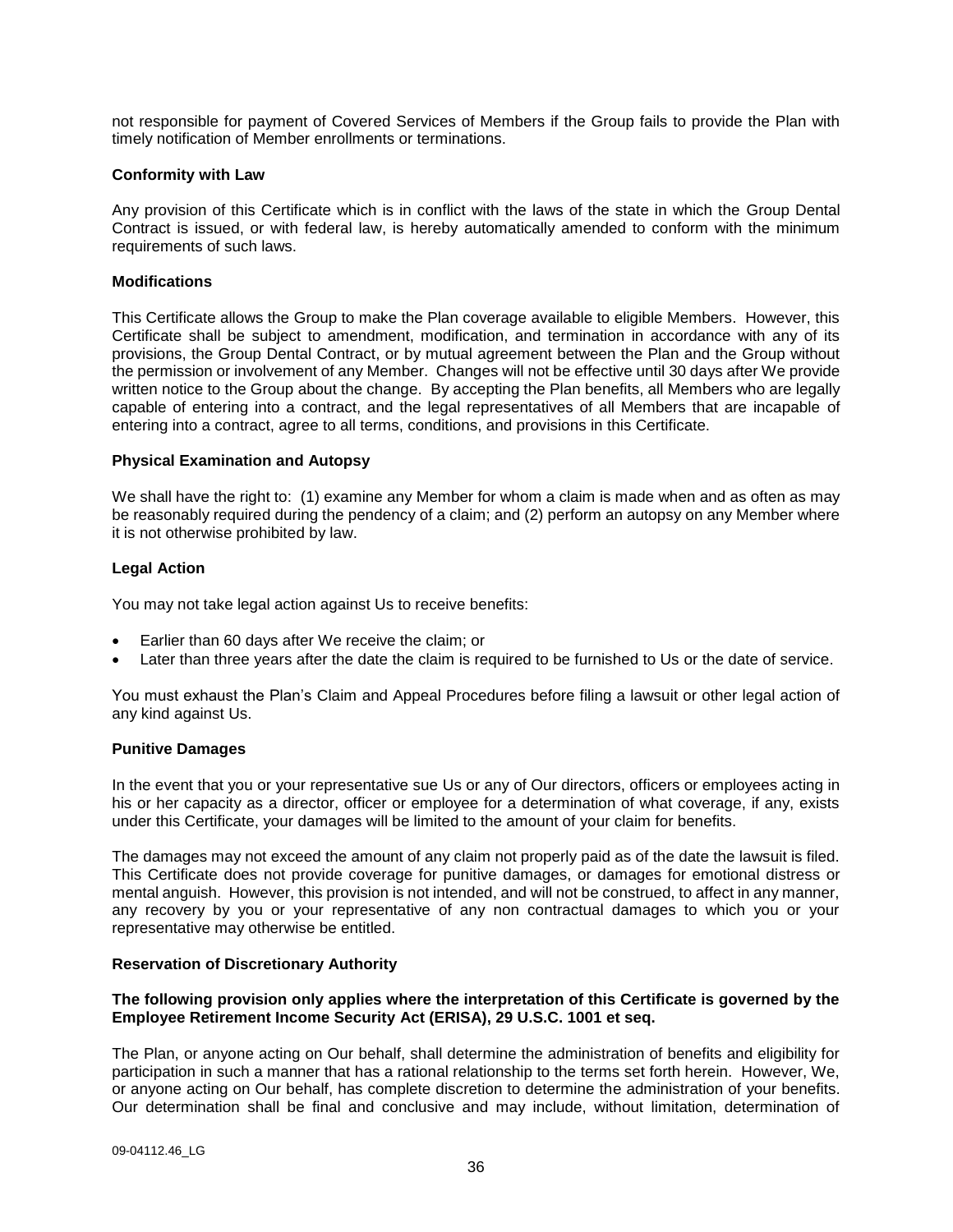whether the services, care, treatment, or supplies are covered. However, a Member may utilize all applicable Claim and Appeals Procedures.

The Plan, or anyone acting on Our behalf, shall have all the powers necessary or appropriate to enable it to carry out its duties in connection with the operation and administration of the Certificate. This includes, without limitation, the power to construe the Group Dental Contract, to determine all questions arising under the Certificate, to resolve Member Claims and Appeals and to make, establish and amend the rules, regulations and procedures with regard to the interpretation and administration of the provisions of this Certificate. However, these powers shall be exercised in such a manner that has reasonable relationship to the provisions of the Group Dental Contract, the Certificate, Provider agreements, and applicable state or federal laws. A specific limitation or exclusion will override more general benefit language.

# **Acknowledgement of Understanding**

By accepting this Certificate, you expressly acknowledge your understanding that this Certificate constitutes a benefit plan provided by Anthem, which is an independent corporation operating under a license from the Blue Cross and Blue Shield Association, an association of independent Blue Cross and Blue Shield Plans. The license permits Anthem to use the Blue Cross and Blue Shield services marks in the State of Virginia, excluding the city of Fairfax, the town of Vienna and the area east of State Route 123. Anthem is not contracting as the agent of the Blue Cross and Blue Shield Association. You also acknowledge that you have not accepted this Certificate based upon representations by any person other than Anthem, and that no person, entity or organization other than Anthem will be held accountable or liable to you for any of Anthem's obligations created under this Certificate. These acknowledgements in no way create any additional obligations whatsoever on the part of Anthem other than those set forth in this Certificate.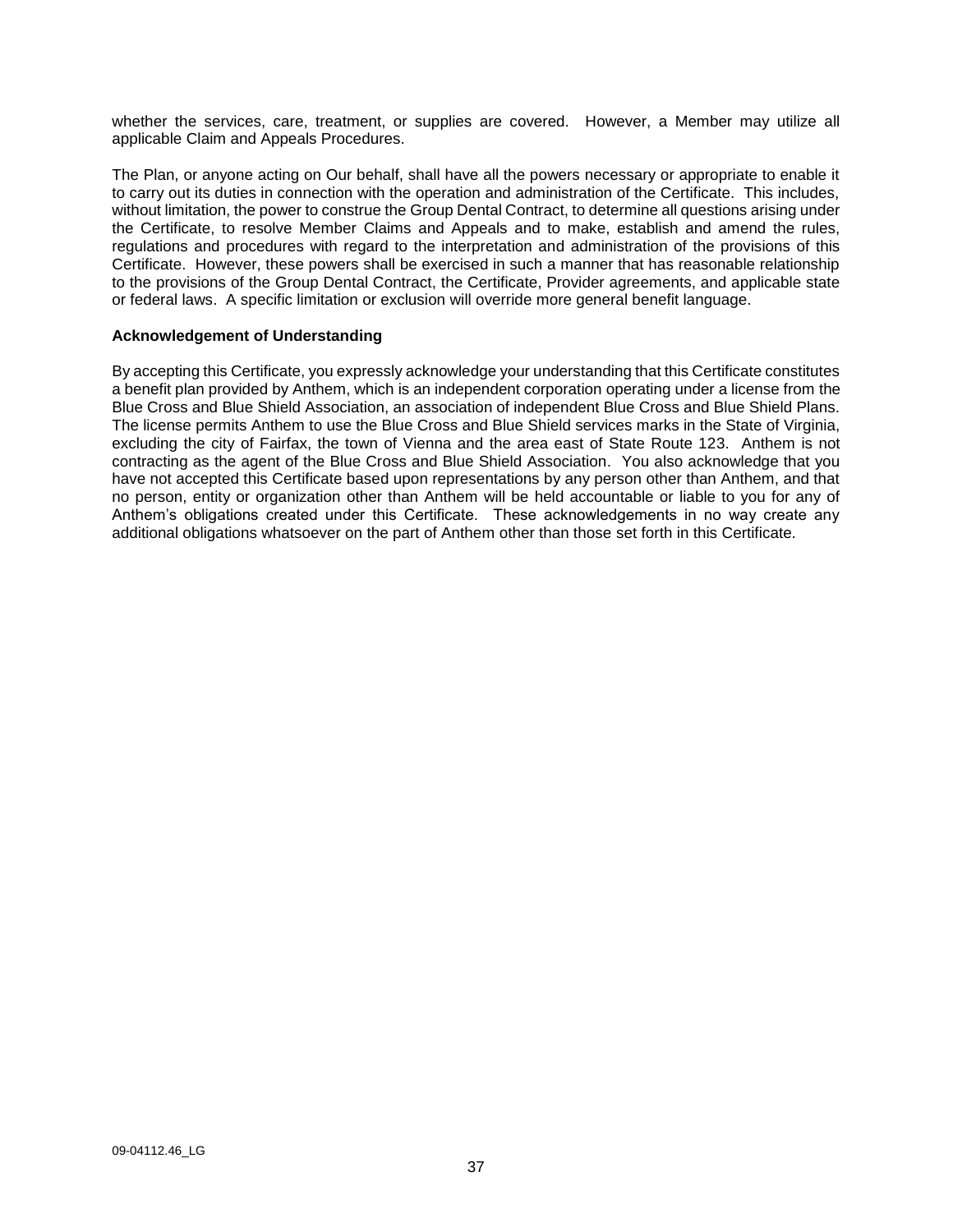# **CLAIM AND APPEAL PROCEDURES**

All claims should be submitted within 12 months of the date of service. An initial benefit determination on your claim will be made within 30 days after receipt of your claim. You will receive written notification of this benefit determination. The 30-day period may be extended for an additional 15 days if the claim determination is delayed for reasons beyond Our control. In that case, We will notify you prior to the expiration of the initial 30-day period of the circumstances requiring an extension and the date by which We expect to render a decision. If the extension is necessary to obtain additional information from you, the notice will describe the specific information We need, and you will have 45 days from the receipt of the notice to provide the information. Without complete information, your claim will be denied.

#### **Appeals**

In the event that We deny a claim in whole or in part, you have a right to a full and fair review. Your request to review a claim must be in writing and submitted within 180 days from the claim denial. We will make a benefit determination within 60 days following receipt of your appeal.

Your appeal must include your name, your identification number, group number, claim number, and dentist's name as shown on the Explanation of Benefits. Send your appeal to:

> Anthem Blue Cross and Blue Shield Attention: Appeals Unit PO Box 1122 Minneapolis MN 55440-1122

You may submit written comments, documents, or other information in support of your appeal. You will also be provided, upon request and free of charge, reasonable access to and copies of all relevant records used in making the decision. The review will take into account all information regarding the denied or reduced claim (whether or not presented or available at the initial determination) and the initial determination will not be given any weight.

The review will be conducted by someone different from the original decision-makers and without deference to any prior decision. Because all benefit determinations are based on a preset schedule of Dental Services eligible under your plan, claims are not reviewed to determine dental necessity or appropriateness. In all cases where professional judgment is required to determine if a procedure is covered under your plan's schedule of benefits, We will consult with a dental professional who has appropriate training and experience. In such a case, this professional will not be the same individual whose advice was obtained in connection with the initial adverse benefit determination (nor a subordinate of any such individual). In addition, We will identify any dental professional whose advice was obtained on Our behalf, without regard to whether the advice was relied upon in making the benefit determination. If, after review, We continue to deny the claim, you will be notified in writing.

To the extent your plan is covered by ERISA, after you have exhausted all appeals, you may file a civil action under section 502(a) of ERISA.

#### **Authorized Representative**

You may authorize another person to represent you and with whom you want Us to communicate regarding specific claims or an appeal. However, no authorization is required for your treating dentist to make a claim or appeal on your behalf. The authorization form must be in writing, signed by you, and include all the information required in Our Authorized Representative form. This form is available at Our web site or by calling Customer Service Department (866) 956-8607. You can revoke the authorized representative at any time, and you can authorize only one person as your representative at a time.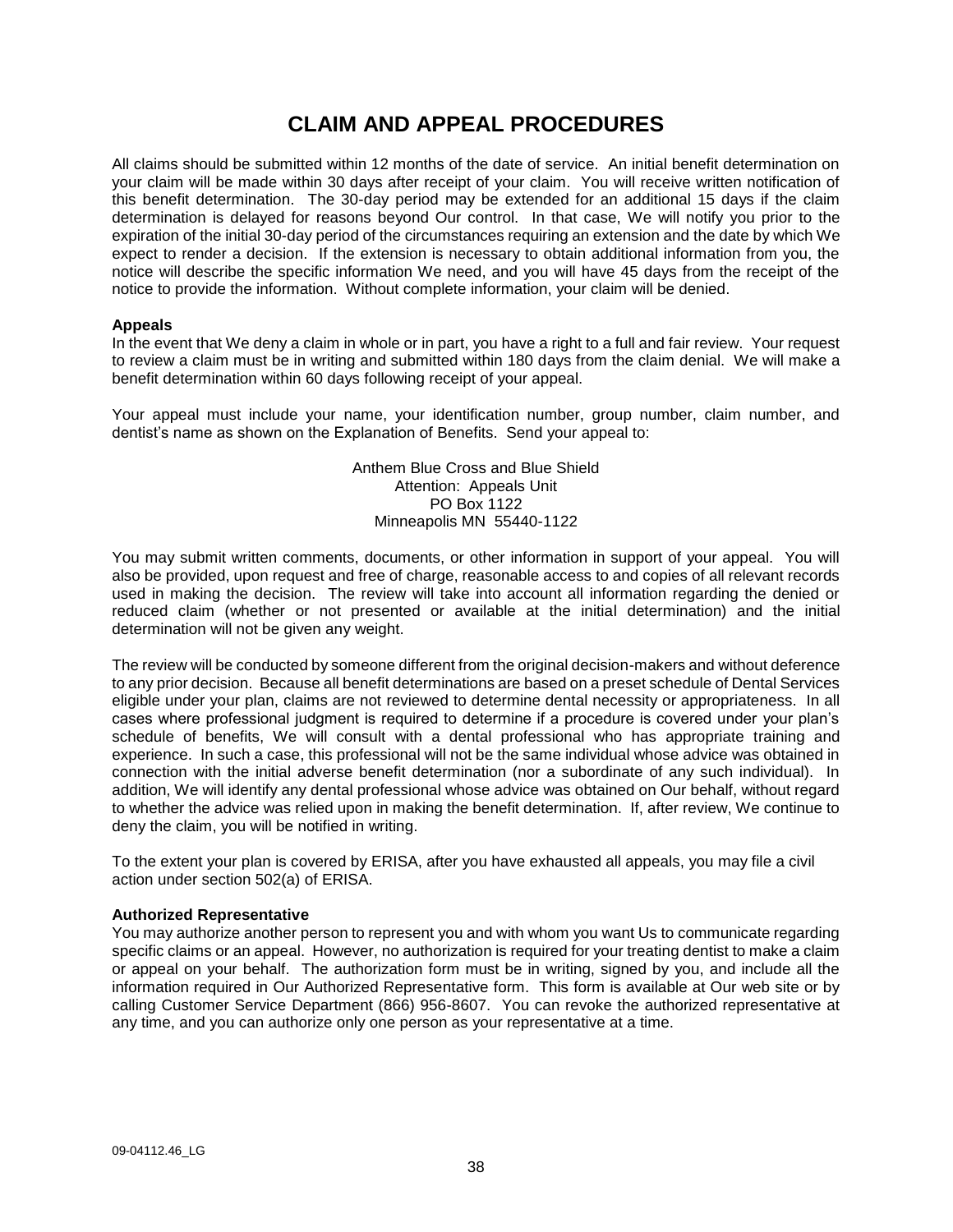# **EMPLOYEE RETIREMENT INCOME SECURITY ACT (ERISA)**

# **Plan Administration**

The Plan Administrator, who is listed on the inside front cover of this brochure, is a named fiduciary under the Program and shall be responsible for the management and control of this Program.

The Plan Administrator is responsible for determining the level of benefits for the Program as described in this brochure. The Plan Administrator reserves the power at any and from time to time (and retroactively, if necessary or appropriate to meet the requirements of the code or ERISA) to modify or amend, in whole or in part, any or all provisions of the Plan, provided, however, that no modification or amendment shall divest an employee of a right to those benefits to which he or she has become entitled under the Plan.

# **Funding Policy and Payment**

The funding policy and method requires that the Group Subscriber submit payments on a monthly basis.

# **Procedure to Request Information**

If you have any questions about this Program, contact the Plan Administrator who is listed in the inside front cover of this brochure.

# **Statement of ERISA Rights**

As a participant in the Program, you are entitled to certain rights and protection under the Employee Retirement Income Security Act of 1974 (ERISA). ERISA provides that all plan participants shall be entitled to:

- 1. Examine without charge at the Plan Administrator's office and at other specified locations such as work sites and union halls, all Plan documents, including insurance contracts, and copies of all documents such as detailed annual reports and Plan descriptions filed by the Plan with the U.S. Department of Labor.
- 2. Obtain copies of all Plan documents and other Plan information upon written request to the Plan Administrator. The Plan Administrator may make a reasonable charge for the copies.
- 3. Receive a summary of the Plan's annual financial report. The Plan Administrator is required by law to furnish each participant with a copy of this summary annual report.

In addition to creating rights for Plan participants, ERISA imposes duties upon the people who are responsible for the operation of the employee benefit plan. The people who operate your Plan, called "fiduciaries" of the Plan, have a duty to do so prudently and in the interest of you and other plan participants and beneficiaries. No one, including your Group, your union, or any other person, may fire you or otherwise discriminate against you in any way to prevent you from obtaining welfare benefits or exercising your rights under ERISA. If your claim for a welfare benefit is denied in whole or in part, you must receive a written explanation of the reason for the denial. You have the right to have the Plan review and reconsider your claim.

Under ERISA, there are steps you can take to enforce the above rights. For instance, if you request materials from the Plan and do not receive them within 30 days, you may file suit in a federal court. In such a case, the court may require the Plan Administrator to provide the materials and pay you up to \$110.00 a day until you receive the materials, unless the materials were not sent because of reasons beyond the control of the Plan Administrator. If you have a claim for benefits which is denied or ignored, in whole or in part, you may file suit in a state or federal court. If it should happen that plan fiduciaries misuse the Plan's money, or if you are discriminated against for asserting your right, you may seek assistance from the U.S.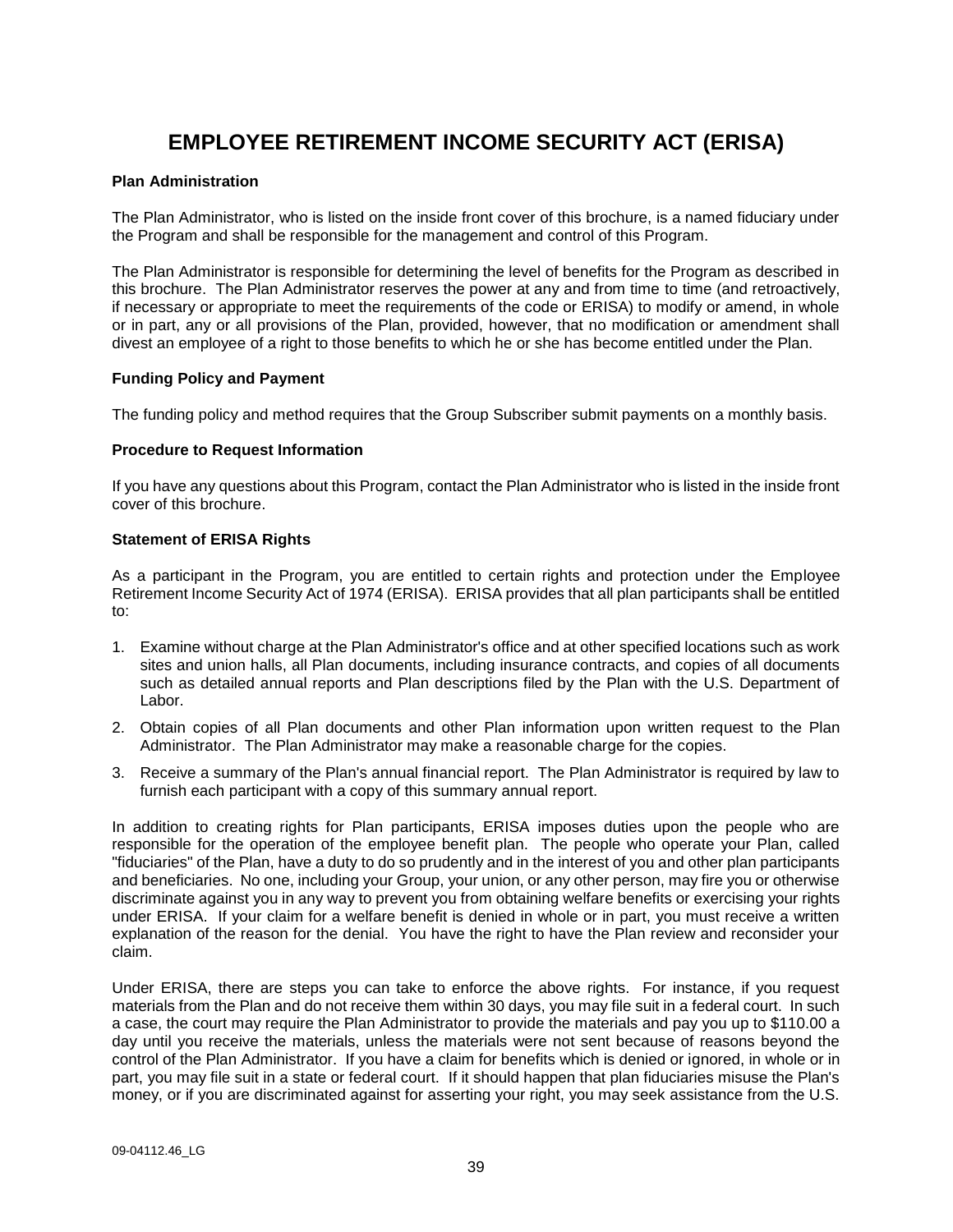Department of Labor, or you may file suit in a federal court. The court will decide who should pay court costs and legal fees. If it finds your claim is frivolous, you will be responsible for these costs and fees. If you have any questions about your Plan, you should contact the Plan Administrator. If you have any questions about this statement or your rights under ERISA, you should contact the nearest office of the Employee Benefits Security Administration, U.S. Department of Labor, listed in your telephone directory or the Division of Technical Assistance and Inquiries, Employee Benefits Security Administration, U.S. Department of Labor, 200 Constitution Avenue N.W, Washington, D.C. 20210.